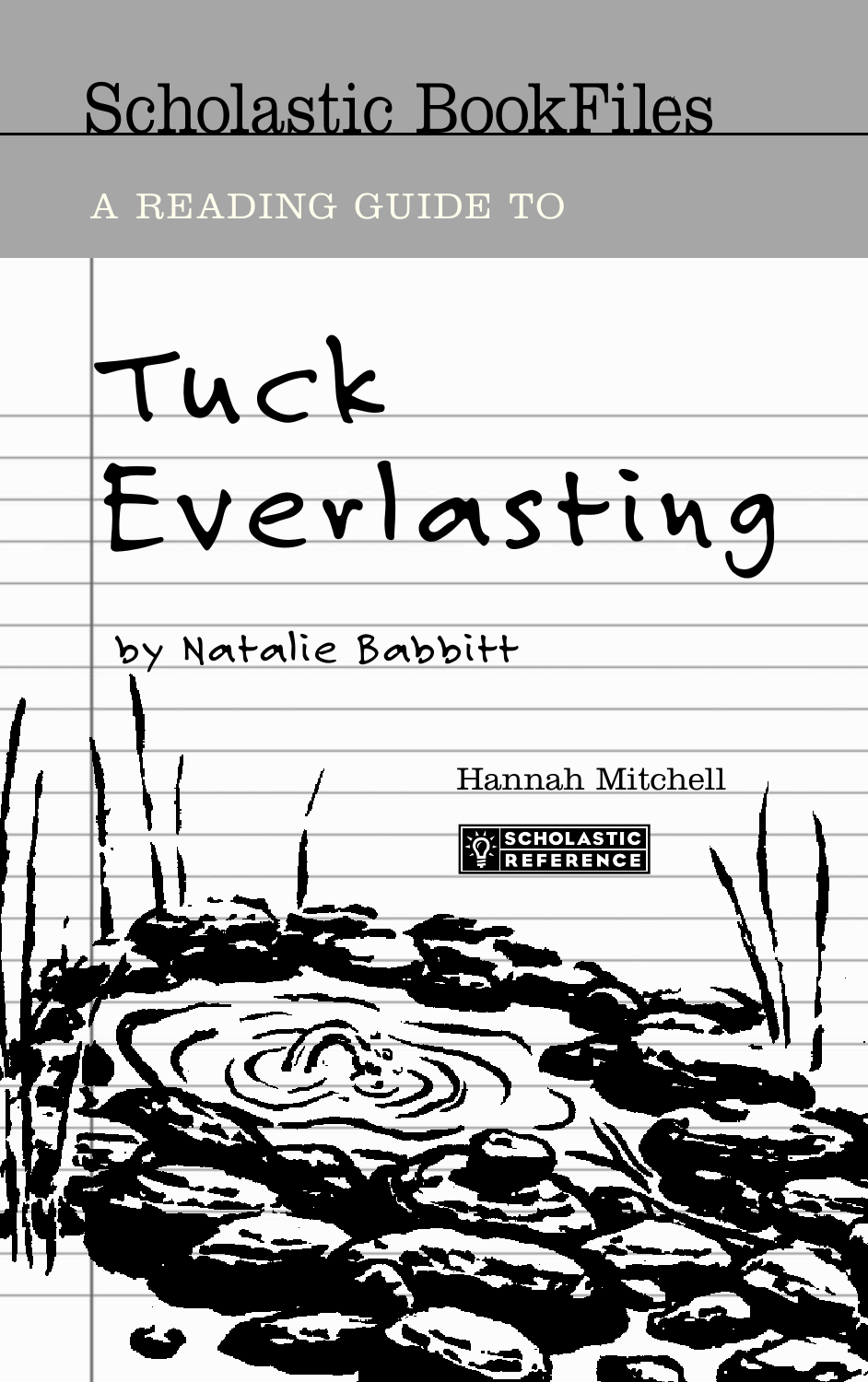Copyright © 2004 by Scholastic Inc. Interview © 2004 by Natalie Babbitt Flapjack recipe © 2004 by Kristin James

All rights reserved. Published by Scholastic Inc.

SCHOLASTIC, SCHOLASTIC REFERENCE, SCHOLASTIC BOOKFILES, and associated logos are trademarks and/or registered trademarks of Scholastic Inc.

No part of this publication may be reproduced, or stored in a retrieval system, or transmitted in any form or by any means, electronic, mechanical, photocopying, recording, or otherwise, without written permission of the publisher. For information regarding permission, write to Scholastic Inc., Attention: Permissions Department, 557 Broadway, New York, NY 10012.

*Library of Congress Cataloging-in-Publication Data*

Scholastic BookFiles: A reading guide to Tuck Everlasting by Natalie Babbitt/Hannah Mitchell. p. cm.

Summary: Discusses the writing, characters, plot, and themes of this 1975 novel. Includes discussion questions and activities. Includes bibliographical references (p. ).

1. Babbitt, Natalie. Tuck Everlasting—Juvenile literature. 2. Immortalism in literature—Juvenile literature.

[1. Babbitt, Natalie. Tuck Everlasting. 2. American literature— History and criticism.] I. Title. II. Series.

PS3552.A1735T85 2004

813′.54—dc21 2003050391

0-439-53821-1

10 9 8 7 6 5 4 3 2 1 04 05 06 07 08

Composition by Brad Walrod/High Text Graphics, Inc. Cover and interior design by Red Herring Design

> Printed in the U.S.A. 23 First printing, March 2004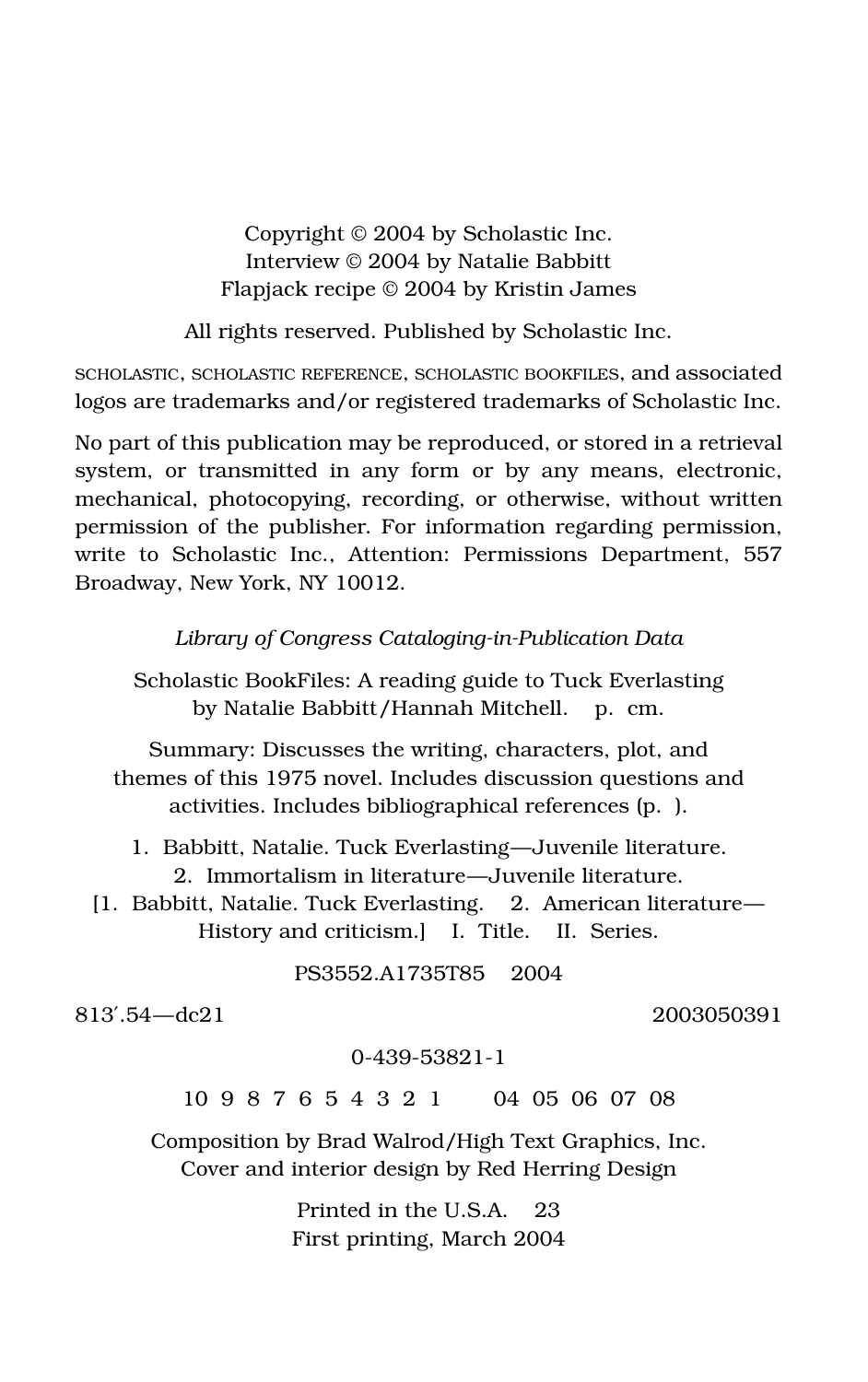

# Contents

| <b>About Natalie Babbitt</b>                            | 5               |
|---------------------------------------------------------|-----------------|
| How Tuck Everlasting Came About                         | 8               |
| An Interview with Natalie Babbitt                       | 10 <sup>1</sup> |
| <b>Chapter Charter: Questions to Guide Your Reading</b> | 17              |
| Plot: What's Happening?                                 | 23              |
| Setting/Place and Time: Where in the World Are We?      | 28              |
| Themes/Layers of Meaning: Is That What It               |                 |
| <b>Really Means?</b>                                    | 32              |
| Characters: Who Are These People, Anyway?               | 39              |
| Opinion: What Have Other People Thought About           |                 |
| <b>Tuck Everlasting?</b>                                | 46              |
| Glossary                                                | 48              |
| <b>Natalie Babbitt on Writing</b>                       | 50              |
| You Be the Author!                                      | 52              |
| <b>Activities</b>                                       | 54              |
| <b>Related Reading</b>                                  | 57              |
| Bibliography                                            | 59              |
|                                                         |                 |
|                                                         |                 |
|                                                         |                 |
|                                                         |                 |
|                                                         |                 |
|                                                         |                 |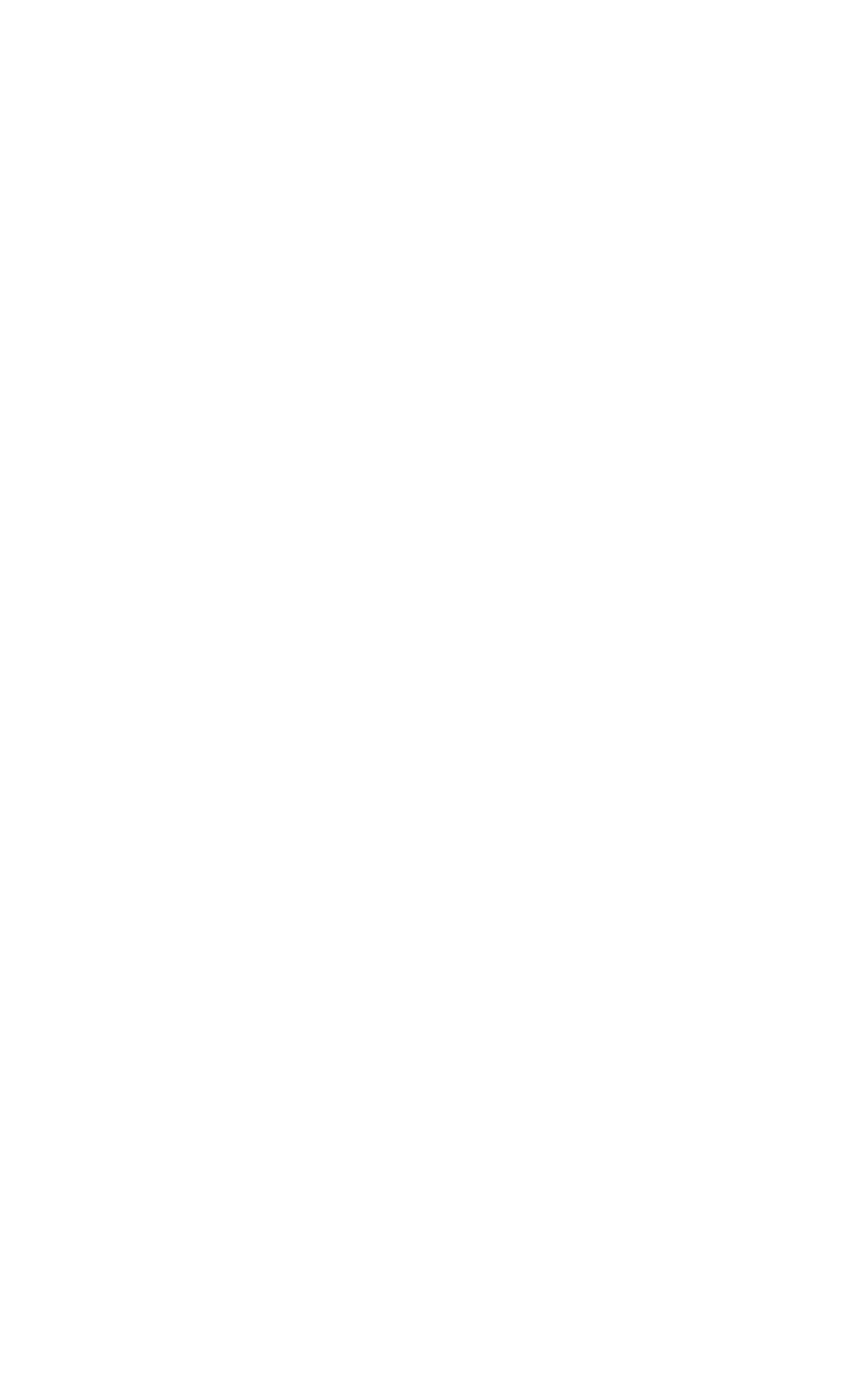

About Natalie Babbitt

## *"There's always one best word, if you listen for it."*

—Natalie Babbitt

Natalie Babbitt is an artist in more ways than one. Known by many people for her descriptive, metaphorical writing, she is less well known for her beautiful illustrations. However, it was this passion that involved her in children's books in the first place.

Born in Dayton, Ohio, on July 28, 1932, Natalie Zane Moore [Babbitt] came into the world at the height of the Great Depression. Thanks to her parents, though, she and her sister enjoyed a life filled with good times, books, and loads of loving encouragement. Natalie loved drawing from an early age. Though she read books constantly, she had very little interest in writing them. She wanted only to illustrate, to bring words to life. She dreamed of capturing imaginations the very same way her imagination had been taken captive by the illustrations in *Alice's Adventures in Wonderland*, one of her favorite books. With her mother's support, Natalie was able to develop her passion and her talent. She also had a great deal of support from her teachers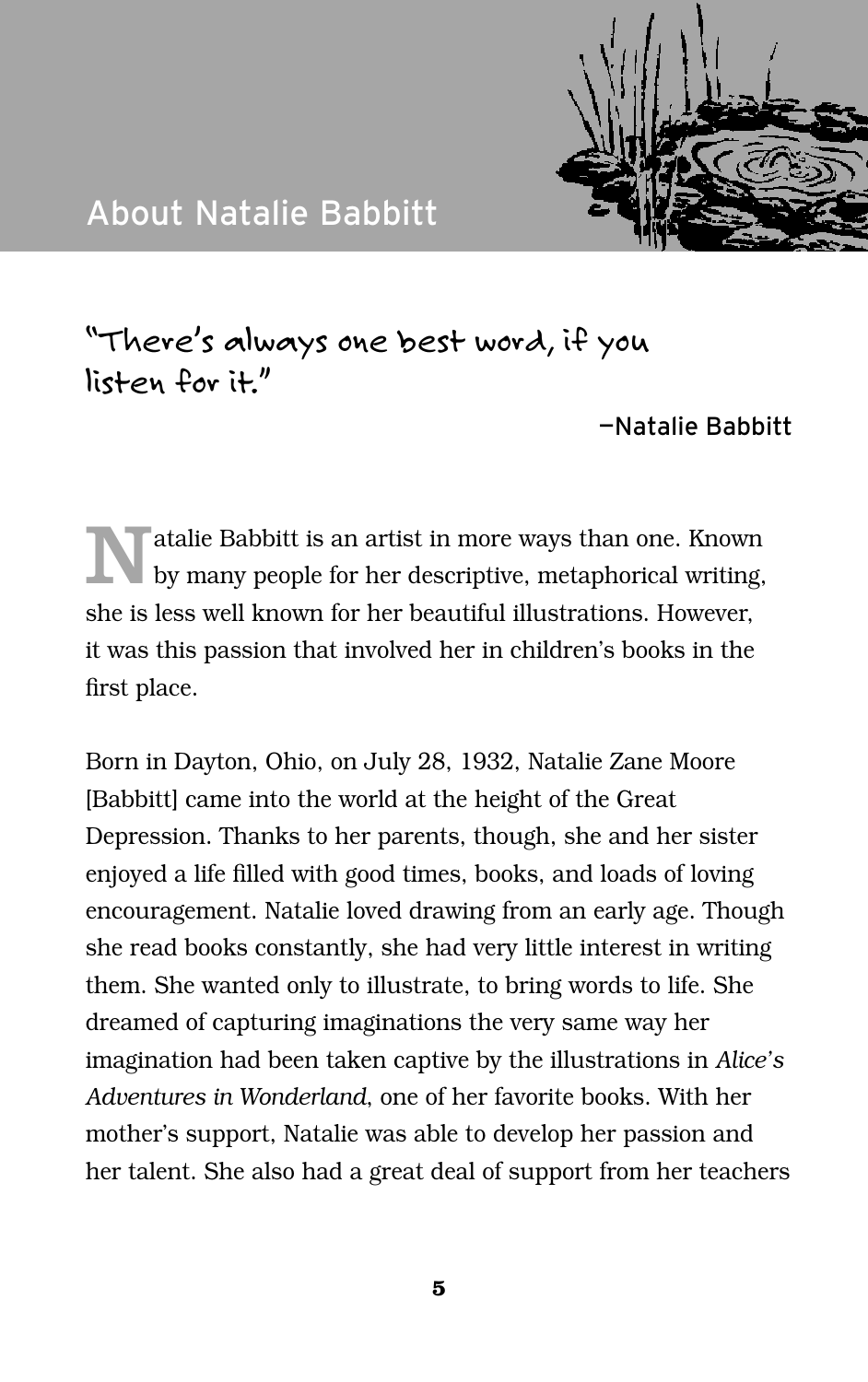at Laurel School in Cleveland. After high school, she went on to study art at Smith College in Northampton, Massachusetts.

Love interrupted her art career and Natalie married Samuel Fisher Babbitt, an academic administrator, right after her college graduation. They spent the next ten years in Connecticut, Tennessee, and Washington, D.C., where Babbitt raised their children, Christopher, Tom, and Lucy.

Eventually, Babbitt got back to drawing when she illustrated a book written by her husband, called *The Forty-Ninth Magician*. They thought it was the beginning of an ideal collaboration. However, after moving to Clinton, New York, her husband's career responsibilities left him with little time to dedicate to his writing. So Natalie Babbitt decided that if she wanted to create books for children, she would simply have to write *and* illustrate them herself. Her first two picture books, *Dick Foote and the Shark* and *Phoebe's Revolt*, were written in easy rhyme, a style Natalie thought suited her better than prose.

Babbitt's faith in herself as an artist and a writer turned out to be momentous for her and for readers everywhere. Though she started by writing and illustrating picture books for younger children, soon one of her ideas developed into the novel that would eventually make her one of the preeminent children's novelists of our time. In that novel, *The Search for Delicious*, Babbitt incorporated her love of fairy tales. The book was greeted by children's book reviewers as the first major work of an exciting new talent.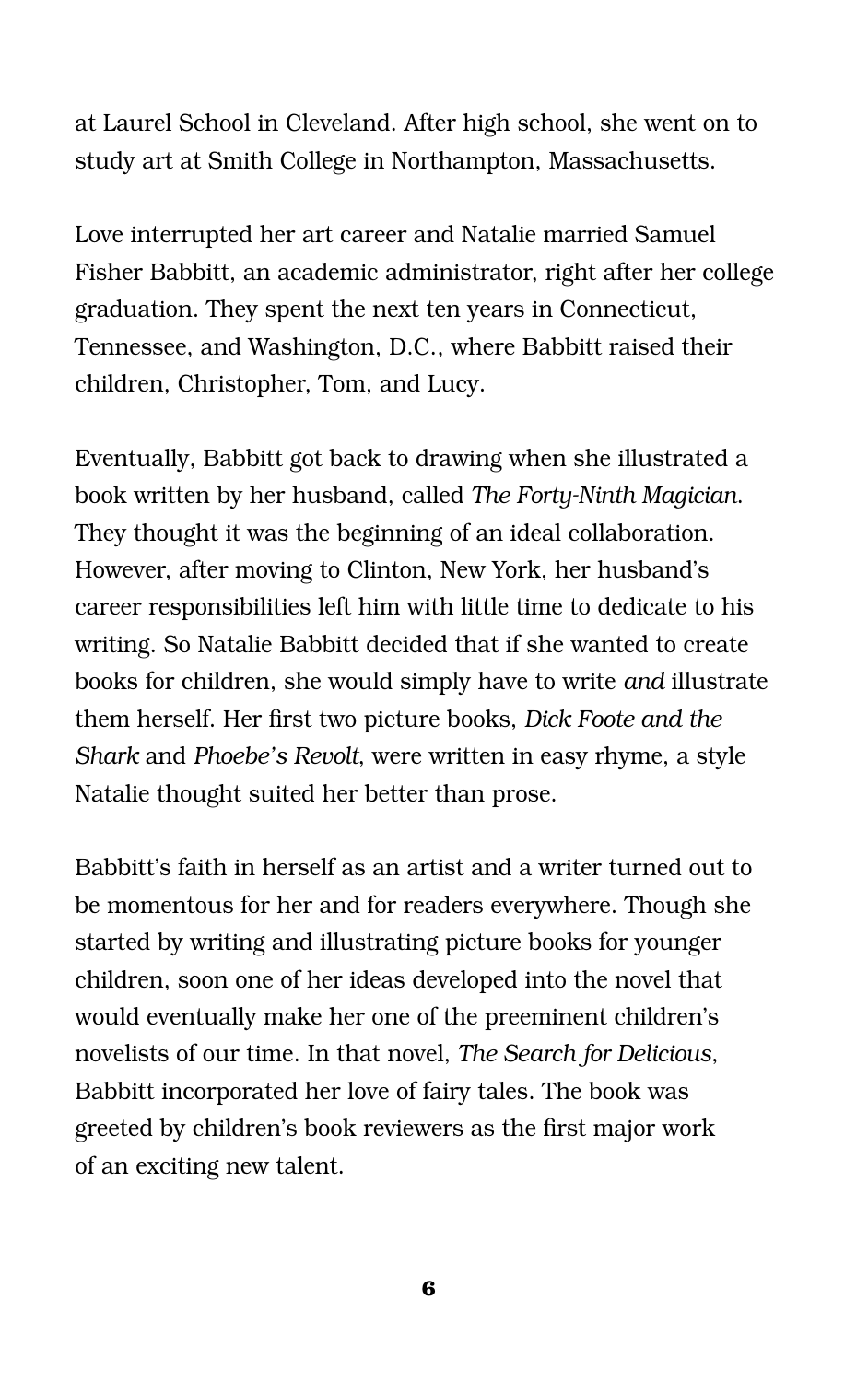Natalie Babbitt's subsequent books have consistently achieved a place on the major lists of outstanding children's literature in the years of their publication. *The Devil's Storybook* was nominated for a National Book Award in 1975, named an American Library Association (ALA) Notable Book, and received the Christopher and Lewis Carroll Shelf awards. *Kneeknock Rise* was a Newbery Honor Book in 1971; *Goody Hall* was chosen as an Honor Book in the 1971 Book World Children's Spring Book Festival; and two of Babbitt's books have been selected for inclusion in the Children's Book Council's Children's Book Showcase: *Goody Hall* in 1972 and *More Small Poems*, illustrated by Babbitt and written by poet Valerie Worth, in 1977. In 1981, Babbitt was the U.S. nominee for the Hans Christian Andersen Medal, an award presented by the International Board on Books for Young People in recognition of someone "whose complete works have made a lasting contribution to children's literature." (This award is "the highest international recognition given to an author and an illustrator of children's books.") All of these books, including *The Eyes of the Amaryllis,* were also ALA Notable Children's Books.

Natalie Babbitt is perhaps best known for her magical book, *Tuck Everlasting*. Babbitt has brought books to life for children just as she had always hoped she would. She has created worlds that mesh fantasy and reality. She allows readers to go to places that might not be real exactly, but are certainly true to life.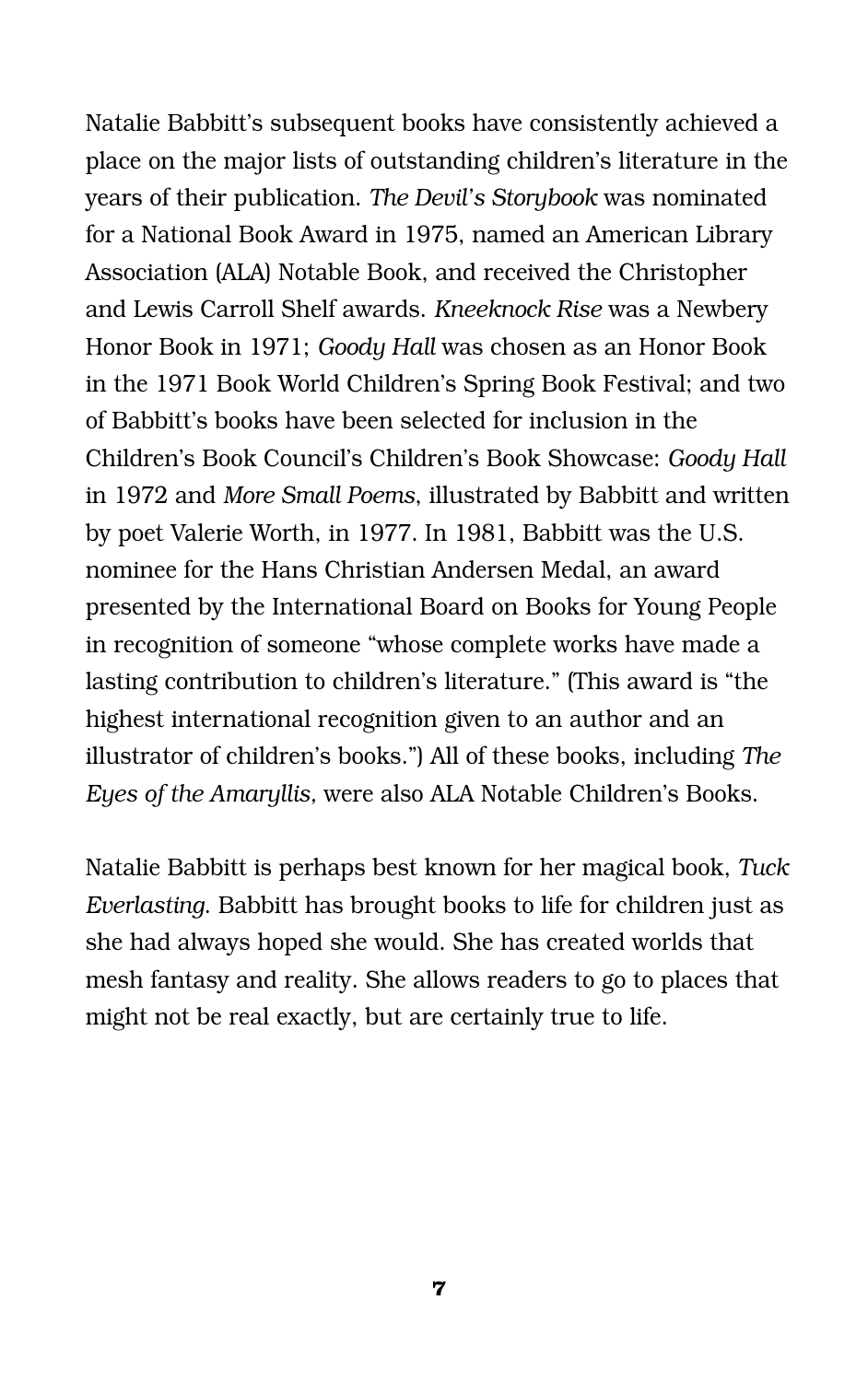

*"Winnie blinked, and all at once her mind was drowned with understanding of what he was saying. For she—yes, even she—would go out of the world willy-nilly someday. Just go out, like the flame of a candle, and no use protesting. It was a certainty."* 

—Tuck Everlasting

There comes a moment in all young people's lives when they realize that they are not going to live forever. Whether the thought is prompted by the death of a beloved pet or of a relative or friend, the realization changes the person. This is why Natalie Babbitt felt compelled to write about death—or in this case, life without death and its implications.

Babbitt says, "I think it's something that everyone thinks of from the time when they realize they can't [live forever]. Even before you're six because you have a pet or a grandmother [whom you've lost] and you begin to wonder about it. So I thought it would be interesting to write a book about real people, ordinary people—not like the people in fairy tales who are always living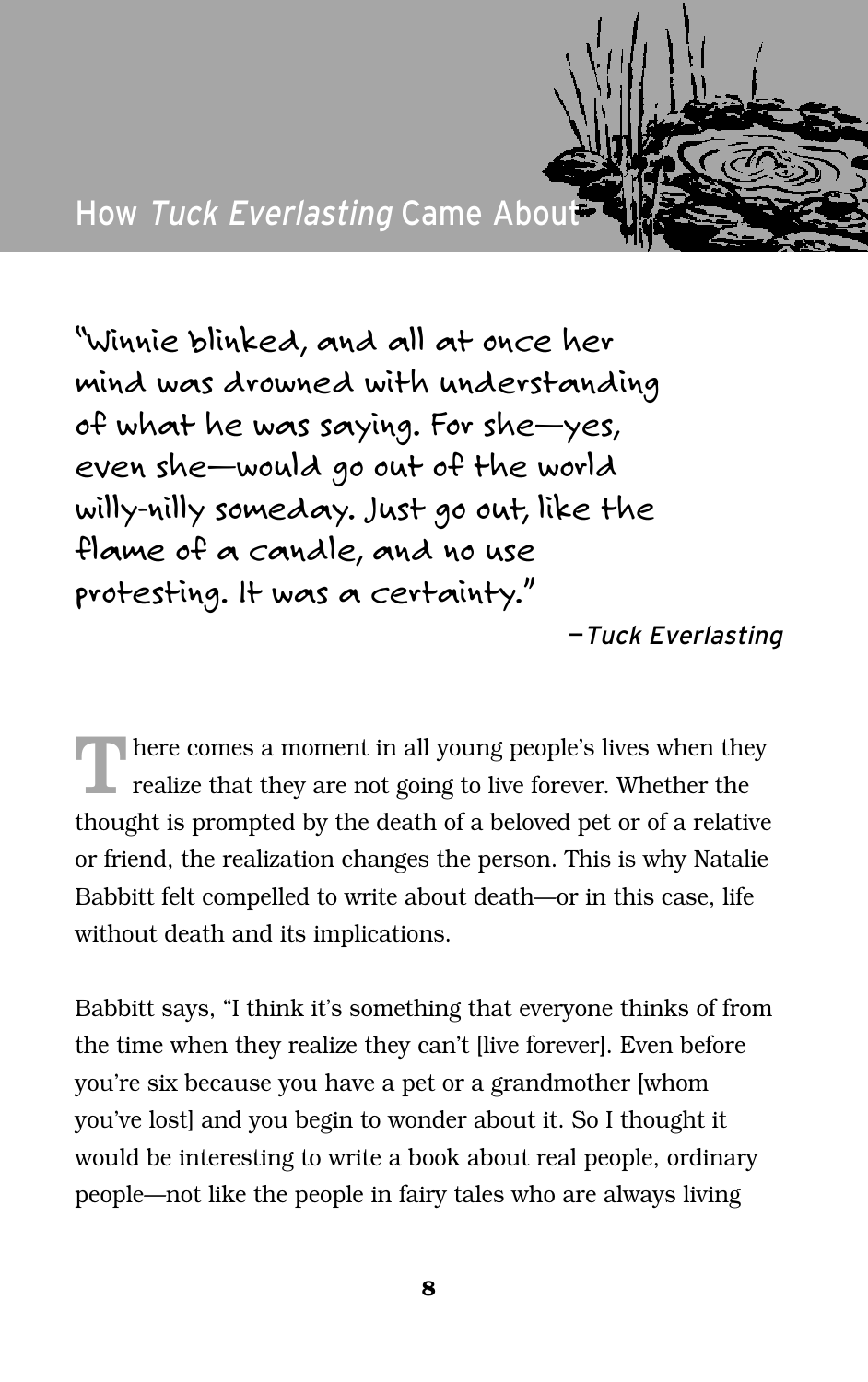happily ever after. But, what would [living forever] really be like in the real world."

In *Tuck Everlasting*, Babbitt created Winnie, a character who feels that her life is meaningless and boring. The prospect of living forever is exciting to her. In the course of the novel, as she gets to know the Tucks, Winnie listens to different opinions about eternal life: Jesse is hopeful, Miles is realistic, Mae is determined, and Angus is depressed. Winnie comes to understand that eternal life might be a curse and not a blessing.

This novel is Babbitt's way of introducing the life cycle and explaining the beauty of living in the moment. Babbitt seems to say that life is short and your time on earth ought to be meaningful in some way.

Babbitt says, "[*Tuck Everlasting*] presents dilemmas, and I think that's what life does! I dealt with a lot of dilemmas before I even started school. I think a lot of adults would like to think that things are simple for kids, but that's not so. . . . I think the book doesn't present any lessons about what's right and what's wrong, but it does point out how difficult these decisions are."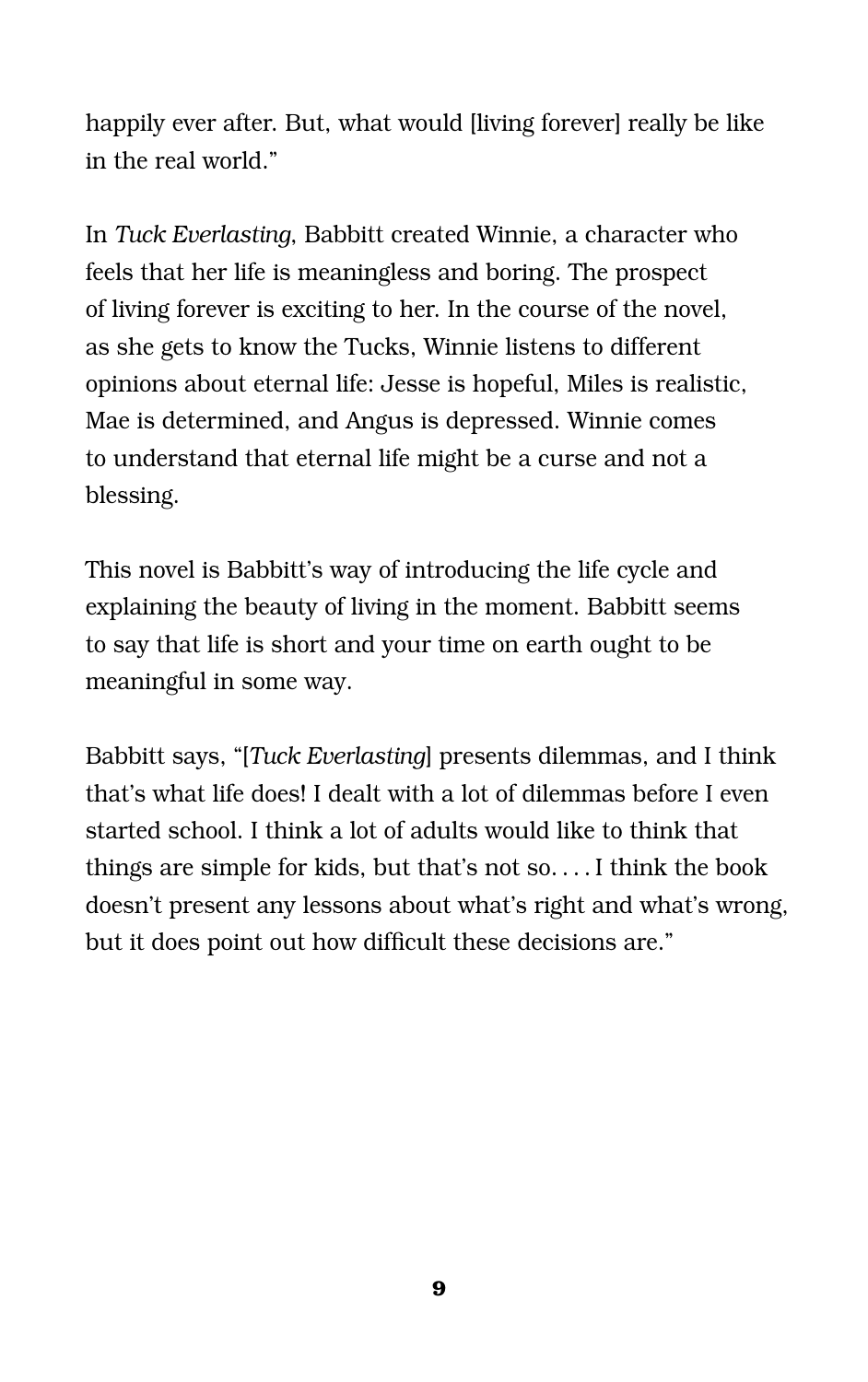#### **About** *Tuck Everlasting*

*You have said that you are always surprised when people find this story unusual. You think eternal life is quite an ordinary dilemma to think about. Why then do you think the issue is so compelling to both children and adults?*

It's very interesting when I go to schools and talk to students. They are so direct and they usually say, well yes it would be neat [to live forever] but I wouldn't want to do that because x, y, and z. All the same reasons I would give. And once in a while I get a child who is very upset by the ending and we talk about that, too. There is no right or wrong way to look at it. I tell them that at different times in your life you feel differently about it.

*You have noted that some readers have not been satisfied with the ending. Why do you think some readers aren't satisfied with Winnie's choice?*

It is mainly girls who feel that way. They have been quite charmed by Jesse and they think she should marry him. I always have a good laugh about that because he is charming but I think he'd make a terrible husband!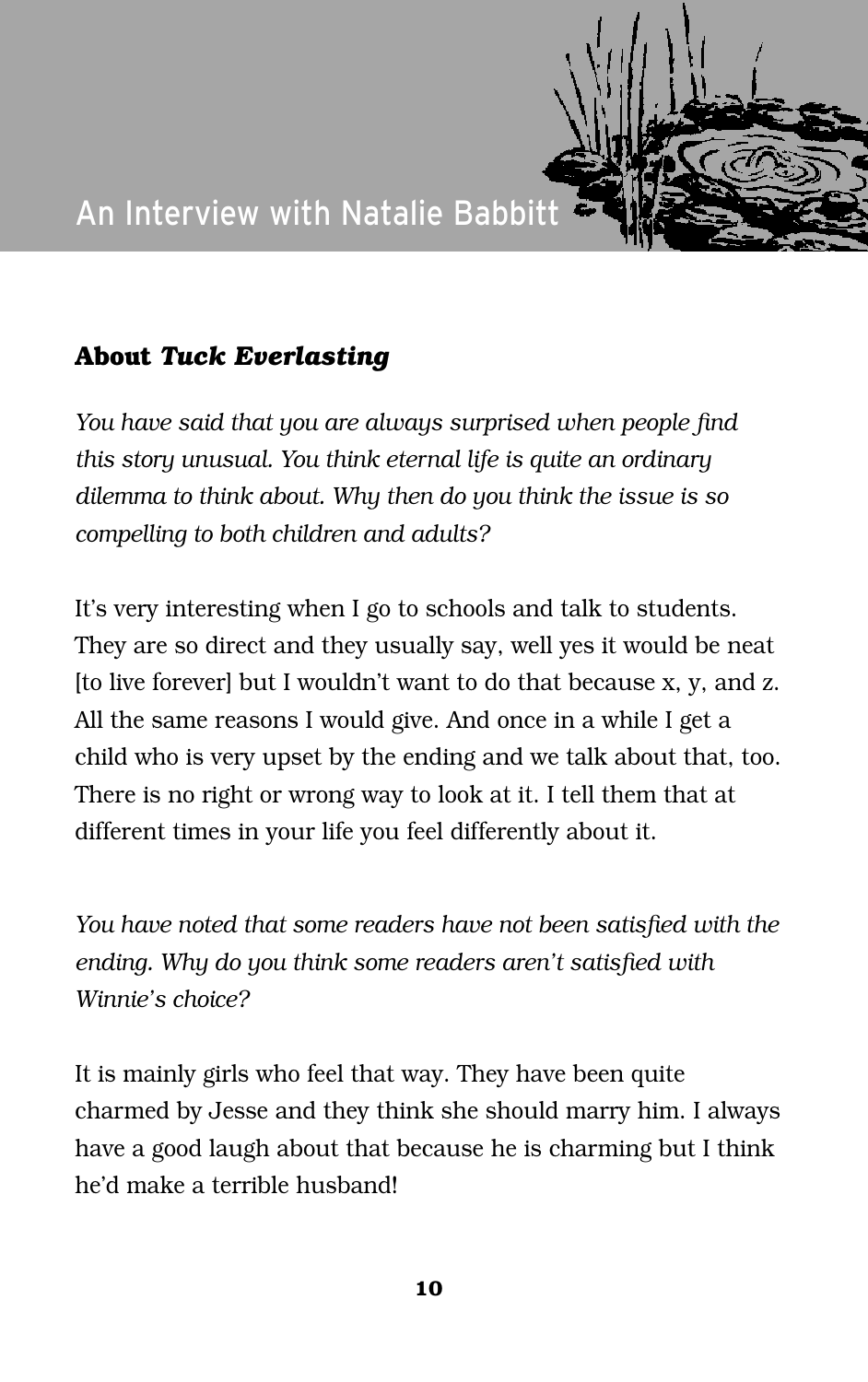But most of them do change their minds about it later on. In fact, a young girl wrote to tell me that she was so very disappointed with the ending and I wrote back to her to say that that was okay—there is no right or wrong way to feel. Seven years later, the same girl wrote to me and said that she had changed her mind, and that she realized the book had ended the way it was supposed to. I always tell kids about that because that's beautiful.

*You have said that* Tuck Everlasting *doesn't exactly teach a lesson; rather, that it presents dilemmas. Does that mean that you think there is no right or wrong answer to the biggest dilemma of the book? Doesn't* Tuck Everlasting *disapprove of someone choosing eternal life over natural death?*

Winnie does what I would have done. There are plenty of people who wouldn't have done it, though. Particularly if there was someone to share eternity with. I think it would be very boring, and even with the right person I think it would be lonely. The fact that we don't have a lot of time puts a lot of delicious pressure on us to do things. But there's no law that says that's the way you have to feel about it.

*The book has an anyplace, anytime feel to it. Do you think the setting is important to the story?*

Although I am from Ohio, *Tuck Everlasting* is based mainly on upstate New York. I can remember learning that there was a forest that went on through about five different states. I always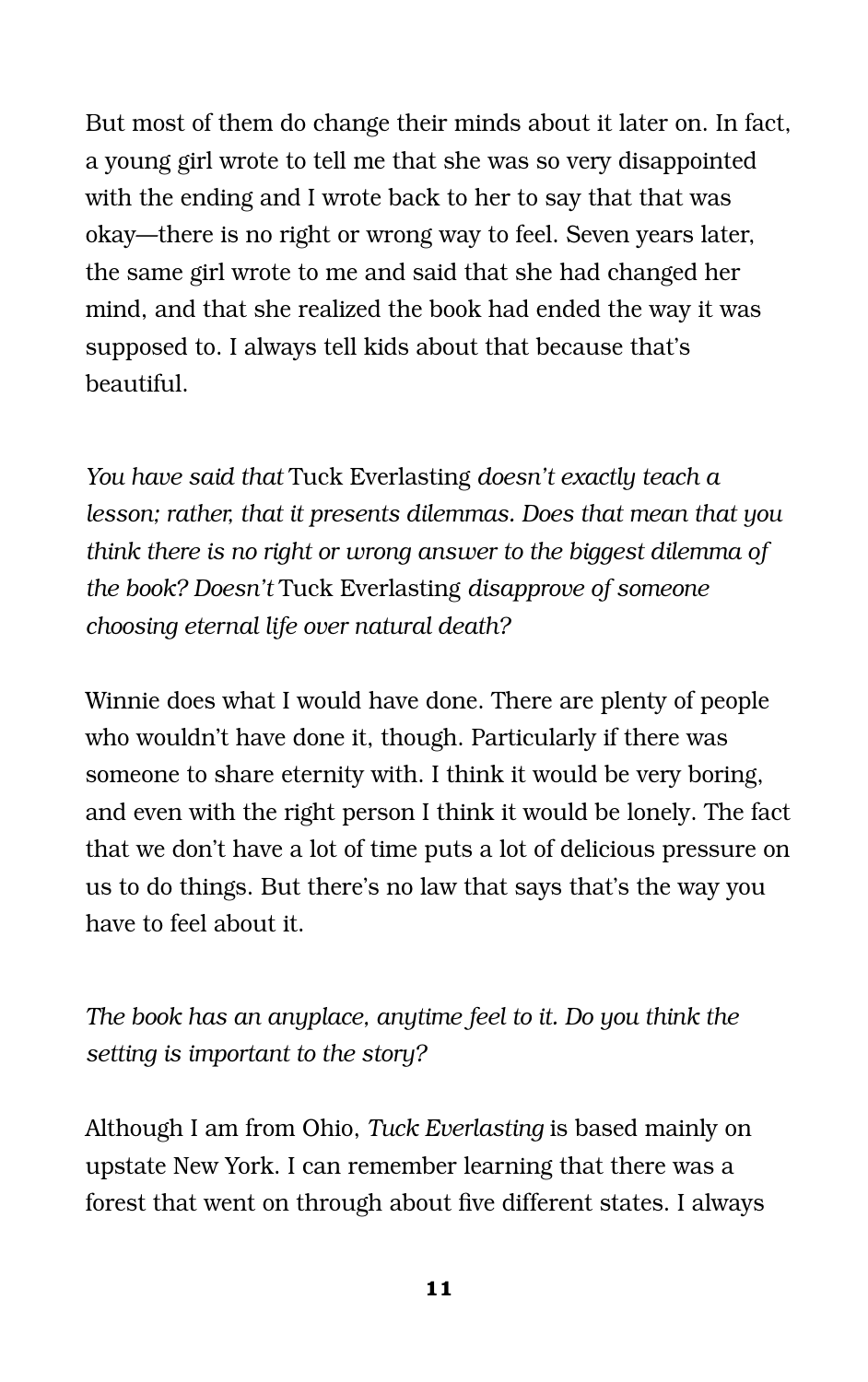thought that was pretty interesting and that's what Winnie's grandmother says. So I had that in mind, also. But Tuck's house and pond are based on a real place that we owned years ago. It doesn't really matter, though. The book could be set anywhere that isn't desert or mountain. The wood is the important part.

*Some people have said that you essentially "turn religion on its head" in this novel. Did religion come into play for you? Are you surprised that some people read it that way?*

I thought [that interpretation] was extremely interesting because I had never thought about that. Formal religion has always been a difficulty for me in terms of figuring it out. I like things to be spelled out. I read a lot of Greek and Roman myths as a child that was my favorite kind of reading in addition to fairy tales and I always felt that the logic in those stories was much more obvious than the logic in the Bible because you didn't have to be perfect. I had a lot of trouble with that as a child. I couldn't be perfect. So, I don't know how much of a role that played in the book. But it might well be in there. I don't object to that.

*Tuck Everlasting* is a different type of fantasy than [the type] kids these days are accustomed to. In fact, it is the simple fact that living forever is an option that places this book in the fantasy genre.

*Does the imagery you use in your writing come from being an artist? For example, in* Tuck Everlasting *you describe August as*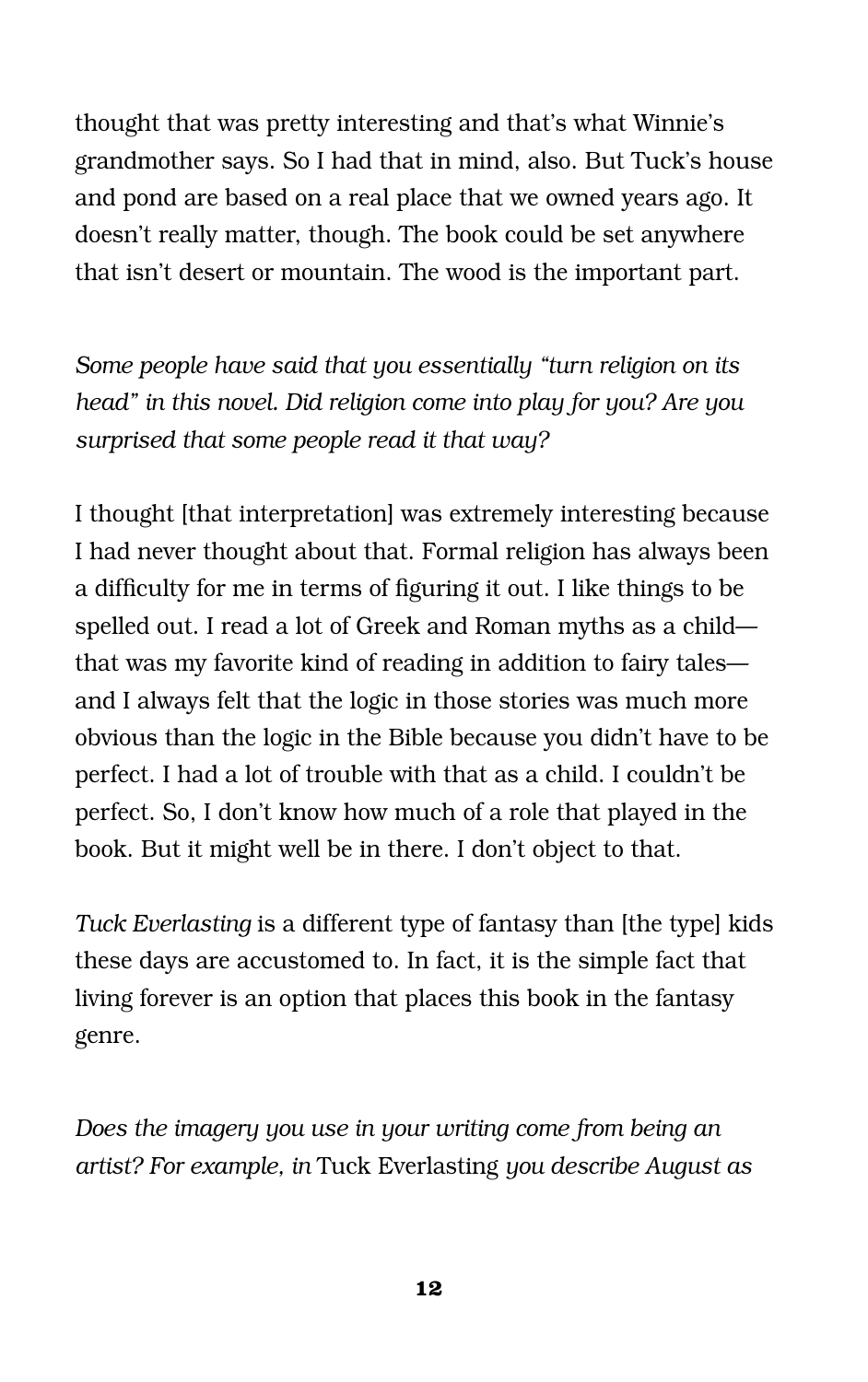*having "blank white dawns and glaring noons, and sunsets smeared with too much color."*

I guess there is a picturesque quality that comes into play and that probably does come from the same place. My mother was a painter and she trained my sister and me to look at things early on. It probably comes from that, too. I am a relatively passive person, so I love to look at things. That part is fun.

*You have said that you use metaphors and similes because they help readers understand things that they otherwise might not. But what about personification? It seems to come into play a lot in this book. For example, grass is "forlorn," the house is "proud of itself," and the cows are "wise." Where does that come from for you?*

We were a word-loving family. It probably comes from my father more than anywhere else. He did very funny things with language in that way.

#### **About being a writer**

*Will you describe your writing process?*

I have to get everything all figured out in my head before I start. How [the story] will begin and end, who the characters are, what their names are, where it will happen—all the details of that kind. I write straight through then, although it takes me quite a long time because I rewrite as I go along. There aren't any rules about how to do it.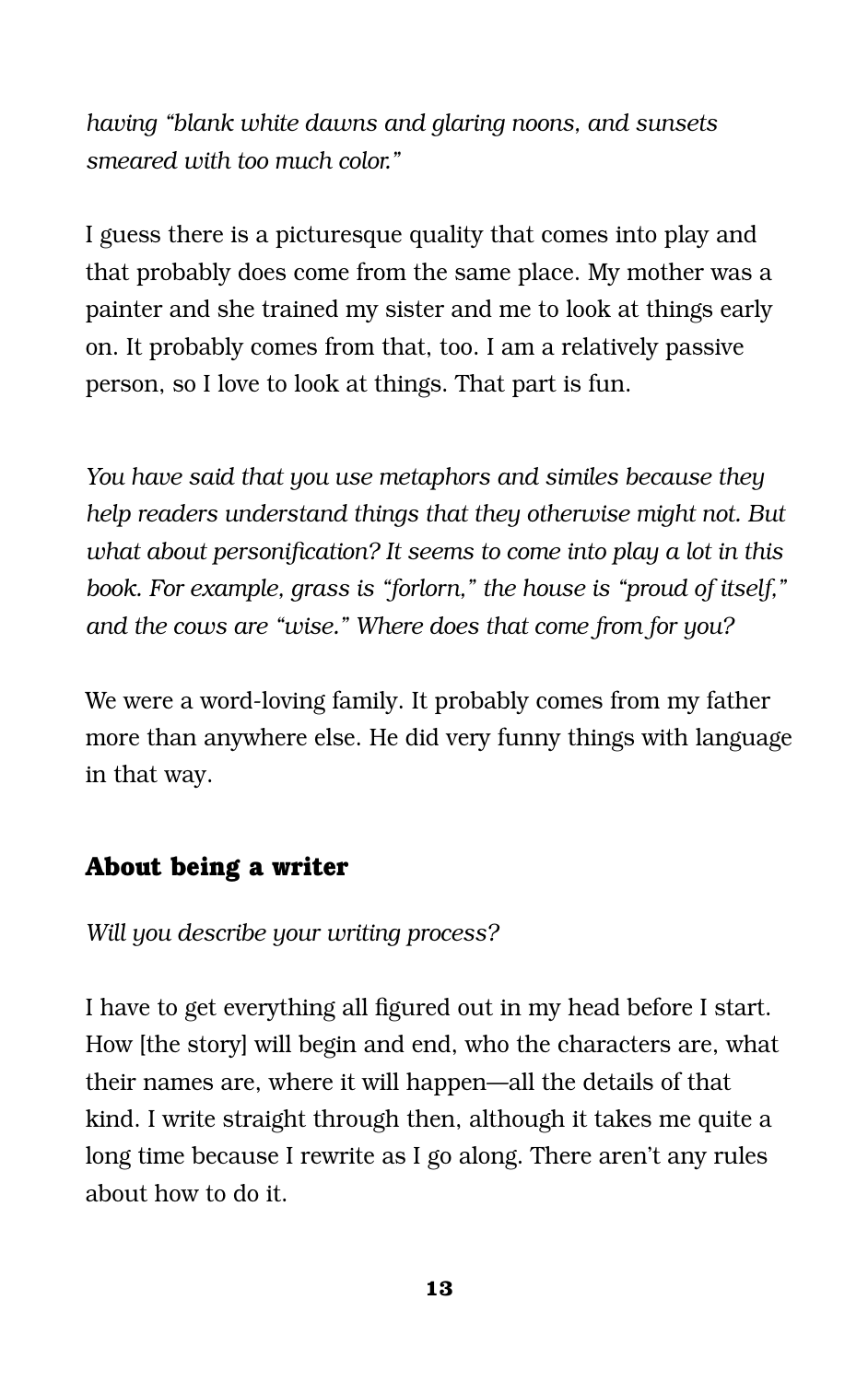#### *You have been criticized for being too descriptive. How do you feel about that?*

Well, perhaps some of the books are wordier than they need to be. That's hard for some people.

#### *Do you write every day?*

No. I used to. Although, I never was a fast writer. It takes me a year to write a novel and that's not counting the time it takes me to plan it out.

#### *What happens when you get blocked?*

I've never been in much of a hurry. The writer's block comes for me when I can't work out a plot. The rest of it, the writing, I really enjoy and I find that relatively easy. We all use words all the time, so it's a universal thing for us. But I get hung up on plots—plotting is hard for me.

*What are you working on now?*

I've got about two more ideas and that will be it.

*How did you become a writer?*

I originally wanted to be an illustrator, so my husband wrote the first book. But he didn't want to do that anymore because he was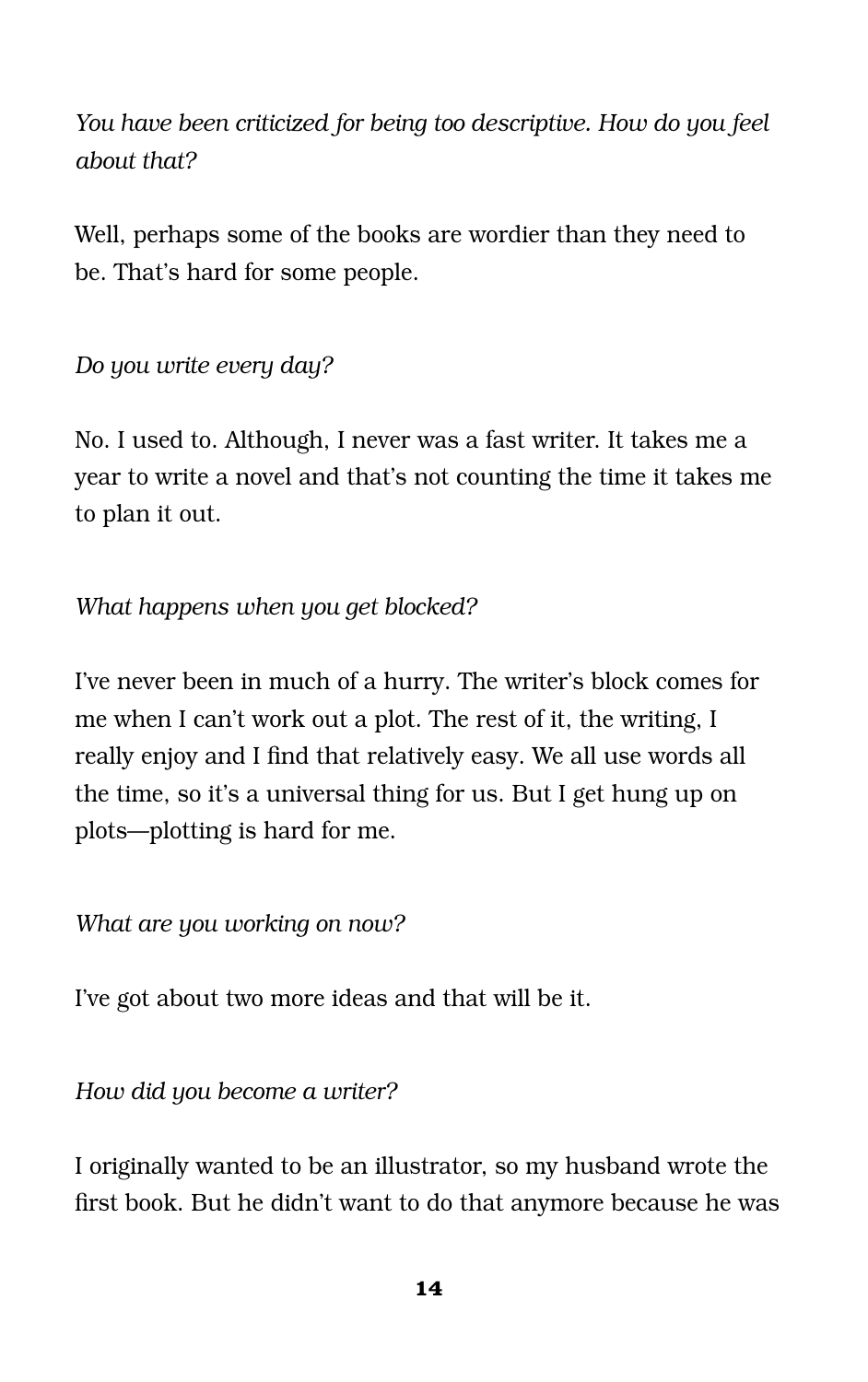busy. He is more of a people person and he just couldn't be alone as much as you have to. No one ever said to me in a writing class that being alone is a part of it [being a writer], but it certainly is. You have to like to be by yourself.

So, I figured I could write books in verse because I had always written a lot of verse—not poetry but verse [verse is a form of writing in which words are arranged in a rhythmic pattern but is less structured than traditional poetry]. So, the first two books I did were in verse. I had a lot of fun with those but then my editor said that I would have a lot more freedom if I were writing in prose, so I sat down to write a little picture-book story and it just kept getting bigger and bigger and bigger and became *The Search for Delicious*.

It might sound silly but I [wrote a novel] before I knew how hard it was to do. After that, it became more difficult and it continues to become more difficult because you're more conscious of what you're doing and that makes it hard. Writing is extremely hard work.

*Does the acclaim that you've received put pressure on you when you sit down to write a new book?*

Ambition is a strange thing. I never had very much. I just wanted to do one book. But there are a lot of things I like to do. I like to make things, knit, and play the piano. So, I wasn't particularly single-minded about it.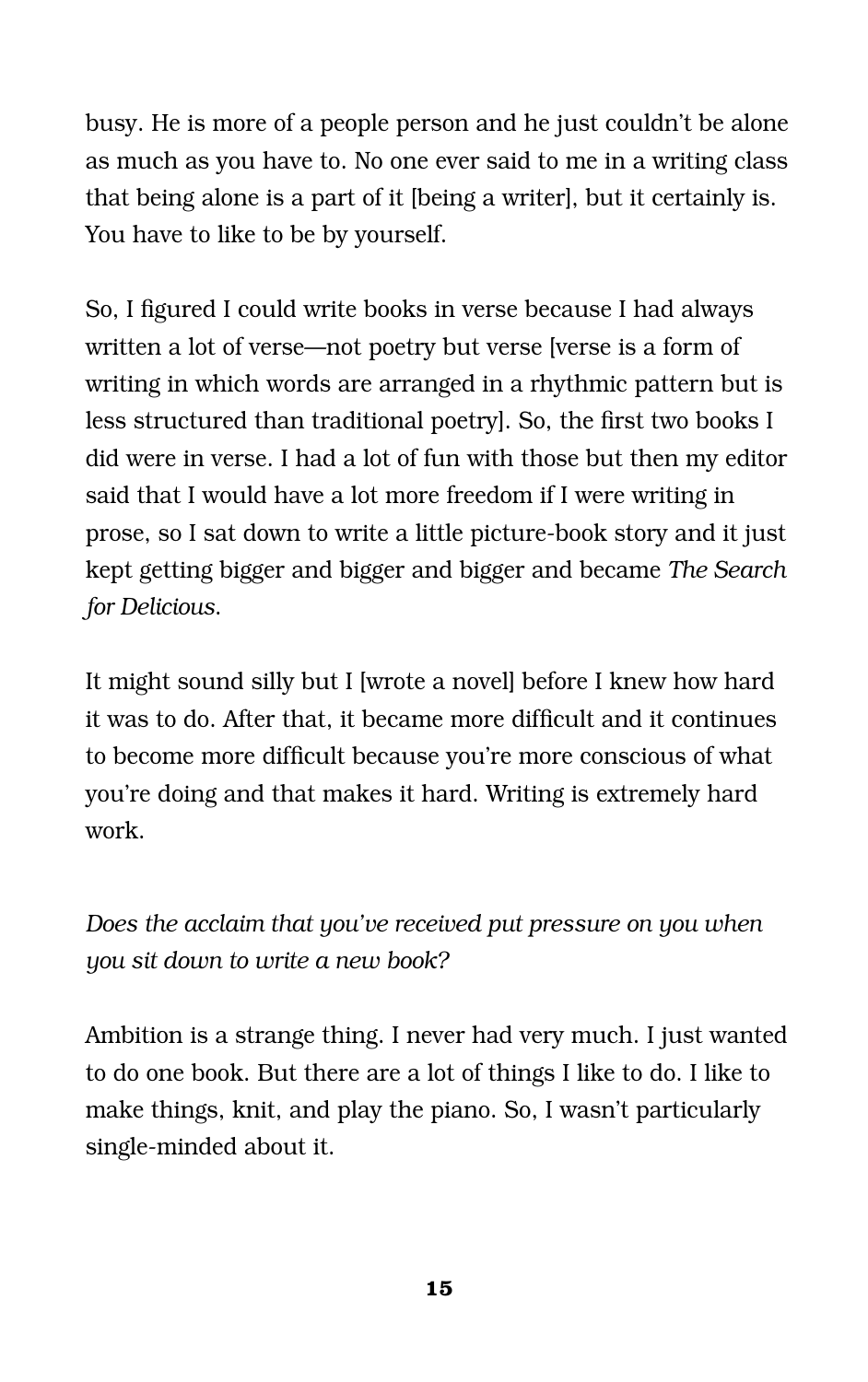#### *What happened to the idea of being an artist?*

I wanted to be an artist, but it seemed clear to me early on that I was adequate, but that was all I was ever going to be. We have a lot of marvelous illustrators, [Maurice] Sendak being my favorite. I actually think we have more fine illustrators than we have fine writers.

#### *Did you always know that you wanted to do books for children?*

Oh yes, and that's because of *Alice in Wonderland.* John Tenniel's illustrations in the original *Alice in Wonderland* just knocked my socks off! Those pictures are very beautiful and very funny and that's such a wonderful combination. You see that a lot now, but when I was a child, they were either cartoons or incredible paintings.

*When did you start to think about what you would be when you grew up?*

I wanted to be a librarian when I was in second grade, and then in fourth grade I decided I wanted to be an illustrator. I have a huge respect for librarians and teachers. It is some of the most important work anybody can do. My daughter is a teacher for second grade and she published three novels for teenagers—she's a great writer. I don't think I could have [taught] because I don't think I'm a "people" kind of person. I prefer to work alone. But thank God there are people who prefer to do that kind of work. We owe them so much.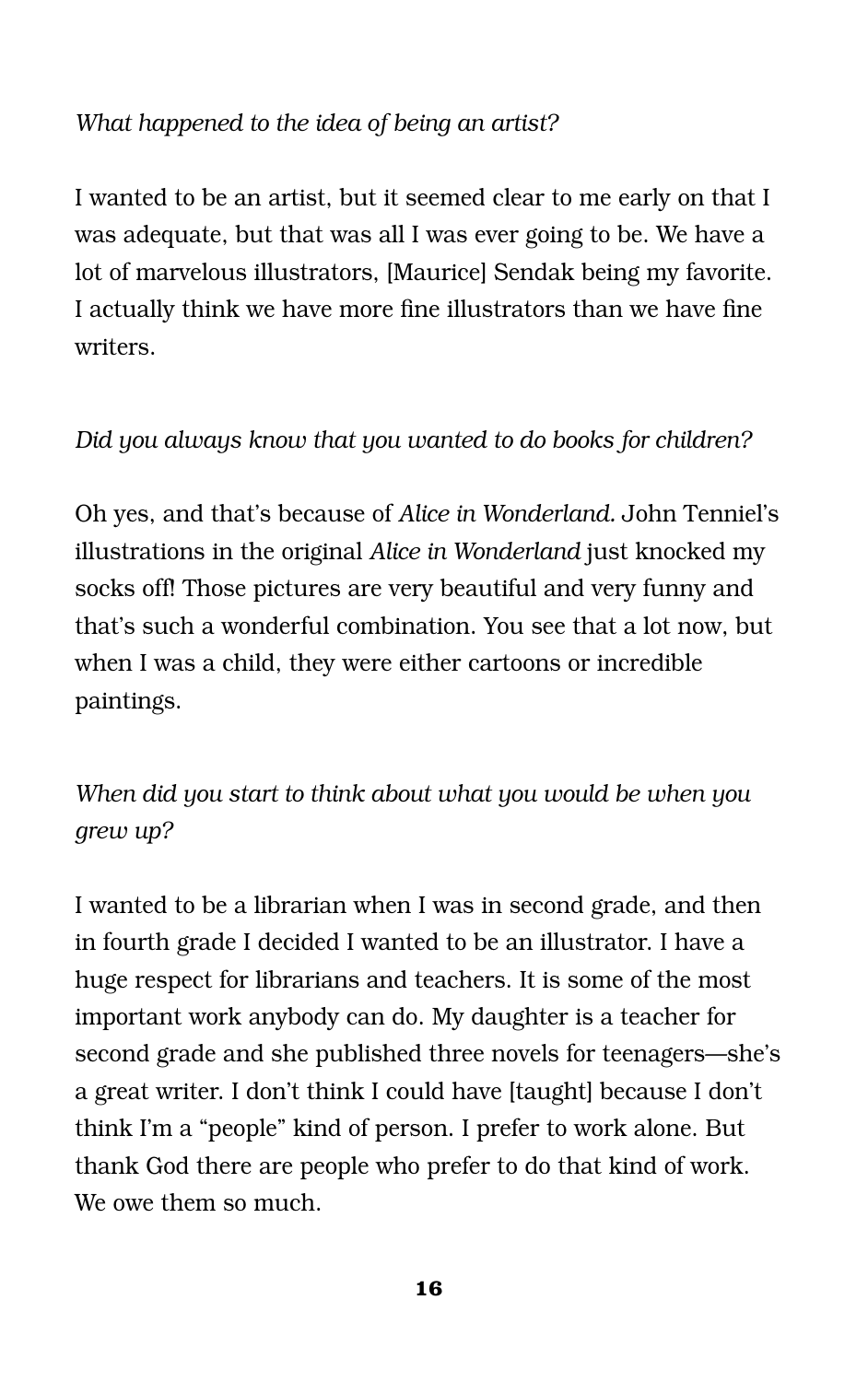

The following questions will help you think about the **important parts of each chapter.** 

#### **Prologue**

- How does the author describe the setting in this section?
- Why do you think she chooses to be so mysterious in the prologue?

#### **Chapter 1**

- How does the author's use of language help you to understand the setting?
- Why aren't the Fosters curious about the wood? If you were Winnie, do you think you might have wanted to explore the wood? Why or why not?

#### **Chapter 2**

- Why does Angus Tuck consider his dream about heaven a "good dream"?
- Why do you think Mae Tuck doesn't care about her appearance anymore?

#### **Chapter 3**

• What do you think Winnie's life is like? How does it compare to your life?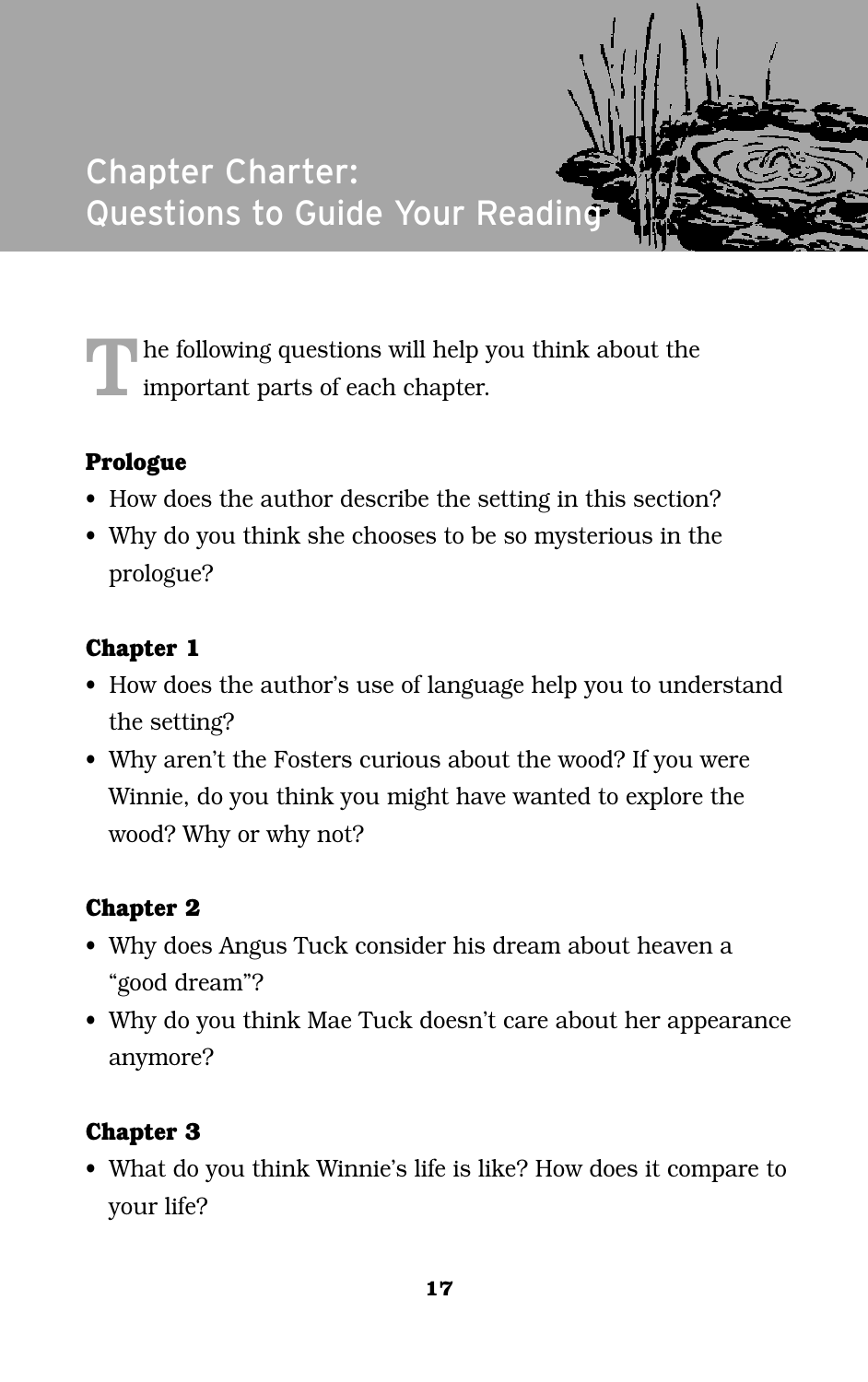- Why does Winnie throw stones at the toad? What emotion do you think she is feeling?
- Why does Winnie tell the toad she wants to run away?

#### **Chapter 4**

- What is your first impression of the man in the yellow suit? Does the author give you any clues about his character?
- Where do you think the music that Winnie's grandmother hears comes from?

#### **Chapter 5**

- What do you think Jesse is thinking when he tries to prevent Winnie from drinking the spring water?
- What does Mae mean when she says, "The worst is happening at last"?

#### **Chapter 6**

- Why do the Tucks kidnap Winnie? What do you think you would have done in Winnie's place?
- Why does Winnie feel reassured when she hears the music box?

#### **Chapter 7**

- How had the Tucks figured out they were going to live forever?
- Why do you think the man in the yellow suit is following Winnie and the Tucks?

#### **Chapter 8**

• Why does Winnie begin to feel happy about being with the Tucks?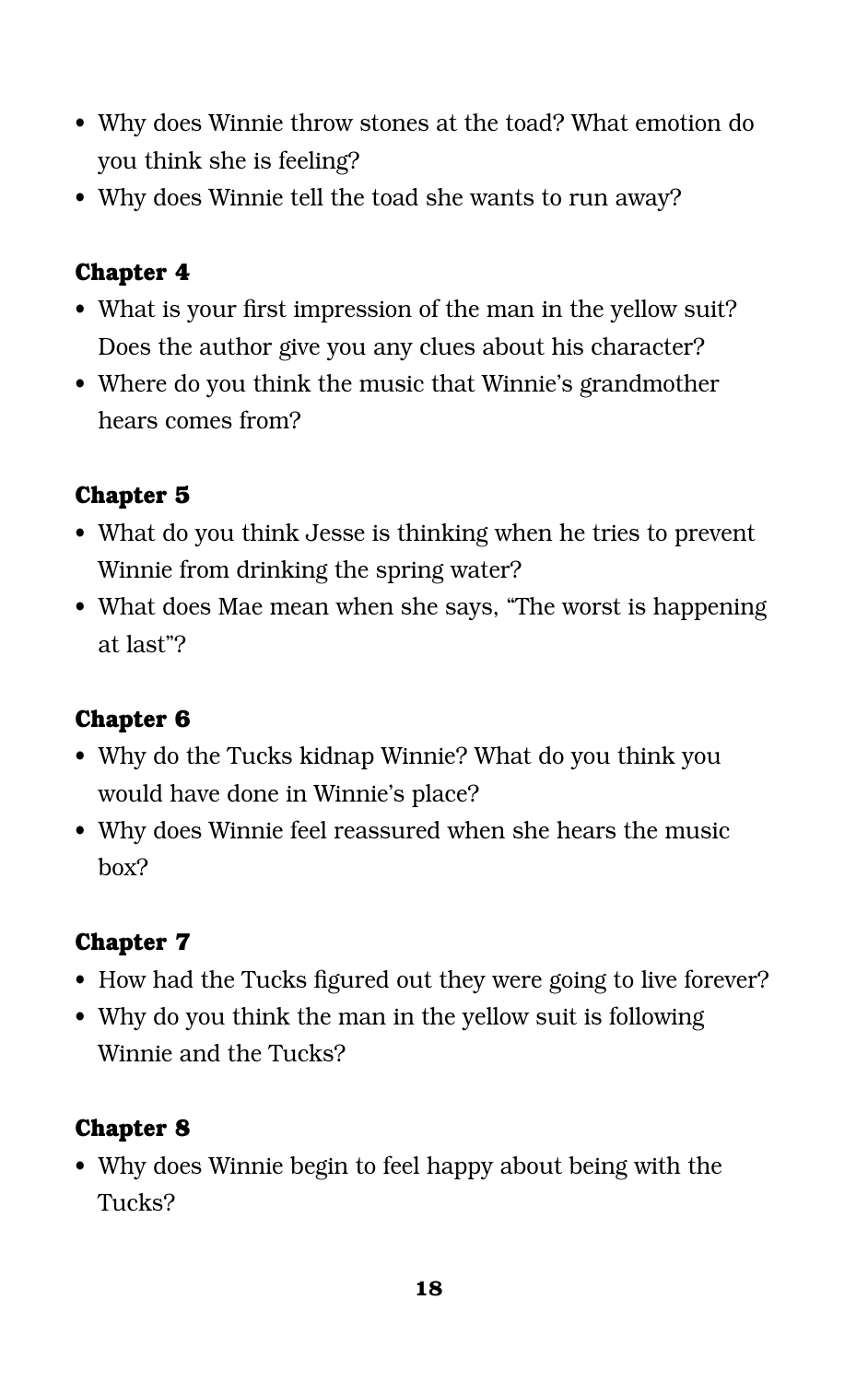• The man in the yellow suit overhears the Tucks' story. What do you think he might be planning?

#### **Chapter 9**

- It takes many hours for Winnie, Mae, Jesse, and Miles to reach the Tucks' home. Why do you think they live in such a hard-toreach place?
- Why do you think Angus Tuck is so happy to meet Winnie?

#### **Chapter 10**

- Do you think Mae thinks of her life as blessed or cursed? Why?
- Why is Winnie so amazed at the inside of the Tucks' home?

#### **Chapter 11**

• Why does Winnie suddenly want to go home?

#### **Chapter 12**

- Why does Angus Tuck take Winnie to the pond to talk to her?
- How is the movement of the pond water meaningful to their conversation about the life cycle?

#### **Chapter 13**

• Why do you think the man in the yellow suit goes to the Fosters instead of to the police?

#### **Chapter 14**

- Why does Winnie go back and forth, first liking the disorder of the Tucks' lifestyle, then longing for her regular bedtime routine?
- How do the Tucks make Winnie feel better?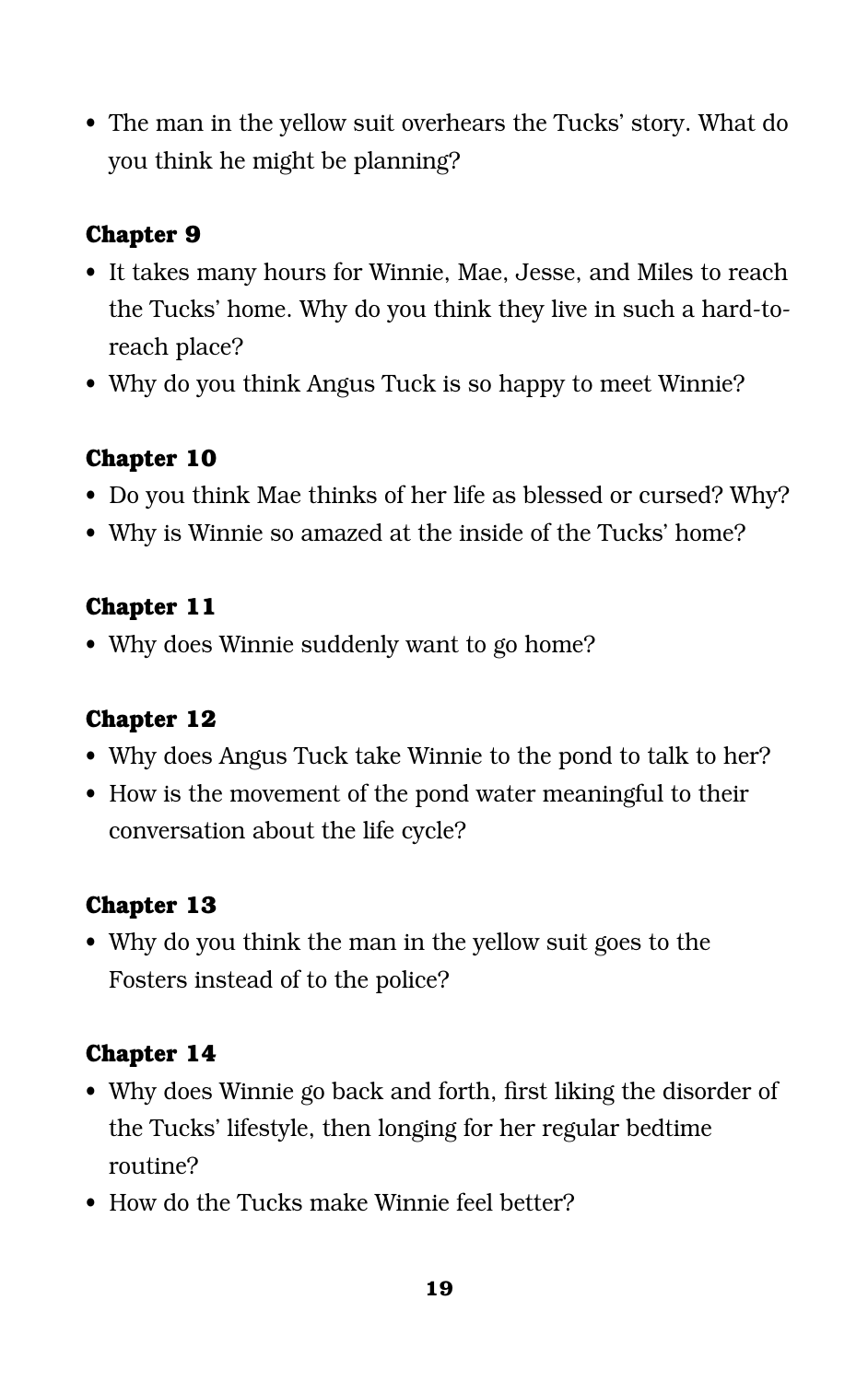• As Winnie tries to fall asleep, she can't decide whether or not to believe the Tucks' story. Would you have believed it? Why or why not?

#### **Chapter 15**

- Why do you think the man in the yellow suit wants to trade his knowledge of Winnie's whereabouts for the Fosters' wood?
- What do the man in the yellow suit's actions tell you about his character?

#### **Chapter 16**

- Why is the constable surprised that the Fosters agree to sell the wood?
- Is the constable suspicious of the man in the yellow suit's motives?

#### **Chapter 17**

- How does swatting a mosquito make Winnie realize that dying is a natural part of the life cycle?
- Why does Winnie insist that Miles throw the fish back?

#### **Chapter 18**

- Why do you think Miles conceals the reason that he and Winnie return without any fish?
- How have Winnie's feelings for the Tucks changed? Do you think she has stronger feelings for some of the Tucks than others?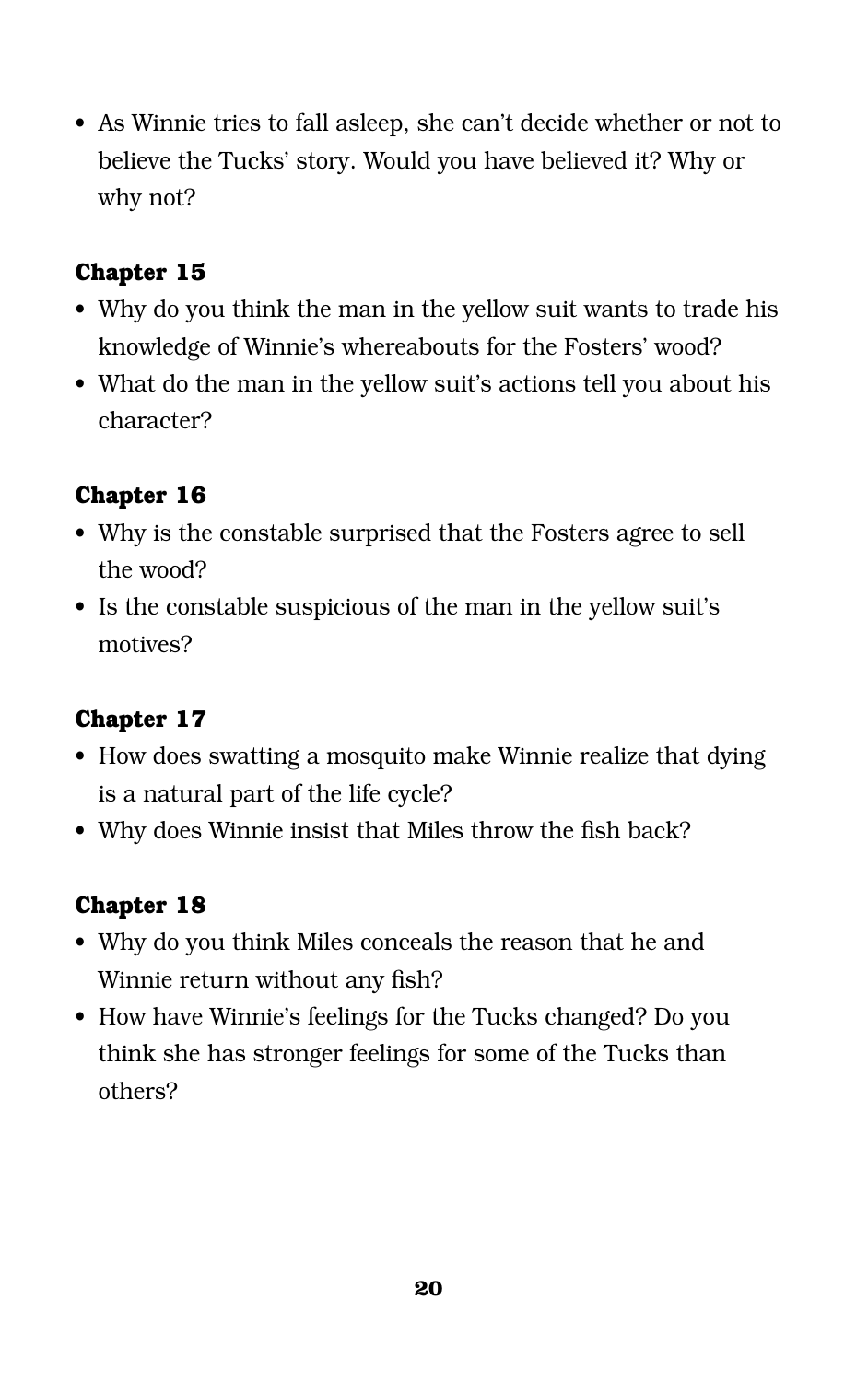#### **Chapter 19**

- Why does the man in the yellow suit see the Tucks as selfish?
- Mae Tuck hits the man over the head with the gun. Do you think she does the right thing? Does she have another option?

#### **Chapter 20**

- Why does Winnie lie to the constable?
- Angus Tuck stares at the man in the yellow suit after Mae hits him. What do you think he is thinking about? Why does Winnie seem horrified at Angus Tuck's reaction?

#### **Chapter 21**

- Do you think the Fosters regret selling the wood?
- What makes Winnie's family think she has changed?

#### **Chapter 22**

- Why does Winnie volunteer to help rescue Mae?
- Do you think Jesse should have given Winnie the spring water? Why or why not?

#### **Chapter 23**

- Why does being disheveled make Winnie's mother and grandmother more interesting?
- Why does Winnie feel so good and right about what she is about to do?

#### **Chapter 24**

- How do you think Winnie feels helping Mae escape?
- Do you think Winnie does the right thing in freeing Mae? Why?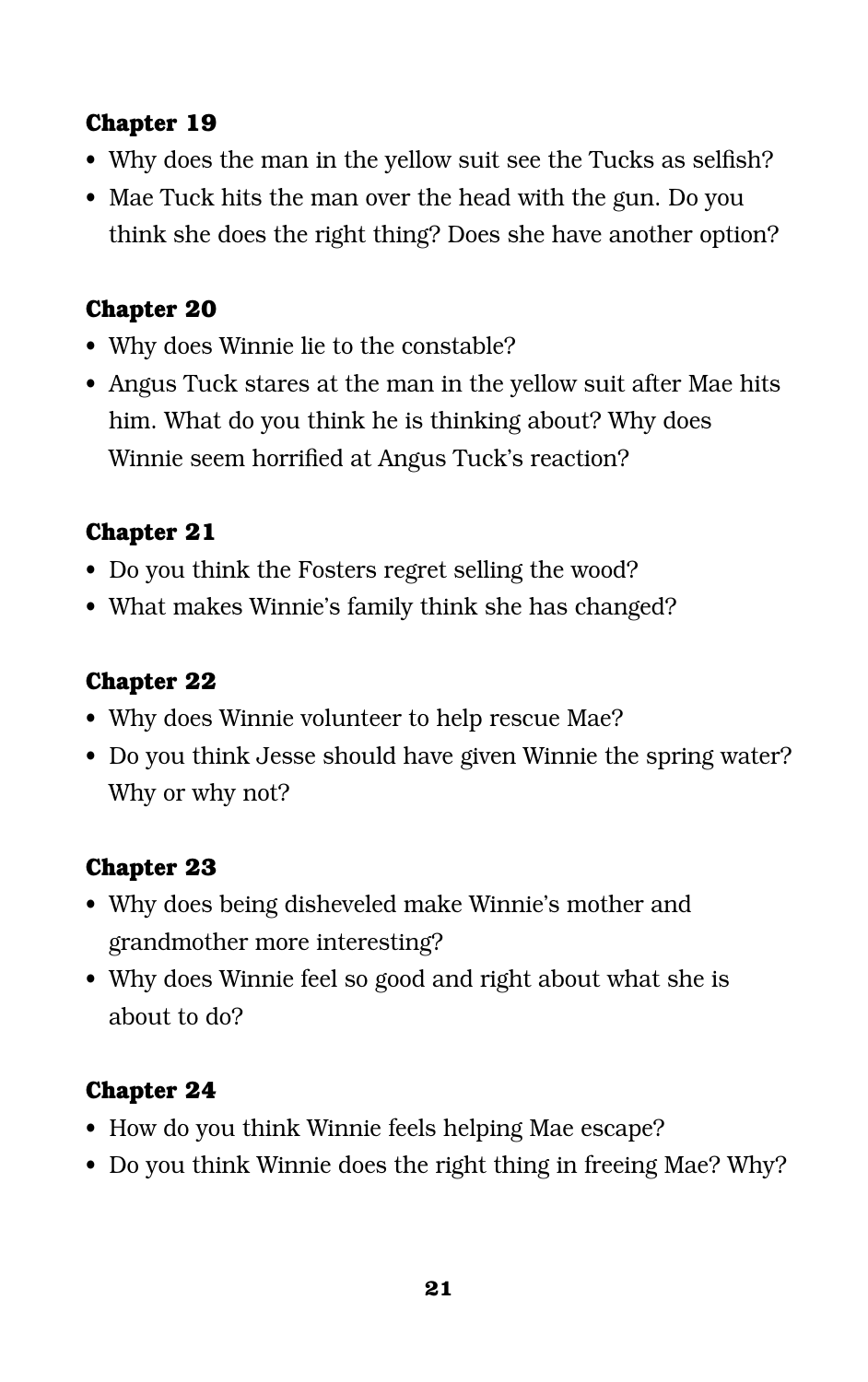#### **Chapter 25**

- How does Winnie's reputation in the village change after she helps Mae?
- Why do you think Winnie saves the toad from the dog?
- What important decision does Winnie make when she pours the spring water on the toad?

#### **Epilogue**

- How does the author connect Winnie and the Tucks at the end of the story?
- Why does Angus Tuck say, "Good girl," when he sees Winnie's grave?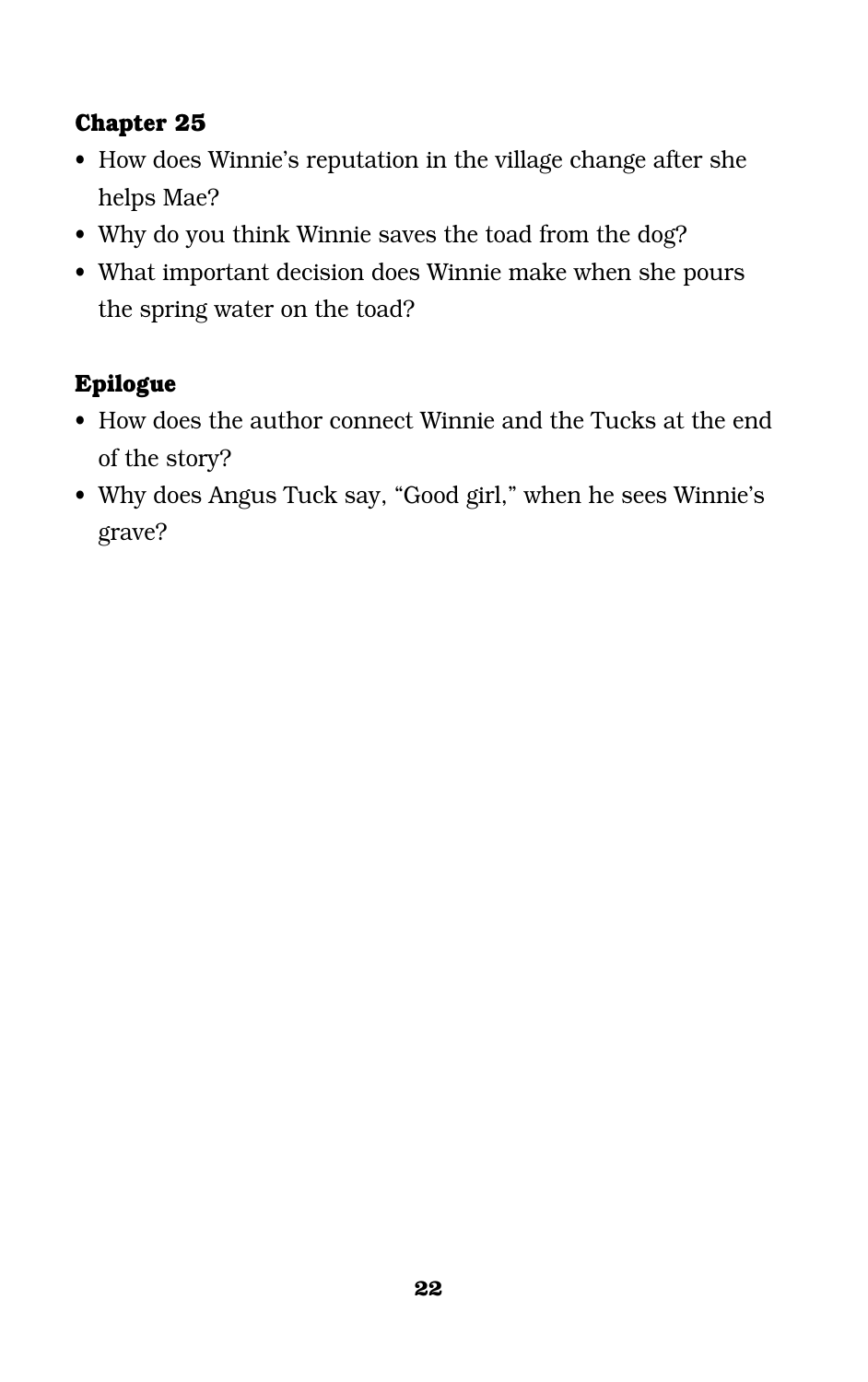

*"Life's got to be lived, no matter how long or short. . . ."*

—Mae Tuck, Tuck Everlasting

**T** uck Everlasting is the story of a young girl named Winnie whose life in the small town of Treegap turns magical when she explores the wood in search of adventure and independence. At the beginning of this novella, or short novel, Winnie Foster is bored. She wants something interesting to happen to her. Winnie looks to a toad in her front yard for advice. Should she run away? She resolves to think it over and decide in the morning.

That same evening, a man in a yellow suit comes by and engages Winnie in a conversation. He wants to know how long Winnie's family has lived in the area and if they know all their neighbors. Winnie has a bad feeling about him, which we learn when the narrator says that Winnie was "suddenly reminded of the stiff black ribbons they had hung on the door of the cottage for her grandfather's funeral." When she tells the man that her family has lived there "forever," he echoes the word *forever*. He tells her that he is looking for someone, a family to be specific. At that, Winnie's grandmother comes out and makes it clear that neither she nor her granddaughter talks with strangers. She is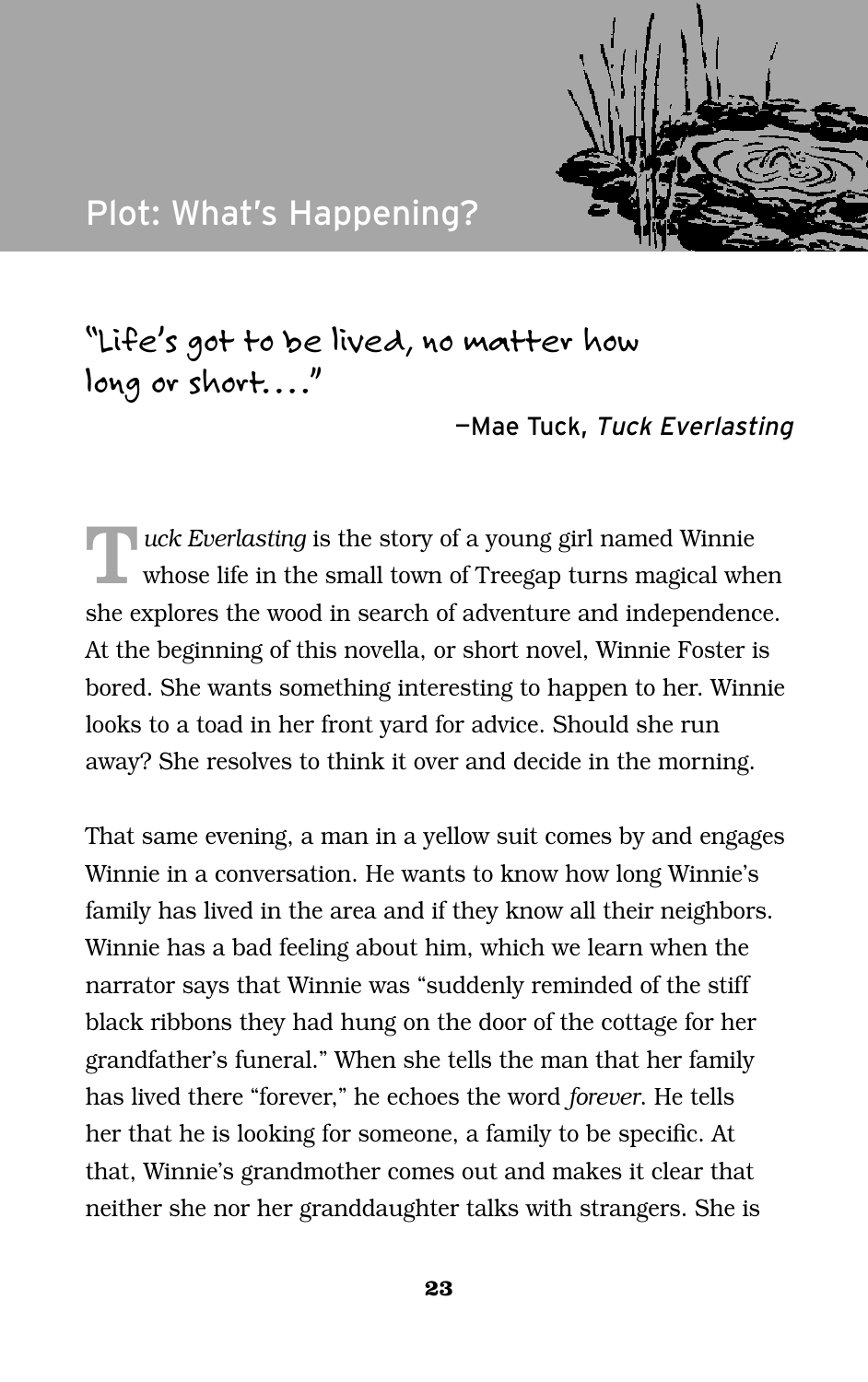interrupted, though, by the faint sound of music, which she first heard many years ago and which she describes as "elf music."

The next morning, Winnie is still unwilling to make a final decision about running away. She decides to go for a short walk into the wood that her family owns but that she has never before bothered to explore. She will decide once she gets there if she's ever coming back. Soon, she comes upon Jesse Tuck taking a drink of water from a natural spring. He notices her and calls her out of her hiding place. When Winnie tries to drink from the same spring, he tries to stop her. To Jesse's relief, Mae and Miles Tuck arrive on horseback. Thinking quickly, the family kidnaps Winnie to prevent her from drinking the water from the spring. Winnie is scared and confused. Why is this nice family taking her away? Why wouldn't they let her drink from the spring? As Winnie is taken away by the Tucks, she sees the man in the yellow suit.

When they stop by a stream for a break, Winnie begins to cry. Mae Tuck reaches into her pocket for her music box, and when it starts to play, it calms Winnie. She decides that "no one who owned a thing like this could be too disagreeable." It is then that the Tucks tell her their story. Eighty-seven years before, the Tuck family had become immortal by drinking water from the magical spring. They didn't know it immediately, but they found out that the water would keep them alive—at the age they were the day they drank it—forever. They will stop at nothing to prevent others from enduring the same fate.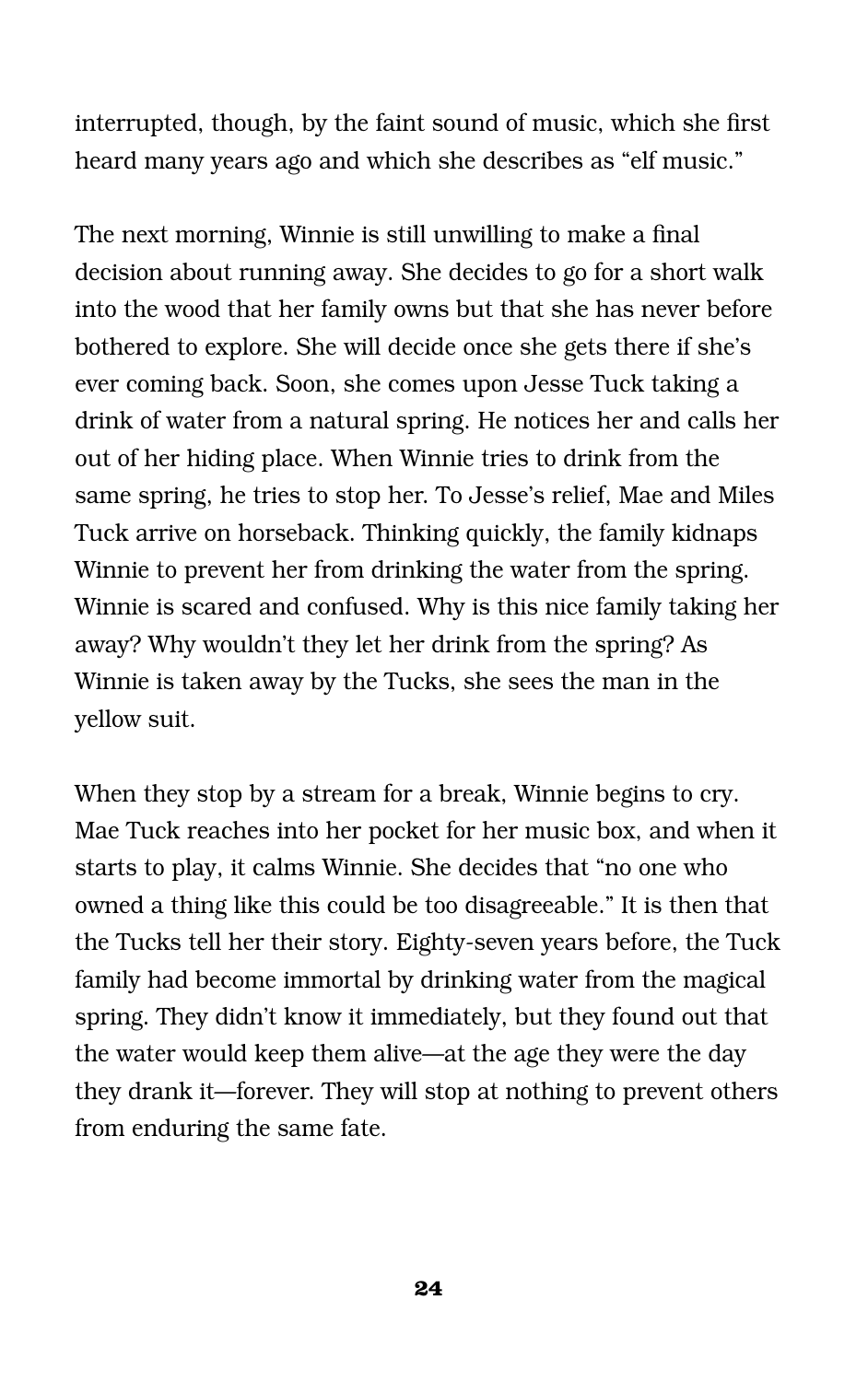Even though she is not sure whether or not to believe them, Winnie agrees to go home with them until they figure out what to do. Unbeknownst to the whole group, the man in the yellow suit has heard the whole story. When they arrive at the Tucks' house, Winnie meets Mae's husband, Angus Tuck.

Winnie becomes fond of the Tucks as they set out to teach her why it is so important that no one find out about the spring. Each one tries to show her that eternal life is a terrible burden. In the meantime, the man in the yellow suit shows up at the Fosters' door with a deal in mind. He will get Winnie back in exchange for ownership of their wood. Desperate to get Winnie back, her parents agree.

When the man in the yellow suit tells the constable about the deal he's struck with the Fosters, the constable is a little suspicious, but he follows the man to the Tucks, anyway. The man in the yellow suit arrives before the constable, however, and confronts the Tucks with his knowledge. He tells them that his plan is to let the whole world know of this fountain of youth, but that he will only sell the water to people "worthy" of it. He even suggests using the Tucks as examples of the water's effects. The Tucks are outraged at the prospect of being treated like "freaks." The man in the yellow suit takes hold of Winnie and threatens to make her drink the spring water if they refuse to cooperate with him. Mae Tuck grabs Angus's gun and hits the man in the yellow suit over the head with it. The man falls to the ground unconscious.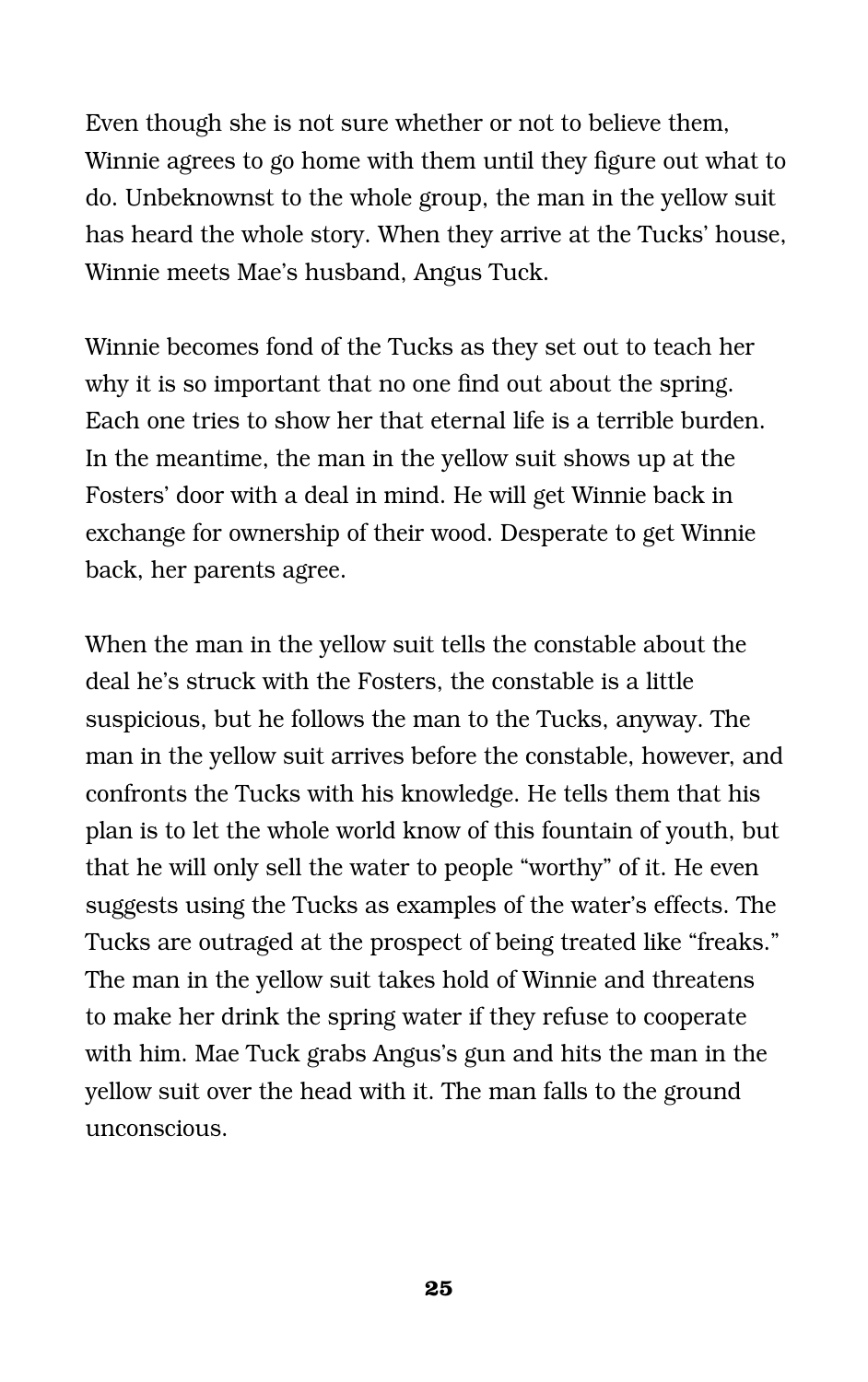The constable arrives just in time to see what Mae has done. The Tucks and Winnie try to explain that Mae struck him because he had threatened to take Winnie from them. The constable takes Mae into custody and explains that if the man dies, she will go to the gallows (a structure from which criminals are executed by hanging). At that moment, they realize what will happen if Mae is sent to the gallows. When she doesn't die, the whole world will understand that she can't die and the secret will be out.

The constable returns Winnie to her family. Later she learns that the man in the yellow suit has died. Winnie decides that she must help; she cannot let Mae go to the gallows. The next day Jesse tells her about their plan to help Mae escape at midnight. Jesse also gives Winnie a little bottle of the spring water. He tells her to think about drinking it when she turns seventeen so that they can get married and be together forever.

Before Jesse leaves, Winnie volunteers to help with Mae's escape from jail. At midnight, Winnie sneaks out of her house and meets the Tucks at the prison. Together, they pry off the window frame of the cell so that Mae can get out and Winnie can crawl inside. Winnie then takes Mae's place.

Winnie waits through the night in the cell, hiding under the cot blanket until the constable discovers her in the morning. Although everyone is upset with her, she feels proud of what she has done. She has rescued the Tucks and helped save the world from the dangers and disappointments of eternal life.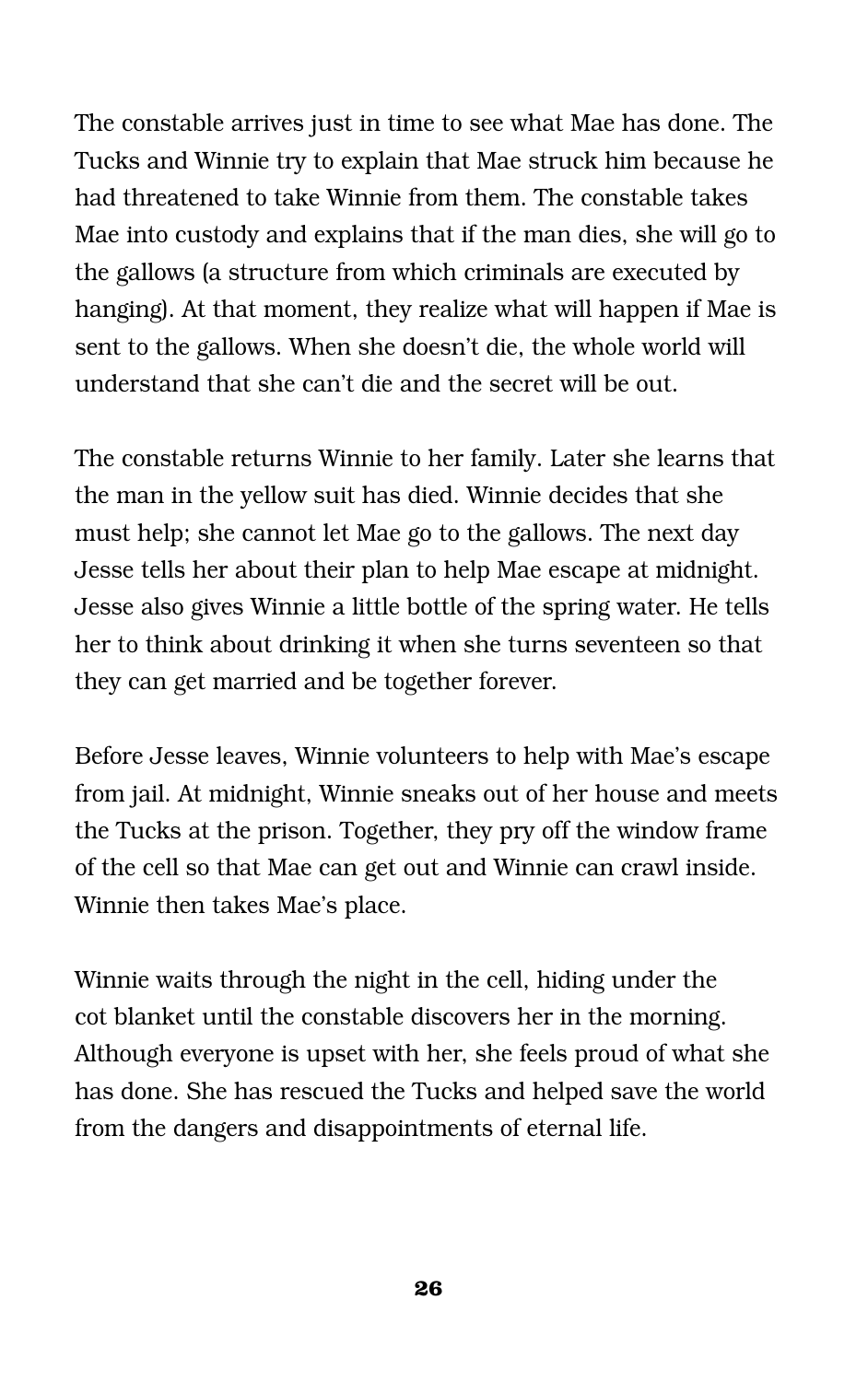In the final chapter, Winnie finds that some people look at her differently now. Because she got into trouble, people are more interested in her.

The book ends with an epilogue in which the Tucks pull into Treegap many years in the future. They learn that the wood has long since been bulldozed and that Winifred Foster has died two years before. They feel sad for Jesse, but they are satisfied that Winnie had decided to live her life as it should be lived, with an end in sight.

#### **Thinking about the plot**

- Why is it important for Winnie to understand why she must keep the Tucks' secret?
- How does Winnie's life change through her experiences?
- How do Winnie's decisions affect the outcome of the book?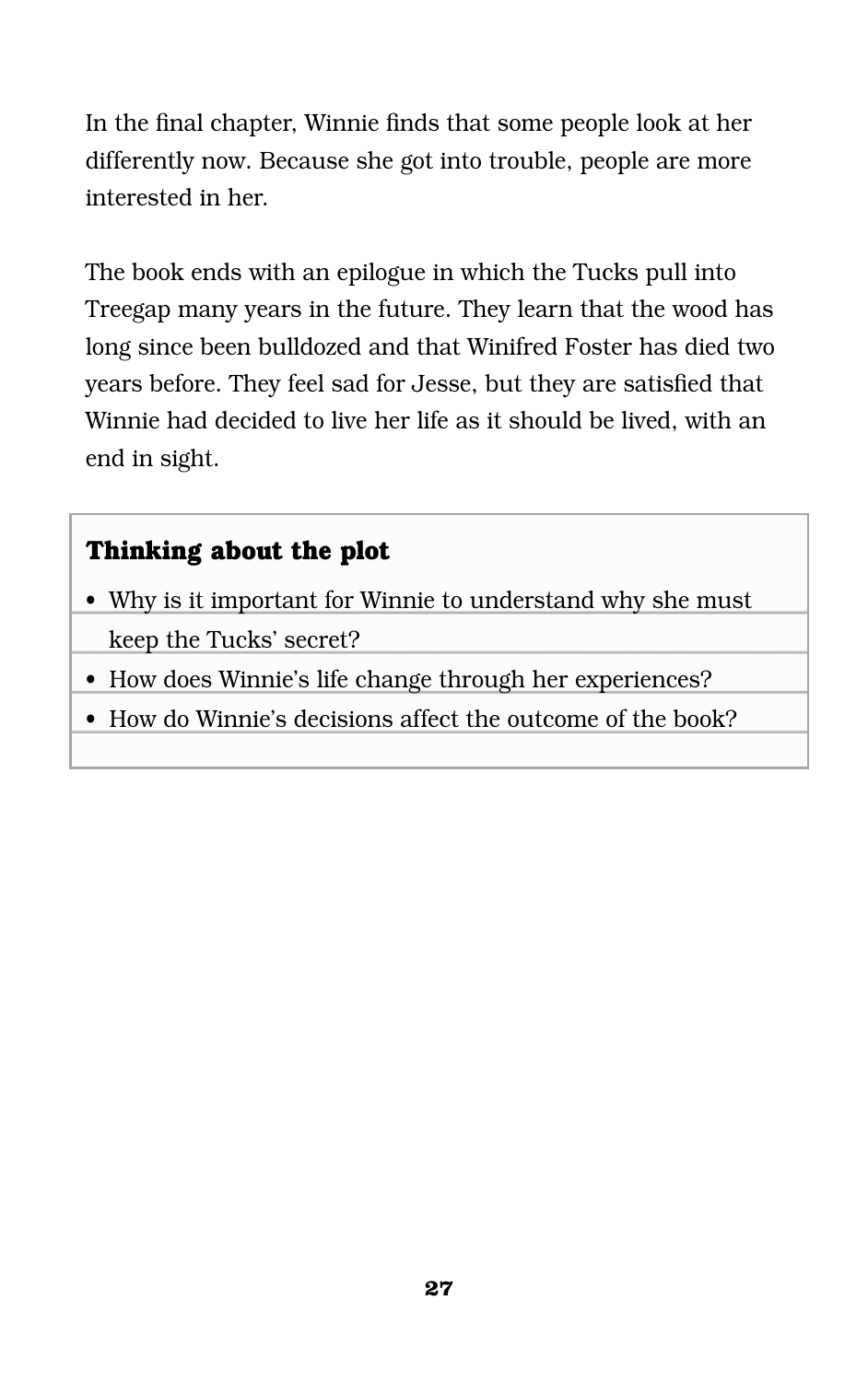Setting/Place and Time: Where in the World Are We?



*"The house was so proud of itself that you wanted to make a lot of noise as you passed, and maybe even throw a rock or two. But the wood had a sleeping otherworld appearance that made you want to speak in whispers."*

—Tuck Everlasting

T*uck Everlasting* takes place in and around a small town named Treegap. Natalie Babbitt does not give us much information about exactly where in the world this town is located. By leaving out specific details about the region, country, or even continent where this story takes place, the author lets the reader know that the location is not the most important part of the book. The events that occur in *Tuck Everlasting* could occur in any ordinary town.

#### **Place**

In *Tuck Everlasting*, the description of the surroundings—the town of Treegap, the Fosters' house, the wood, and the Tucks' house—draws the reader into this very special place. In the first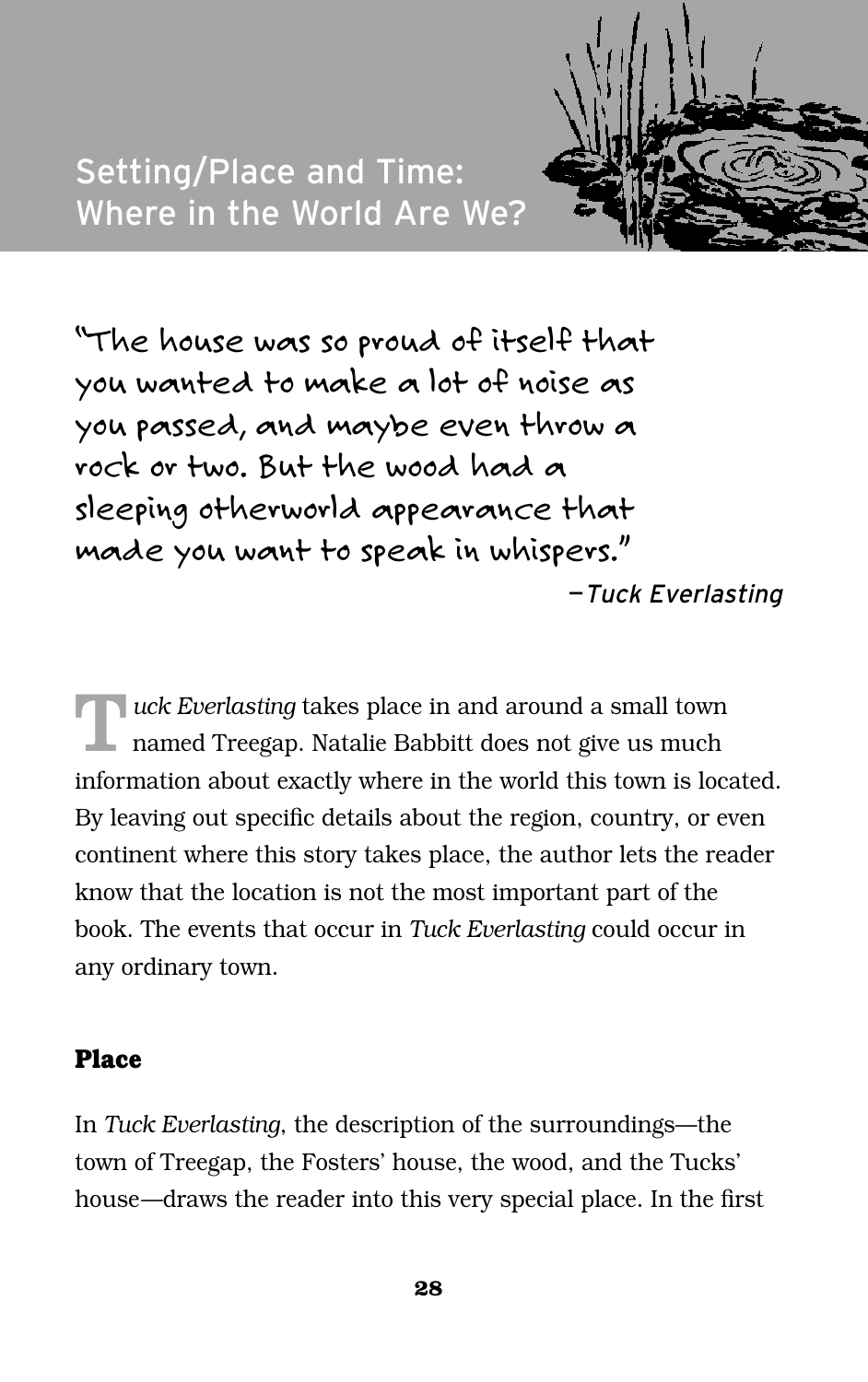chapter the author starts to establish the setting by describing the road that leads to Treegap: "But on reaching the shadows of the first trees, it veered sharply, swung out in a wide arc as if, for the first time, it had reason to think where it was going, and passed around [the wood]." Babbitt traces the road as it wanders along curves, comes to a small hill, and ambles down to a meadow, coming at last to a wood. She wants her reader to know from the start that the town, the wood, and the road are all mentioned on purpose. She wants the reader to sense that somehow the road knew to veer sharply away from the wood and lead elsewhere instead.

On the other side of that wood, she continues, "the sense of easiness dissolved," in the small town on the edge of the wood. "The road no longer belonged to the cows. It became, instead, and rather abruptly, the property of people." At the very edge of Treegap the road goes by the Fosters' cottage. Its "touch-me-not appearance" suggests that its owners do not welcome visitors. The description of the Fosters' house, which is kept in tip-top shape and is run with a great deal of care and attention, gives the reader information about the people who live there.

The Fosters are protective of their property, which Babbitt describes as "surrounded by grass cut painfully to the quick and enclosed by a capable iron fence some four feet high which clearly said, 'Move on—we don't want *you* here.'" In the same chapter, we learn that the Fosters, who own and inhabit that first, proud house, also own the wood. Because it is the property of the Fosters, other people generally leave the wood alone.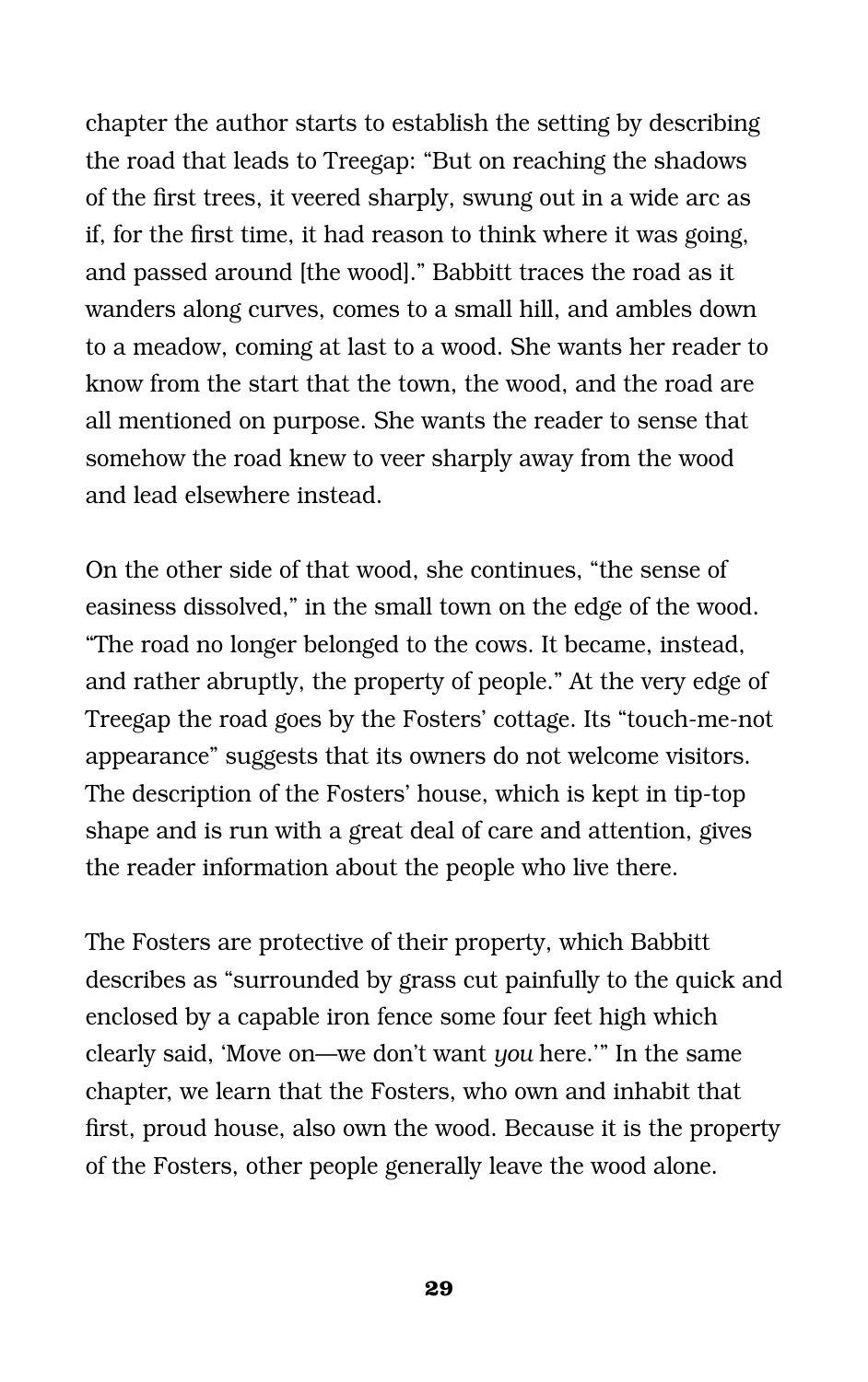In stark contrast to the Fosters' house, the Tucks' house in the wood is described as being in a state of disarray. Babbitt uses their house to represent disorder. Just as the Fosters' house is neat and uninviting, the Tucks' house is terribly messy but warm —just like its inhabitants. The Tucks' house paints a picture of who they are. Warm and welcoming, it is a house filled with the clutter that has accumulated over too much time.

Babbitt makes it clear from the start that "the village itself doesn't matter, except for the jailhouse and the gallows." She lets the reader know that only that first house is important, "the first house, the road, and the wood."

#### **Time**

The author gives us some clues about the time period of this novel. Through details like Winnie's high-button shoes and the fact that the characters ride on horseback and in wagons rather than in cars, we know that the story probably takes place in the 1800s. At the very end, we learn the exact year the story takes place when the Tucks come upon Winnie's gravestone. It gives the years of her birth and death: 1870–1948. From this we know that the year she meets the Tucks is 1881 (because she is almost eleven), and that it is 1950 when the Tucks return to Treegap.

The epilogue also reveals how the area has changed with the passage of time. The Tucks are still traveling on horseback. When they pull into Treegap, they are laughed at by a man at a gas station. Babbitt introduces a gas station and a man in "greasy coveralls" to show how things have changed even though the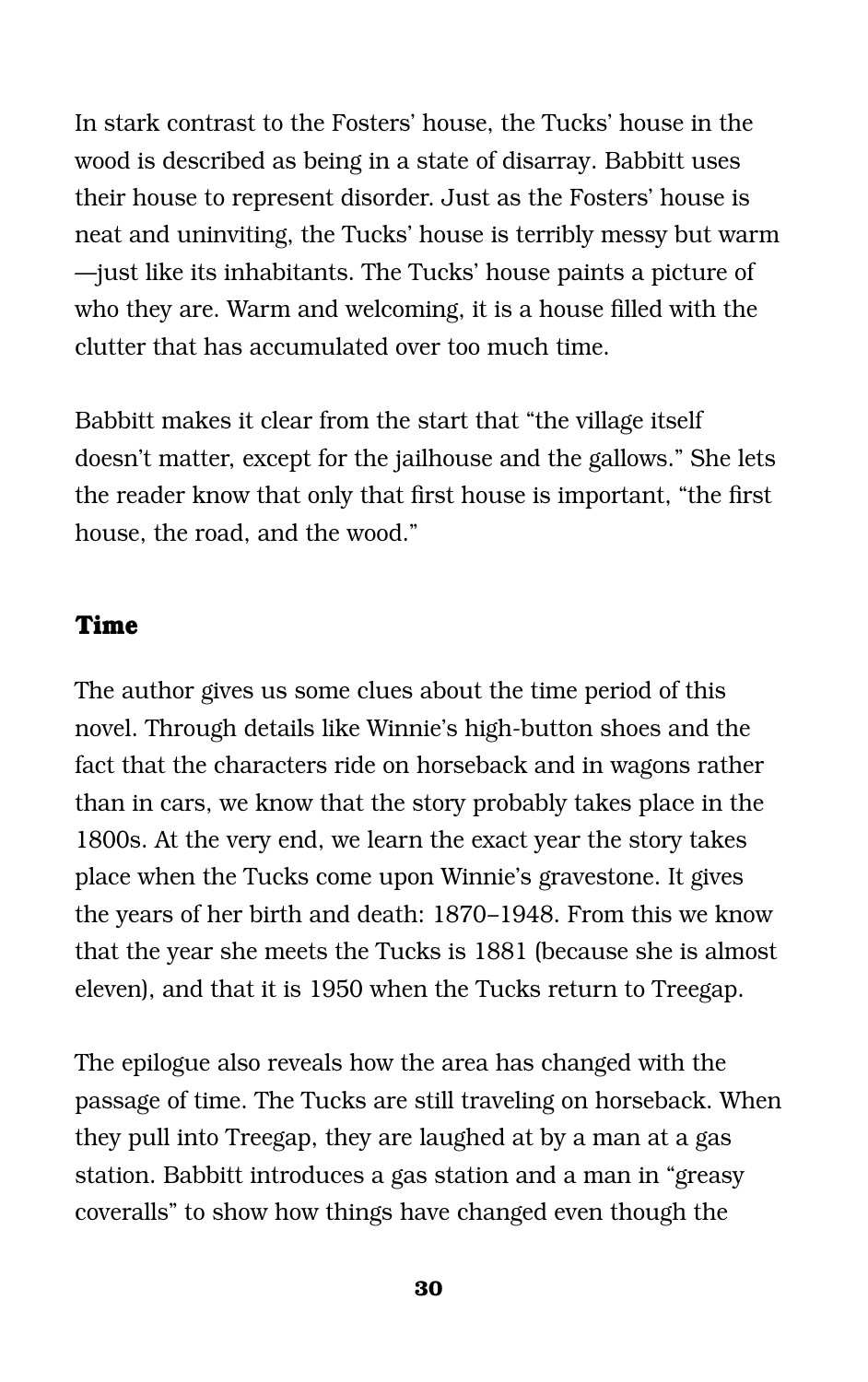Tucks have remained exactly the same. The introduction of this new time period reminds us that though the rest of the world, even Treegap, has evolved, the Tucks have not. They *cannot*.

The setting of this story is simple—simple people living in an old-fashioned place and time. Babbitt creates an uncomplicated place for a complicated issue. Perhaps she chose it for that very reason, so that it would be easy to get to the heart of Winnie's dilemma without modern or urban obstacles. If there were computers and airplanes, televisions and shopping malls, it might have been difficult to focus on the essential problems of eternal life. Instead, the setting is uncomplicated—some houses, a dirt road, a jail with gallows, and a wood. The simple setting allows Winnie to talk with a toad, wander off alone into the wood, sit in a rowboat on a pond, and observe the cycle of life up close. Babbitt uses all of this to keep the reader focused on the story line and the dilemma of eternal life.

#### **Thinking about the setting**

- Why is the fact that no road goes directly through the wood important?
- What do you think the author means when she writes that the road's "sense of easiness dissolved" at the edge of the wood?
- What descriptive words does the author use to describe the two different environments of the Fosters' home and the Tucks' home?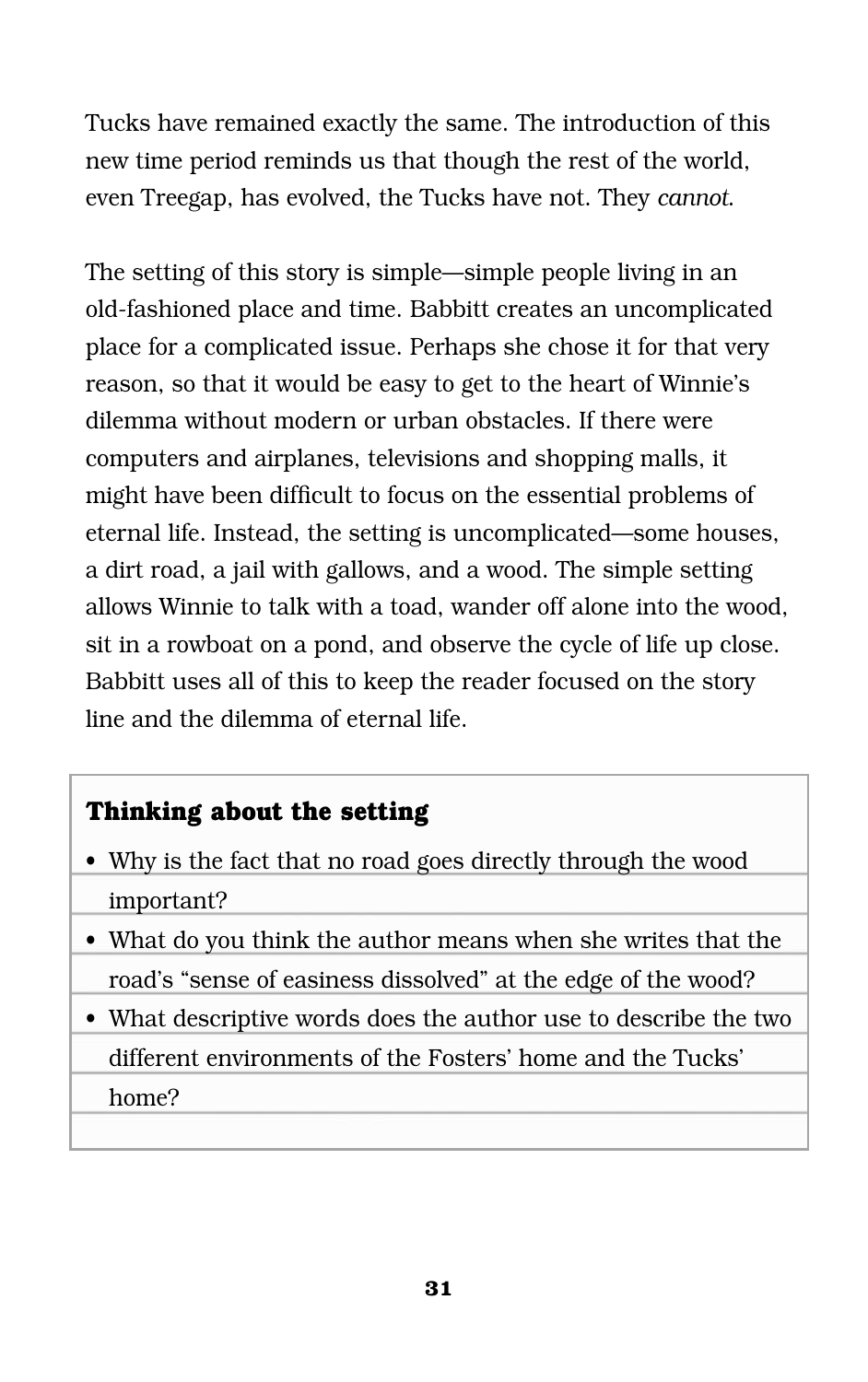Themes/Layers of Meaning: Is That What It Really Means?



*"Everything's a wheel, turning and turning, never stopping."*

—Angus Tuck, Tuck Everlasting

**T** *uck Everlasting* has several themes, or layers of meaning. (The theme of a literary work is its main idea and often is a general statement or opinion about life.) Natalie Babbitt uses metaphors and symbols to make the most important themes clear to the reader. A metaphor is a way of describing one thing by comparing it to something else.

#### **Order versus disorder**

Throughout the book there is a constant mention of the order of things. This applies to the order of the Fosters' world, particularly their house. But it also applies to the order of life. All things are born, live, and then die. The Tucks represent an interruption of this order—an eternal interruption of that order to be exact. Babbitt shows this disorder in a few ways. First, when Winnie arrives at their house, she is shocked at the state of disarray it is in: lots of dust and cobwebs, a mouse living in the table drawer, half-completed quilts. The house is a stark contrast to the one Winnie lives in. When she sees all of this, all she can think is: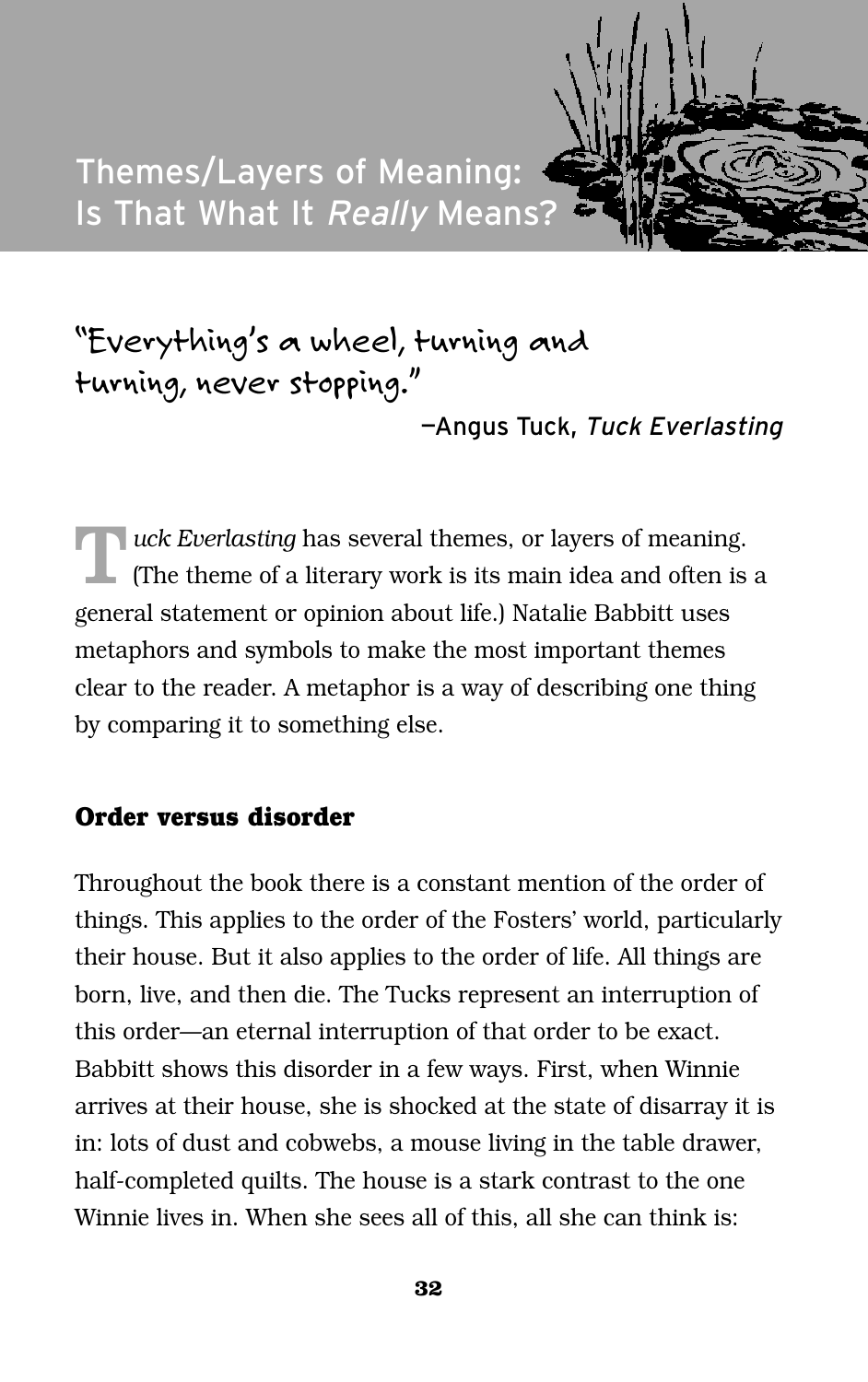"Maybe it's because they think they have forever to clean it up." The author uses the disorder to show that Winnie is being exposed to a different way of living for the first time. She lets Winnie follow her thought a little further when Winnie thinks to herself, "Maybe they just don't care!" In fact, later when there are no napkins for her to use to wipe her hands properly, Winnie realizes that in this house it is quite all right to lick the maple syrup off your fingers. "Winnie was never allowed to do such a thing at home, but she had always thought it would be the easiest way. And suddenly the meal seemed luxurious."

The author has accomplished two things. She has set up an orderly world versus a disorderly one, while praising the virtues and the shortcomings of both. In an orderly world, you have to clean up after yourself and keep everything in neat stacks, but the world goes on as it should—everyone living and dying and so on and so on. In the disorderly world, you can lick maple syrup off your hands and throw your clothes on the floor, but the people are stuck forever in one place in their lives. In a way, the disarray of the Tucks' house represents the disarray the world would be in if the secret spring were revealed to the public.

Ultimately, Winnie learns to incorporate some of the Tucks' way of living into her own life, taking certain lessons from her time with them. She realizes that her mother and grandmother are more interesting when they are disheveled from the heat, when they are unable to control the way they are feeling. They are simply hot and they have to let go, "their hair unsettled and their knees loose. It was totally unlike them, this lapse from gentility, and it made them much more interesting." And later, Winnie, too,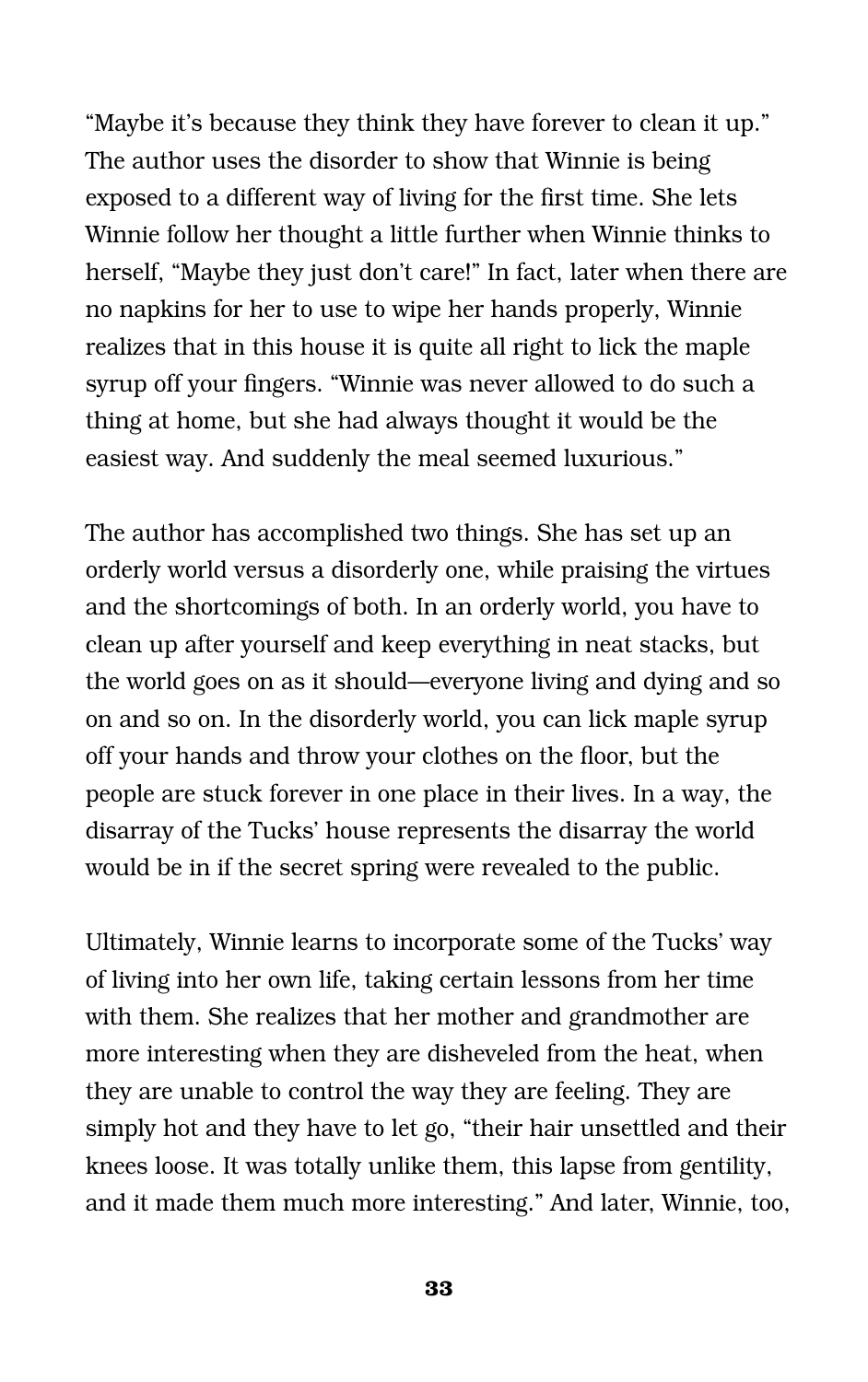becomes more interesting. At the beginning, the children in her town think of her merely as an extension of her tailored home. In the end, some of the townspeople find her an intriguing hero. She has come to life for them: "She was a figure of romance to them now, where before she had been too neat, too prissy; almost, somehow, too *clean* to be a real friend."

#### **Natural life cycle**

Babbitt uses the image of a wheel in the prologue to point out how the first week of August seems to just hang there, "like the highest seat of a Ferris wheel when it pauses in its turning." The wheel becomes a symbol for life and is used again and again throughout the story. When Winnie and Angus Tuck are in the boat on the pond, he explains to Winnie that his family has fallen off the wheel of life, and that they are in an unnatural state. Angus says: "It's a wheel, Winnie. Everything's a wheel, turning and turning, never stopping. The frogs is part of it, and the bugs, and the fish, and the wood thrush, too. And people. But never the same ones. Always coming in new, always growing and changing, and always moving on. That's the way it *is*."

Winnie begins to comprehend this herself when she sees how the water moves out of the pond and into the ocean. She realizes that the pond water is like life and that while the water moves all around them, she and Angus are stuck in the rowboat. Tuck continues, "That's what us Tucks are, Winnie. Stuck so's we can't move on. We ain't part of the wheel no more. Dropped off, Winnie. Left behind. And everywhere around us, things is moving and growing and changing." And when Winnie, whose mind was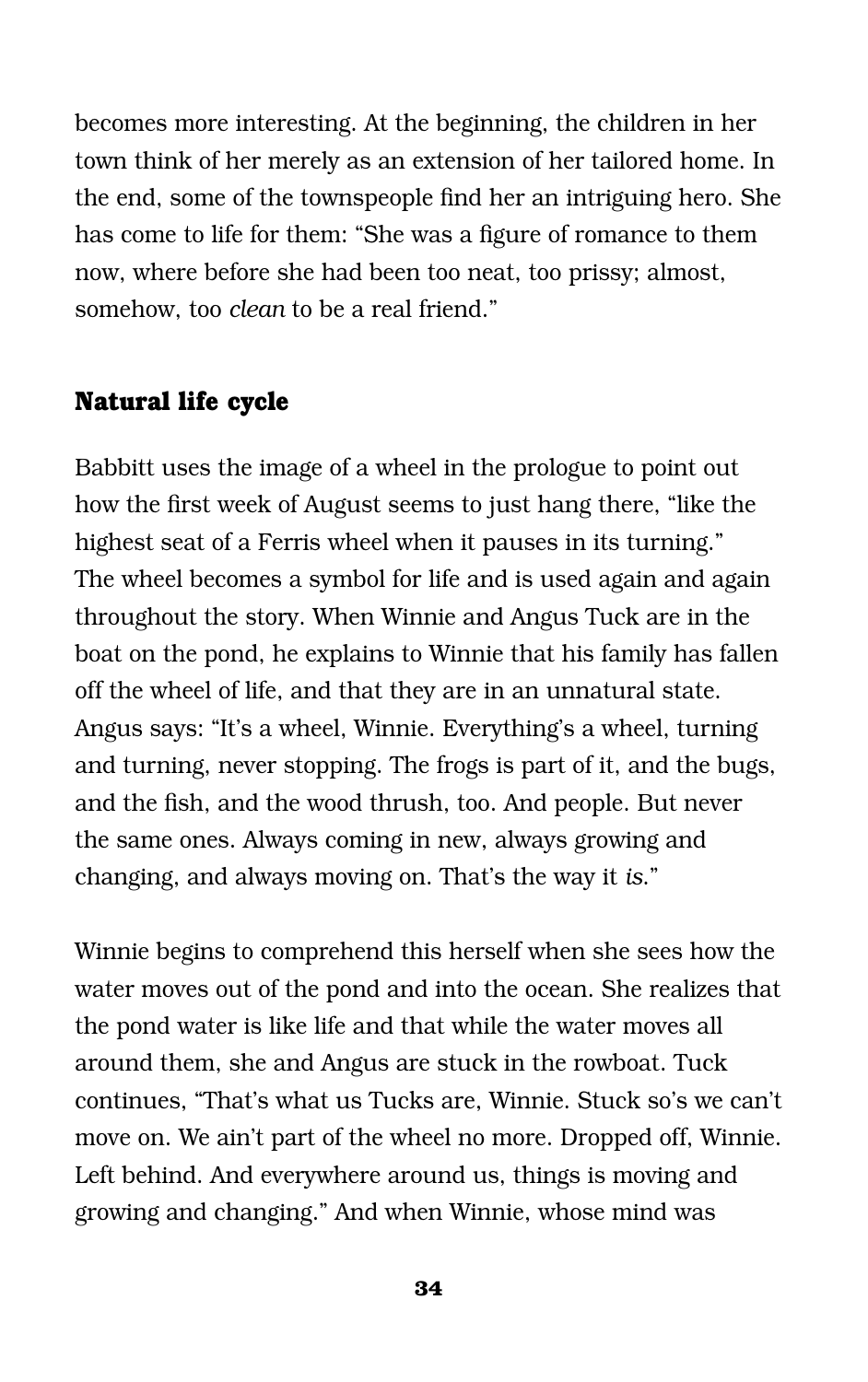suddenly "drowned with understanding of what he was saying," blurts out that she doesn't want to die, Tuck reassures her. "Not now. Your time's not now. But dying's part of the wheel, right there next to being born."

Tuck uses the image of the wheel to make Winnie understand the importance of the cycle of life, just as Babbitt uses the imagery of the wheel again and again to show the reader how the wheel works, how it moves things along as they should be moved.

#### **Independence**

Winnie's independence is another important theme in the book. In fact, it is her search for independence that leads her to the wood and ultimately to the Tucks. Then, because of her experience with them and choices she makes, she carves out some independence for herself.

At the start of the book Winnie is frustrated by her family because they watch and care for her so diligently. She wishes she had a sibling to take away some of the attention. She tells the toad that she wants to do something on her own that "would make some kind of difference." She even thinks it would be nice to have a new name.

When Winnie steps toward the wood, noting that she will make a final decision about whether or not to run away permanently once she gets there, she is actually taking her first steps toward independence. She gets braver and more independent with each step she takes. Although she has no choice in the matter when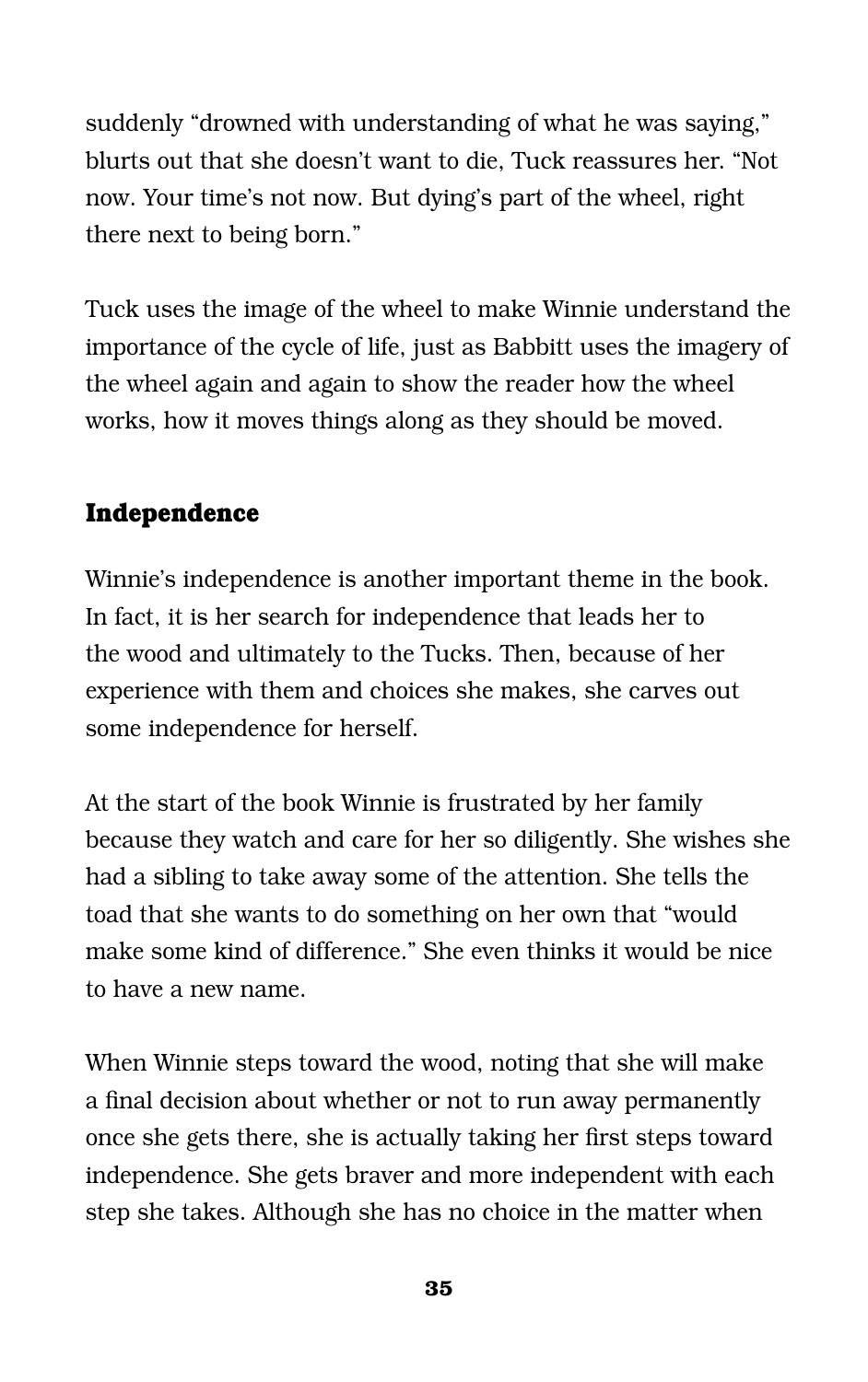she is kidnapped by the Tucks, she goes with them somewhat willingly, trusting her own instincts about their goodness.

There is a crucial moment, though, when it becomes apparent to the readers that Winnie has done some real growing up. When the constable charges the Tucks with kidnapping, Winnie defends them. She tells the constable that she ran away and that she has gone with them willingly. Although she knows this is a lie, she has made an independent decision about who she will defend.

Later, when Winnie decides to help Mae escape, this sense of newfound independence sweeps over her as she sneaks out of the house at night, defying all of the rules that have been set for her. In fact, it is so easy that "she was struck by the realization that, if she chose, she could slip out night after night without their [her parents'] knowing." Even as guilt comes over her, she reminds herself that she has to help Mae and the whole Tuck family.

Independence comes in the form of choices for Winnie. She chooses to walk through the gate and venture into the wood. She chooses to stay with the Tucks and get to know them. She chooses to defend Mae and eventually to help free her. And in the end, she chooses not to drink from the spring, but to live the way life was meant to be lived, with death as part of the wheel.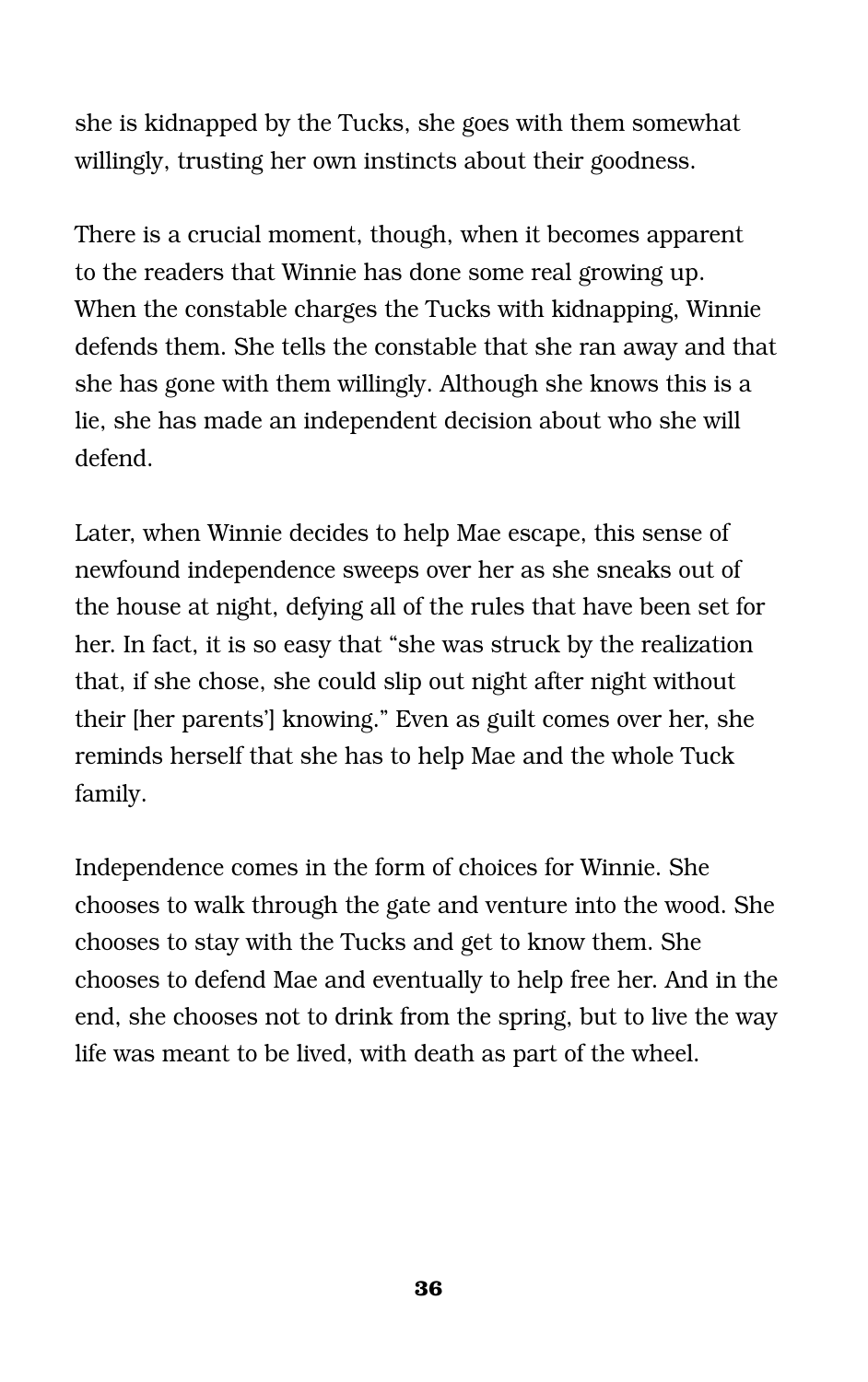#### **Greed**

An important theme in this book is greed. In *Tuck Everlasting,* the reader learns that the man in the yellow suit feels that money is the most important thing in the world. The reader also meets the Tuck family, who knows that there is one thing in the world that is much more important than any amount of money: protecting the secret of the magical spring.

The man in the yellow suit is very greedy. He will do anything, including threatening to harm Winnie, to find the source of the Tucks' immortality. He tells the Tucks he will sell the enchanted water "only to certain people, people who deserve it. And it will be very, very expensive." The man in the yellow suit is determined to let the world know about the magical spring. He does not care about the difficulties people would experience if they lived forever. He only thinks about how much money he will make. In the end, it is the man's greed for wealth that leads to his death.

In contrast, Angus and Mae Tuck display a great deal of selflessness. While the man in the yellow suit is selfish and concerned only about increasing his wealth, the Tucks focus on the larger picture: ensuring that no one else suffers the curse of living forever. The Tucks give up a great deal in order to protect their secret. For instance, they don't form relationships with other people so that no one will notice they do not get older. Mae describes how their old friends reacted to the Tucks' staying the same age: "They come to pull back from us. There was talk of witchcraft. Black Magic. Well, you can't hardly blame them, but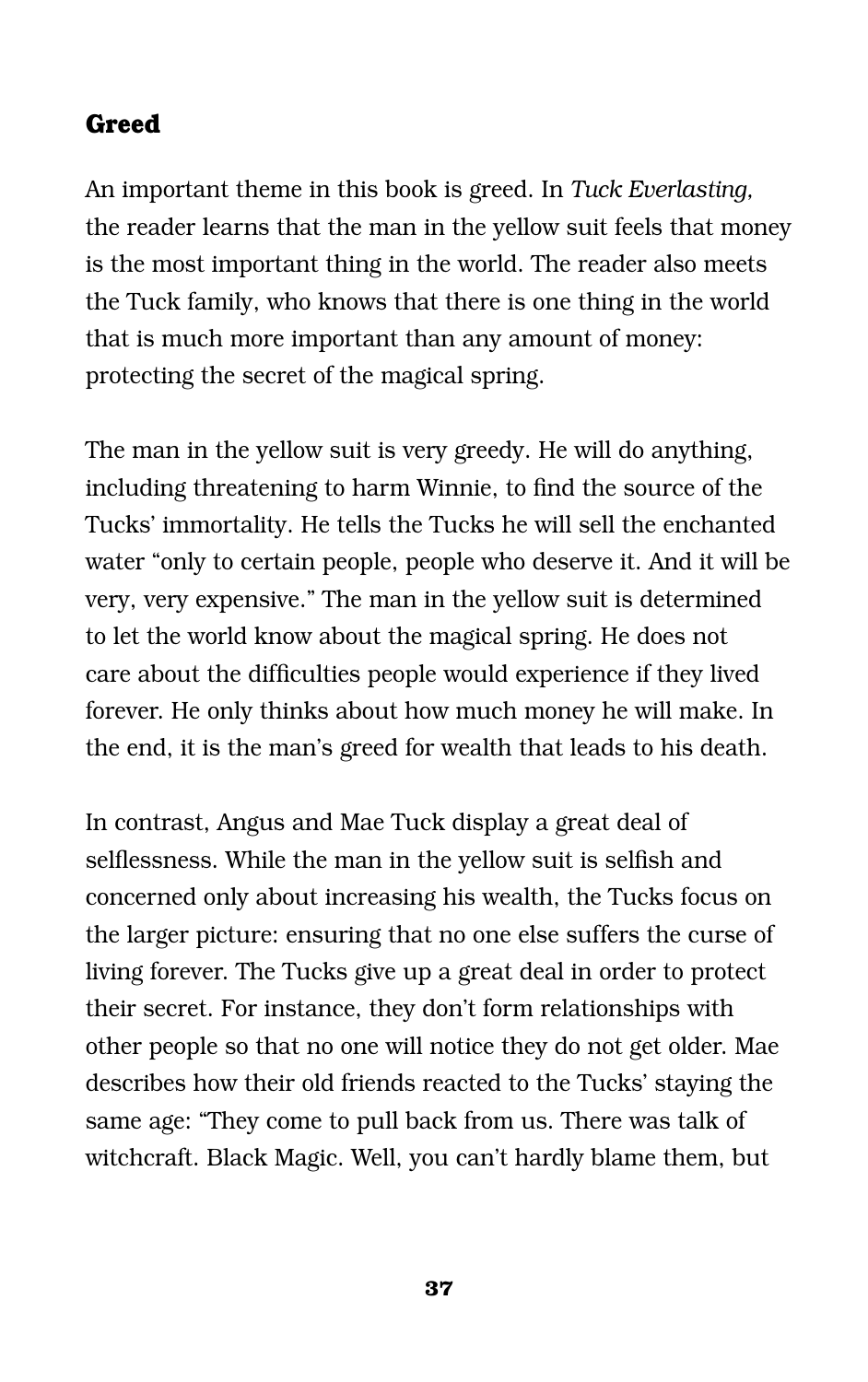finally we had to leave the farm." Even though it means living a lonely, difficult life, the Tucks know that they must never reveal their secret.

#### **Thinking about the themes**

- What do you think is the most important theme?
- How does the wheel metaphor help you understand the life cycle?
- What is good and what is bad about the prospect of eternal life?
- What is good about death? Does it make us see life differently?
- How long would you like to live?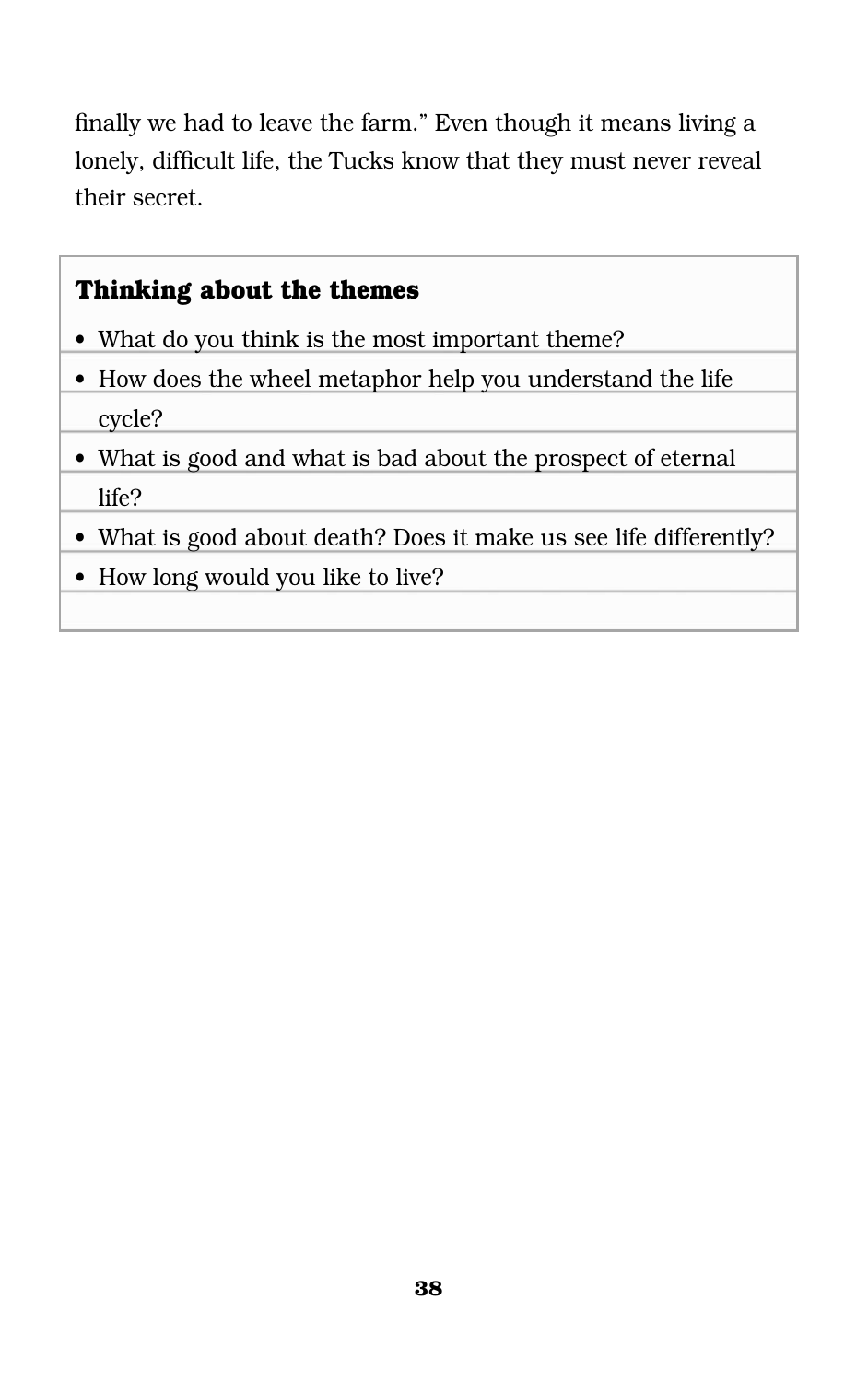Characters: Who Are These People, Anyway?



*"I cast my characters out of the possibilities—the kinds of people who are best going to be able to talk about my idea. The Tuck family has four members, and they were chosen specifically to talk about different points of view of living forever."*

—Natalie Babbitt

I n some books, the characters' names are simply names the author likes for one reason or another, or names that are appropriate for the setting and the time. Not so for Natalie Babbitt's characters. Babbitt said, "That's one of the things I like the best! In most of my books, the characters' names have secondary meanings that the reader doesn't have to know. In *Tuck Everlasting,* Winnie's last name—Foster—means 'forester.' The name *Tuck* came from a thesaurus and an old dictionary. I wanted a name that meant life and was only one syllable. When I looked it up in my old dictionary, I found that *tuck* meant life. The first names in that book were chosen to go with the times they're old-fashioned. You don't meet too many people with those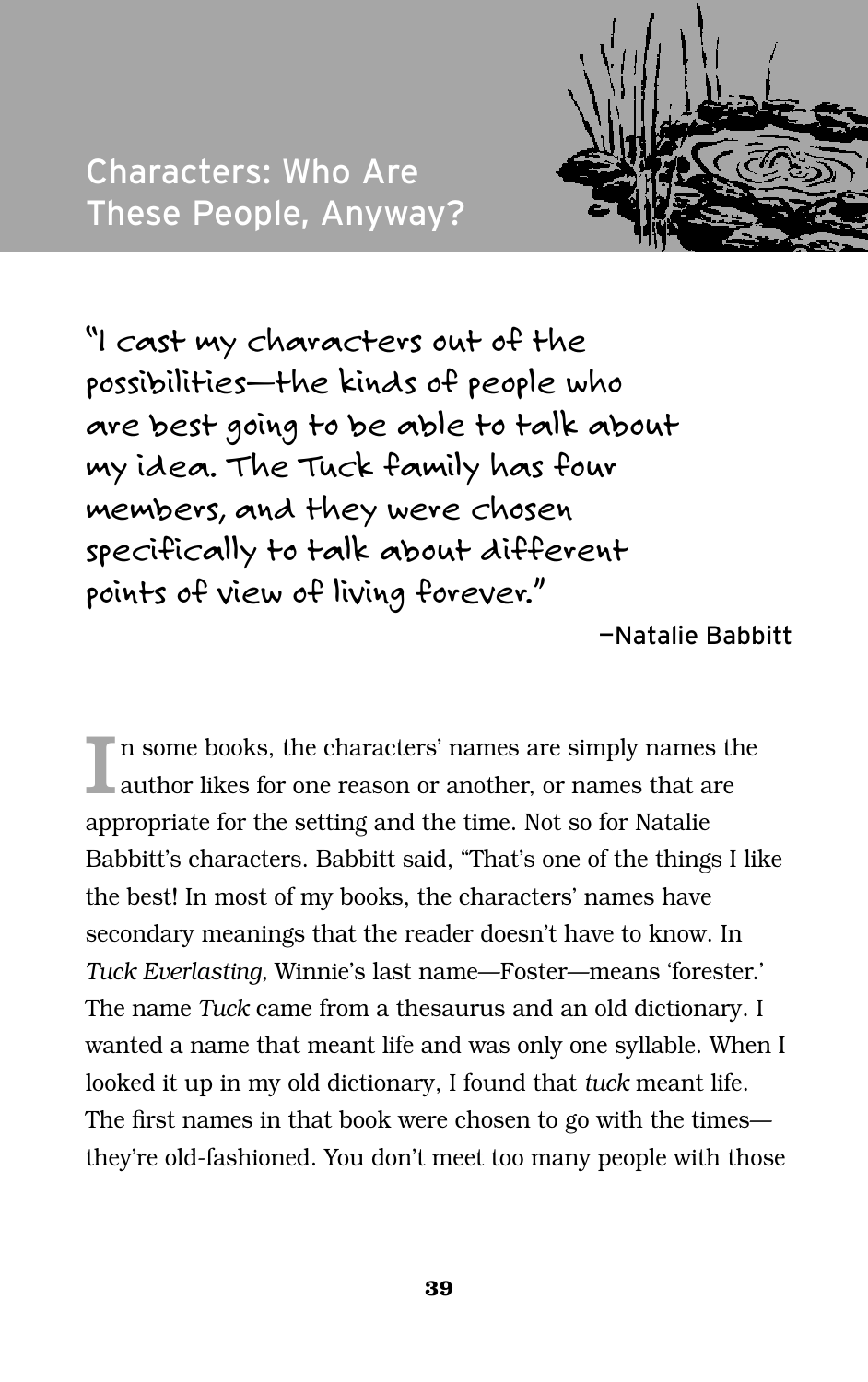names very often anymore—although once I was approached by a woman who told me her name was Winifred Foster!"

Here is a list of the characters in *Tuck Everlasting*, followed by a brief description.

| <b>Winifred Foster</b> | a ten-year-old girl, called Winnie           |
|------------------------|----------------------------------------------|
| Mae Tuck               | the mother of Jesse and Miles, wife of Angus |
| Angus Tuck             | the father of Jesse and Miles, Mae's husband |
| Miles Tuck             | the older son of the Tucks                   |
| Jesse Tuck             | the younger son of the Tucks                 |
| The man in the         | a man who wants to own the magical spring    |
| yellow suit            |                                              |
| The constable          | the lawman who arrests Mae Tuck              |
| The Fosters            | Winnie's family, which includes her father,  |
|                        | mother, and grandmother                      |

**Winnie Foster:** Winnie Foster, the main character in *Tuck Everlasting*, is a ten-year-old girl who lives a sheltered life in a small town. Her family is wealthy and reserved. She has no siblings and no friends to speak of. When we meet her in the beginning of the novel, she is lonely and bored. She wants to do something with her life, to have an adventure. She begins to consider this in a conversation with a toad that lurks across the road from her front yard. She tells him that she is tired of being watched by her family every second of the day and wants to be herself for once. She tells him she wants to "make some kind of difference in the world."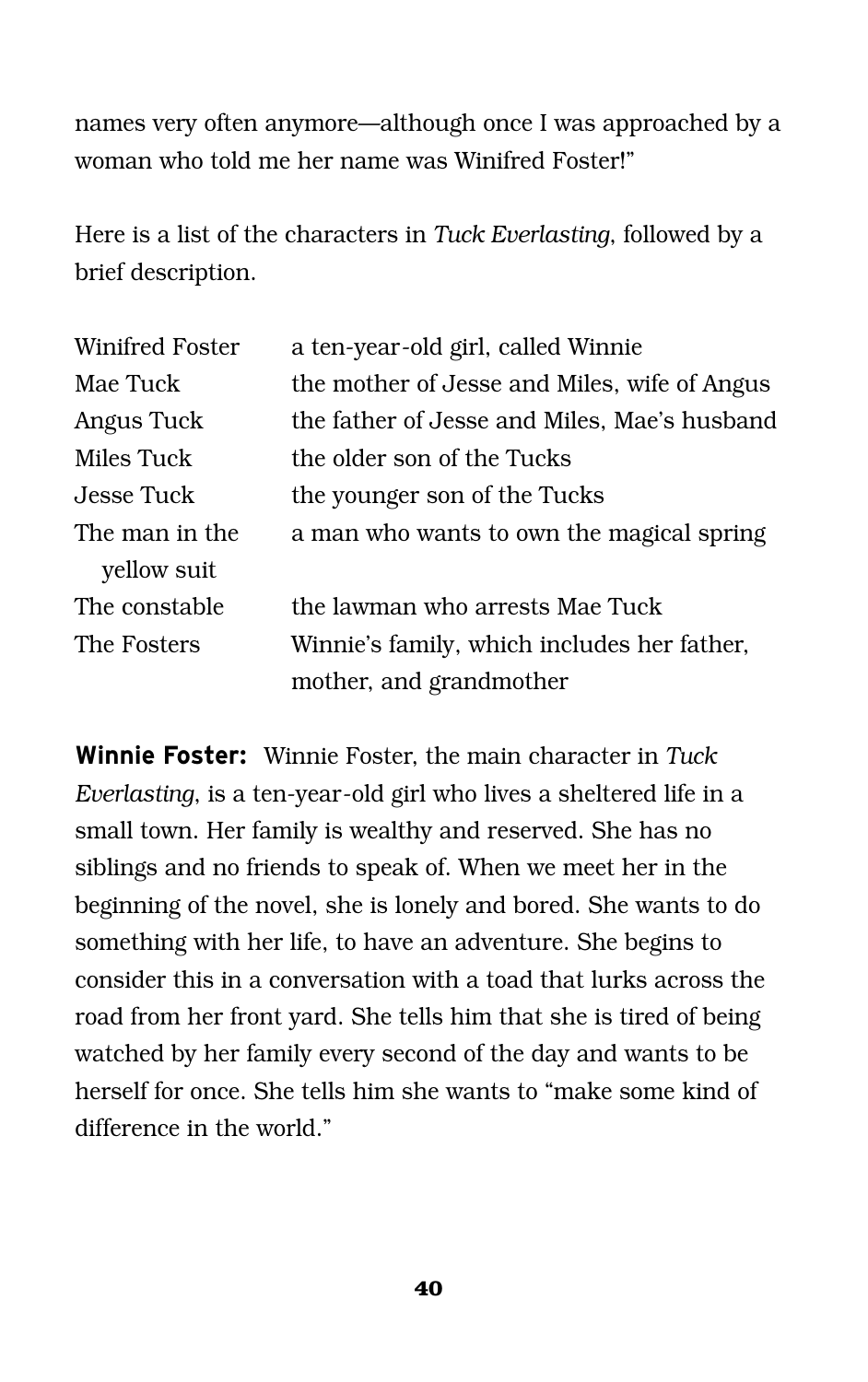Winnie is somewhat torn, though. When she sets out into the wood that next day, she is unsure of what to do. She won't commit to running away but thinks she'll see how she feels as she goes. It turns out she doesn't have to make a decision herself. Her life changes the moment she encounters Jesse Tuck in the wood.

Because Winnie is curious and open to new things, she doesn't walk away when she spies Jesse sitting by the spring. Instead, she watches him intensely, and soon finds herself on an adventure that changes her life. At first she is excited about her new experiences. "They were friends, *her* friends. Closing the gate on her oldest fears as she had closed the gate of her own fenced yard, she discovered the wings she's always wished she had. And all at once she was elated." Later, though, she becomes overwhelmed and scared. "She had never slept in any bed but her own in her life. All these thoughts flowed at once from the dark part of her mind. She put down her fork and said, unsteadily, 'I want to go home.'" Winnie continues to go back and forth regarding her feelings for the Tucks and the situation she has gotten into with them. Her emotions become more complicated. She is at once scared and sympathetic, overjoyed and distressed.

But mostly, Winnie is perceptive, very understanding, intelligent, and brave. We first become aware of her perceptiveness when the man in the yellow suit comes to her house and she is reminded of funeral ribbons. She somehow knows that he brings trouble. That same intuition makes her empathetic as well. She feels

**41**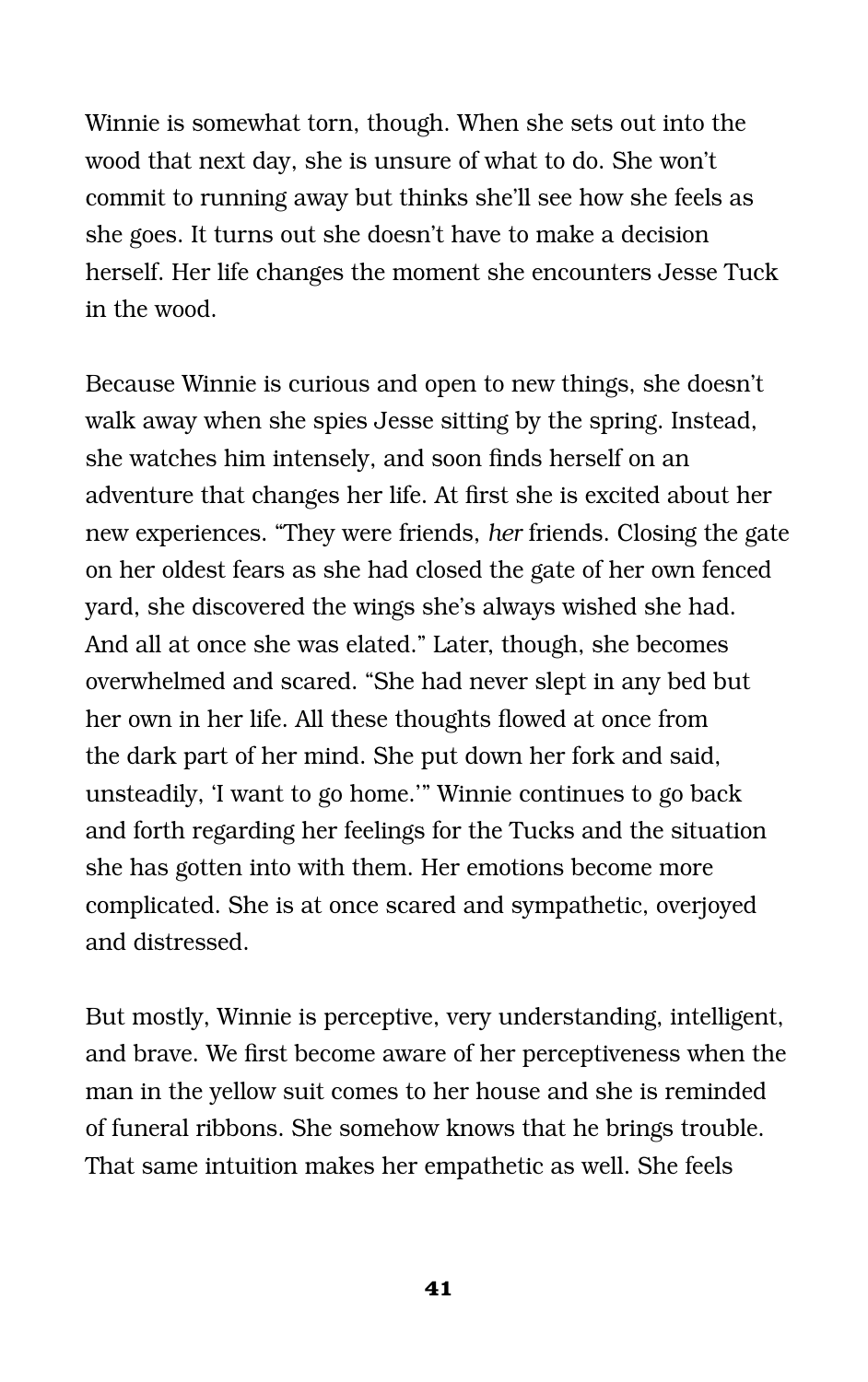deeply for the Tucks, and is pained when she notices sadness in them.

But it is Winnie's courage that changes her life. She has lived through something and learned from the experience, and she feels surer of herself for it. At the beginning, she doesn't even know whether or not to run away. In the end, she starts making independent decisions. When she sneaks out of the house and risks everything to save Mae, she not only displays her newfound independence, but also shows she has learned how to be a friend.

**Mae Tuck:** Mae Tuck is a wife and mother who cares deeply about her family. She tries very hard to keep her family intact. Mae is also very brave. It is she who saves her family and Winnie when she hits the man in the yellow suit over the head. She is a protector. Mae will stop at nothing to prevent others from taking on the burden of eternal life. She is kind, loving, optimistic, and resilient—she has led a long and sometimes difficult life, but still has energy to spare. All of those qualities are evident when she says to Winnie, "Life's got to be lived, no matter how long or short. You got to take what comes."

**Angus Tuck:** Angus Tuck, called Tuck, is a kind but sad man, who "almost never smiled except in his sleep." For that is when he dreams of heaven and is relieved to be able to forget for a minute that he will live forever. But the "melancholy creases of his cheeks" are displaced by a smile when he meets Winnie Foster. Perhaps most affected of all the Tucks by the curse of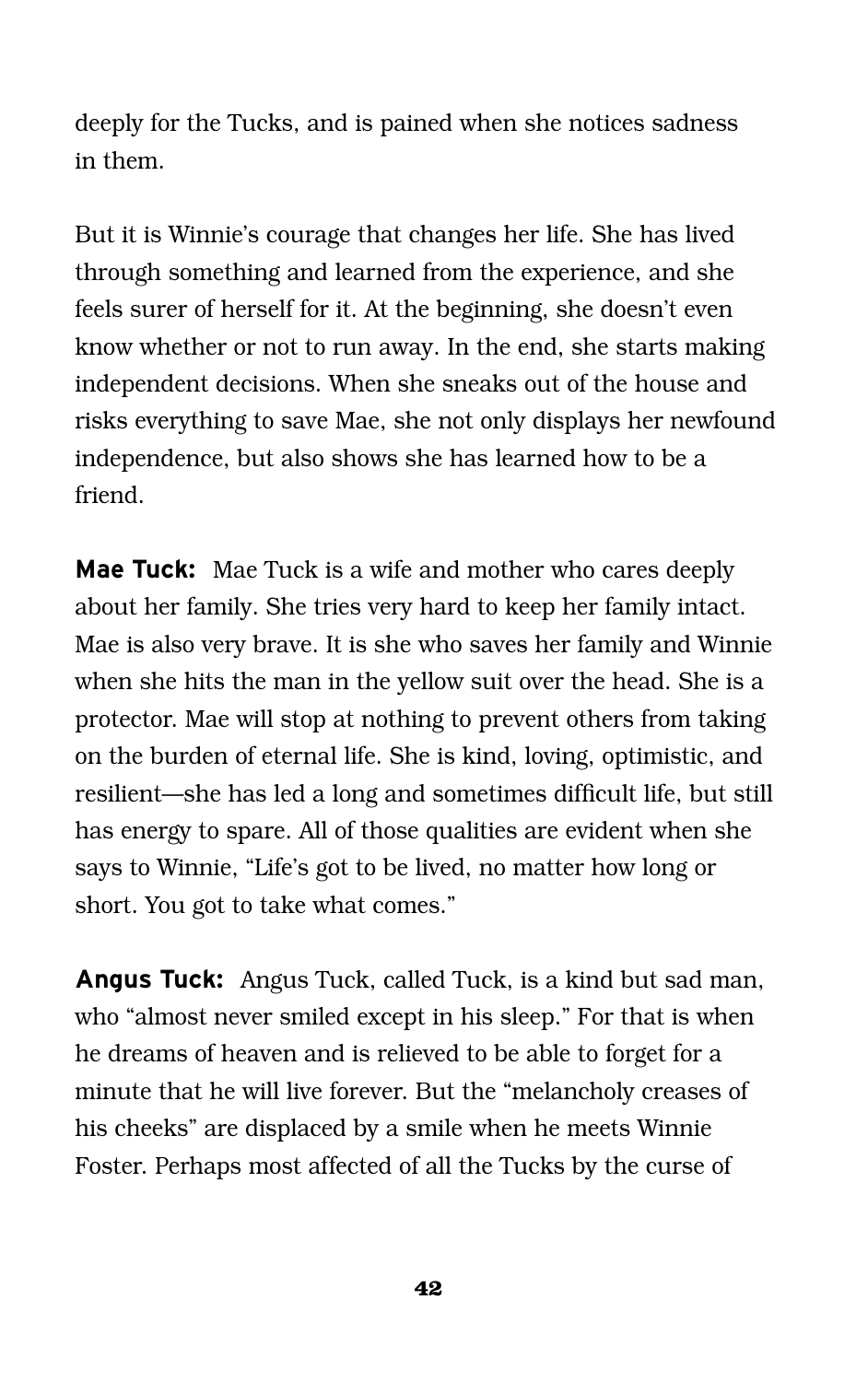eternal life, Tuck hides himself away from the world so that he doesn't have to watch it grow past him. Because he cannot die, he doesn't feel alive. He responds with sheer amazement to Winnie when he meets her. Winnie is alive to him because she will mature and grow old, and eventually die. It makes him feel alive to be near her.

He tells Winnie, "You can't have living without dying. So you can't call it living, what we got. We just *are*, we just *be*, like rocks beside the road." Winnie responds to Tuck's descriptions of immortality most of all. Her empathy comes out when she notices his creased forehead at the breakfast table and when he stares with envy at the man in the yellow suit when he is on the verge of death. Winnie knows that Tuck is in pain.

Natalie Babbitt has said that Angus Tuck is the most important character in the book. "He is the one whose advice Winnie follows."

**Miles Tuck:** Miles Tuck is "solid, like an oar," according to Winnie. He is broad and muscled and has dirt under his nails from working as a blacksmith to earn money. He had a wife and children who left him when they realized he would not age and he is sad that they could never know why. Instead, they lived and died as he could not and he sees that as tragic. Serious and diligent, Miles wants to do something important with his time someday. He tries to explain the importance of the cycle of life to Winnie when she goes out in the rowboat with him. There, she learns that he is critical of his father's decision to hide from the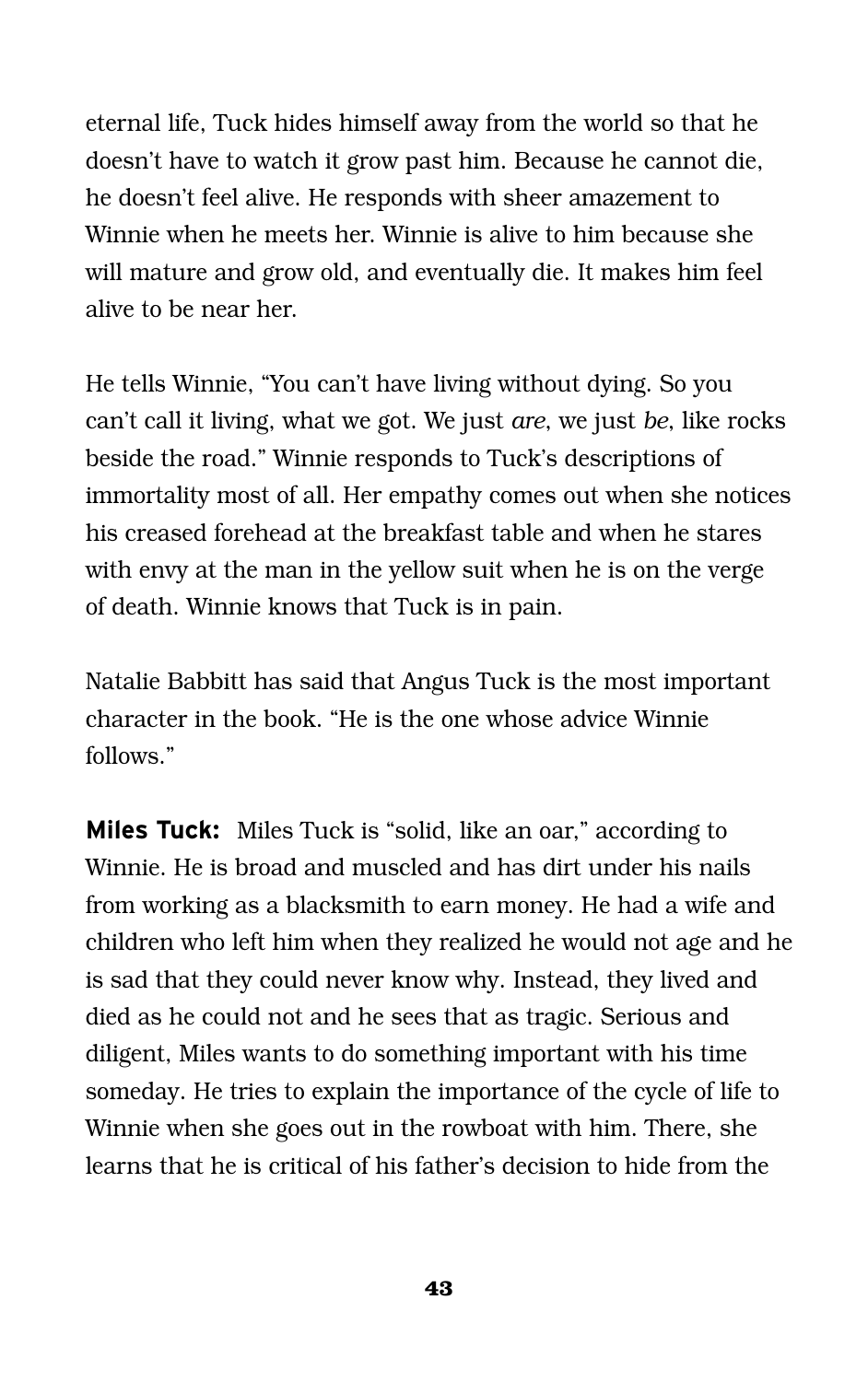world, and of Jesse's indulgent lifestyle. He thinks everyone ought to make himself or herself useful.

**Jesse Tuck:** Jesse Tuck is a seventeen-year-old boy who'll be seventeen forever and doesn't seem to mind one bit. He thinks that if you're destined to live forever, you might as well enjoy it. Winnie thinks he is the opposite of Miles and likens him to "water: thin and quick." He is optimistic, hopeful, and freespirited. Winnie develops a crush on him. At first, she admires him because he is handsome and charming. Later, she adores him because he seems to like her, too. He wants Winnie to drink from the spring when she is seventeen and then marry him so they can live forever, together.

**The man in the yellow suit:** The man in the yellow suit represents the dark side of the Tucks' situation. He wants to exploit them by treating them like a sideshow. He has no morals. He doesn't see the Tucks as people, but as objects put on earth to make him rich. He refuses to see the consequences of his plan. Natalie Babbitt has explained:

Every fantasy has to have a villain. The MITYS is based on somebody that I actually knew . . . a completely amoral, hugely powerful, completely selfish person. We are used to villains that know what good is and go against it. The MITYS does not concern himself with good or bad. The only thing he thinks about is what he wants, without regard to what it might mean philosophically or to people's lives.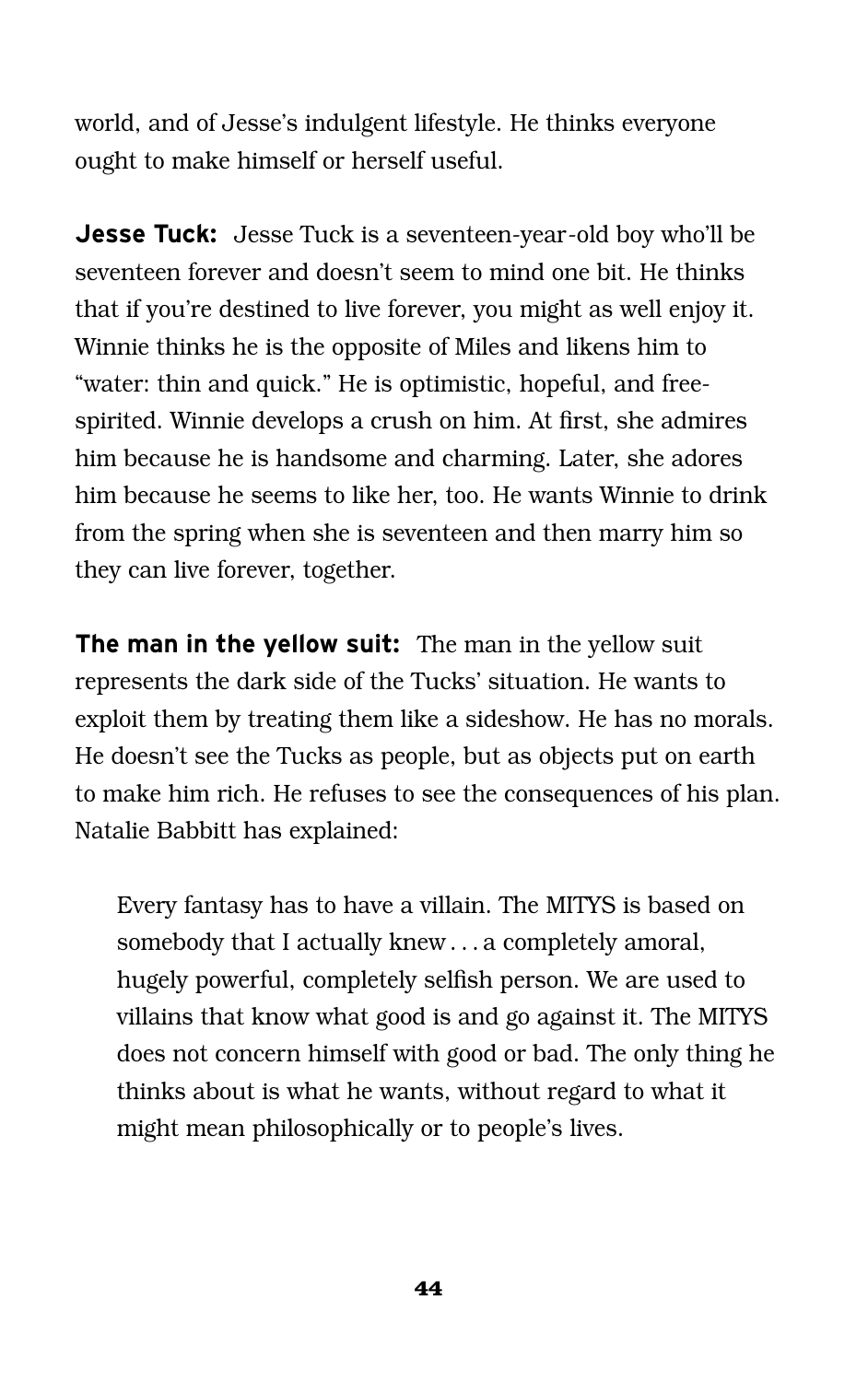#### **Thinking about the characters**

- Which of the Tucks do you feel closest to? Why?
- Would you like to have Winnie for a friend? Why or why not?
- Do you feel differently about Mae Tuck after she kills the man in the yellow suit? Why or why not?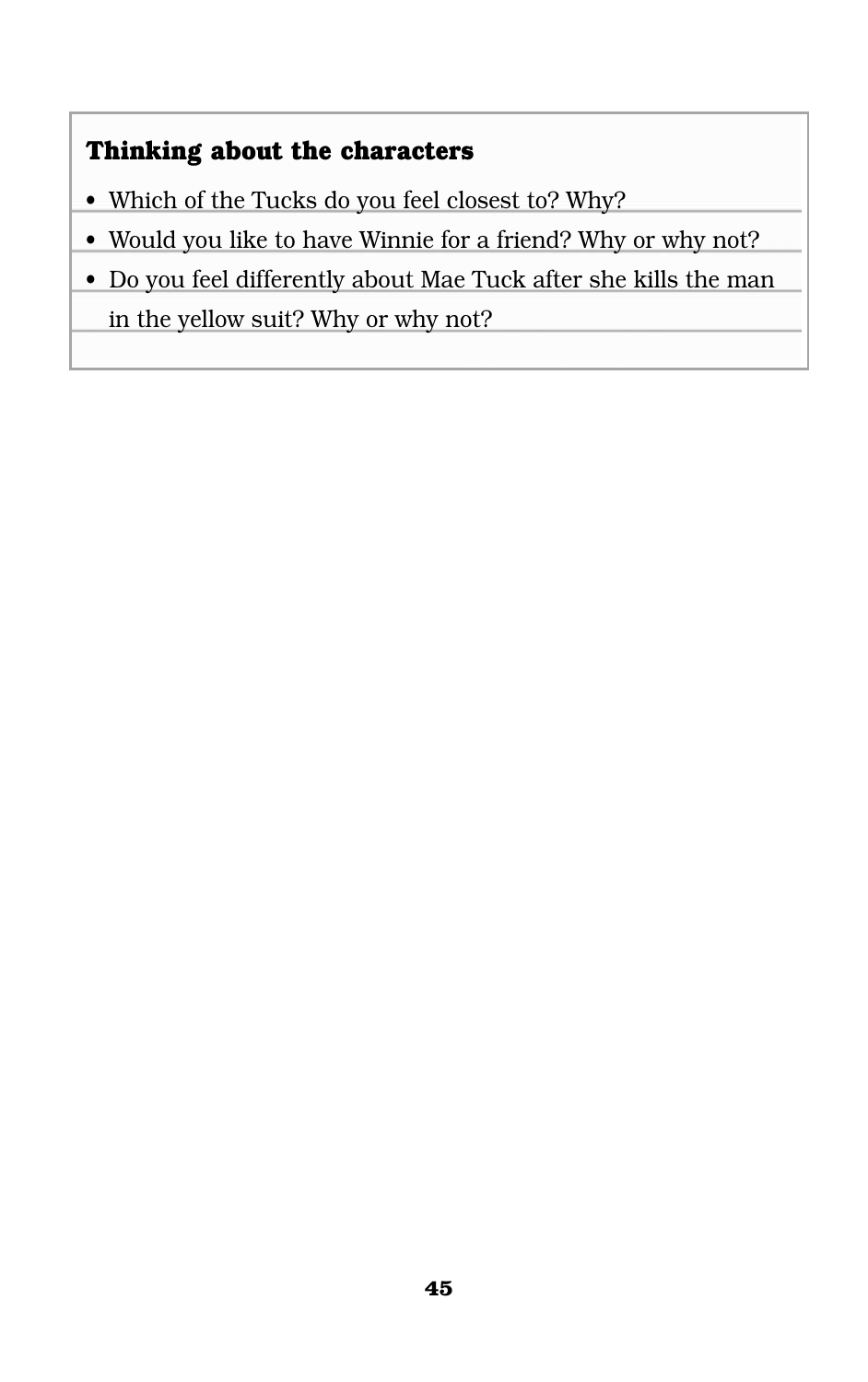Opinion: What Have Other People Thought About Tuck Everlasting?



#### **"Flawless"**

When *Tuck Everlasting* was first published in 1975, the reviews were exceptional. A reviewer for *The Horn Book* wrote, "Rarely does one find a book with such distinctive prose. Flawless in both style and structure, it is rich in imagery and punctuated with light fillips of humor." The reviewer was not only impressed with the beautiful language that Natalie Babbitt used, but also by the funny moments she included.

A review in *Harper's* stated that *Tuck Everlasting* was "probably the best work of our best children's novelist." Evidently many people agree with this statement because it was named one of the most important children's books of the twentieth century by *School Library Journal*. It is so popular, in fact, that it was made into a feature film that was released in 2002.

Some people who have read the book feel that despite its historical setting, children many years in the future will also enjoy *Tuck Everlasting*. A review from *Booklist* stated that "with its serious intentions, and light touch the story is, like the Tucks, timeless."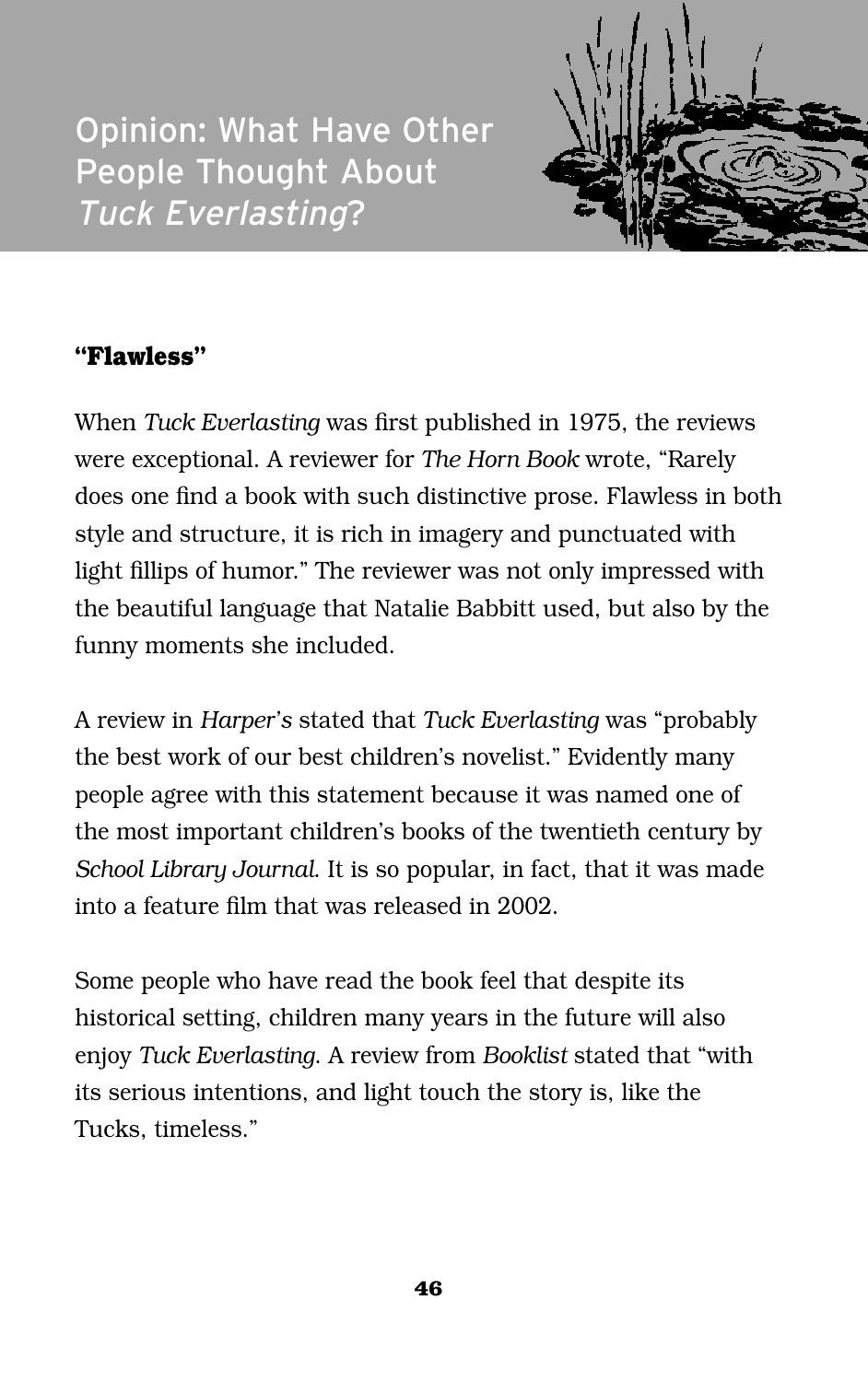#### **Controversy about the ending**

Though most readers agree that the book is marvelous, others have had a negative response to the ending. They feel that Winnie should have taken a drink from the spring and found Jesse and lived with him forever. But, as Natalie Babbitt has explained, usually even the most critical reader comes around eventually. (See Natalie Babbitt's story on page 11 about a reader who changed her mind.)

In addition, some people feel that Babbitt's description of the Tuck family is not entirely realistic. A reviewer from the *New York Times Book Review* wrote that the Tucks were "nice people; their unshakable niceness is perhaps the only really unlikely part of the story." The Tucks have lived a very, very long time and experienced great loss due to their immortality. This reviewer finds it difficult to believe the Tucks could be so kind to Winnie after suffering for so long.

#### **Thinking about what others think of**  *Tuck Everlasting*

- How do you feel about the ending?
- Do you think *Tuck Everlasting* deserves all the praise?
- Do you think the book's historical setting will help the story remain appealing for years to come? Why or why not?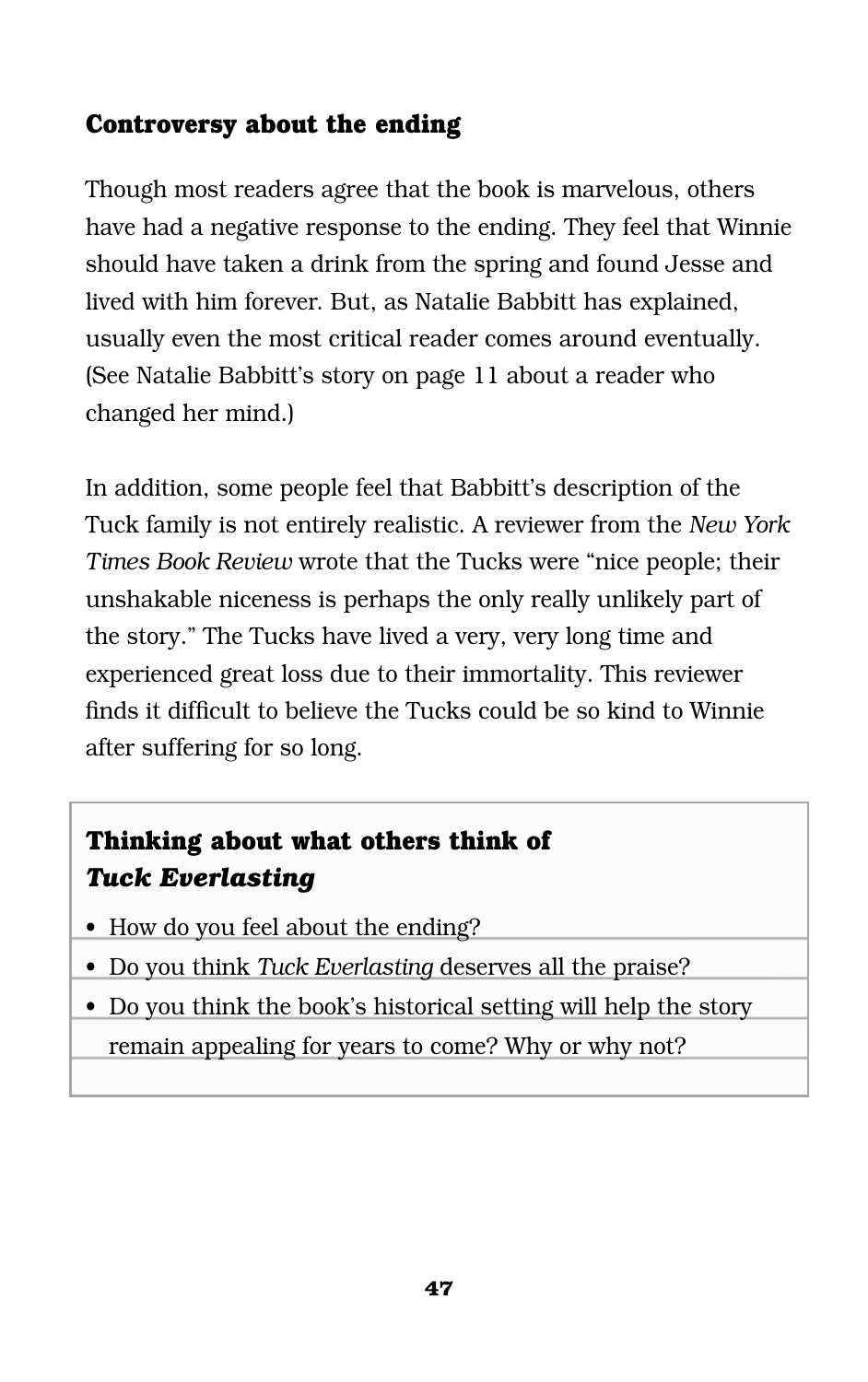

### Glossary

Fere are some important words used in *Tuck Everlasting.*<br>Some are common words that have uncommon meanings. Understanding them will make it easier to read the novel.

**acrid** bitter or unpleasant to the smell or taste

**bovine** having qualities characteristic of a cow

**cahoots** in partnership

**catholic** involving or concerning all of humankind

- **colander** a cooking utensil with holes used for rinsing or draining food
- **constable** a lawman
- **cross** angry
- **ebbed** fell back or receded
- **eddies** currents of water moving in a circular motion
- **elation** a feeling of extreme joy or pride
- **embankment** a raised structure that prevents water from overflowing
- **exasperated** irritated or out of patience
- **furrowed** wrinkled with deep grooves
- **galling** causing extreme irritation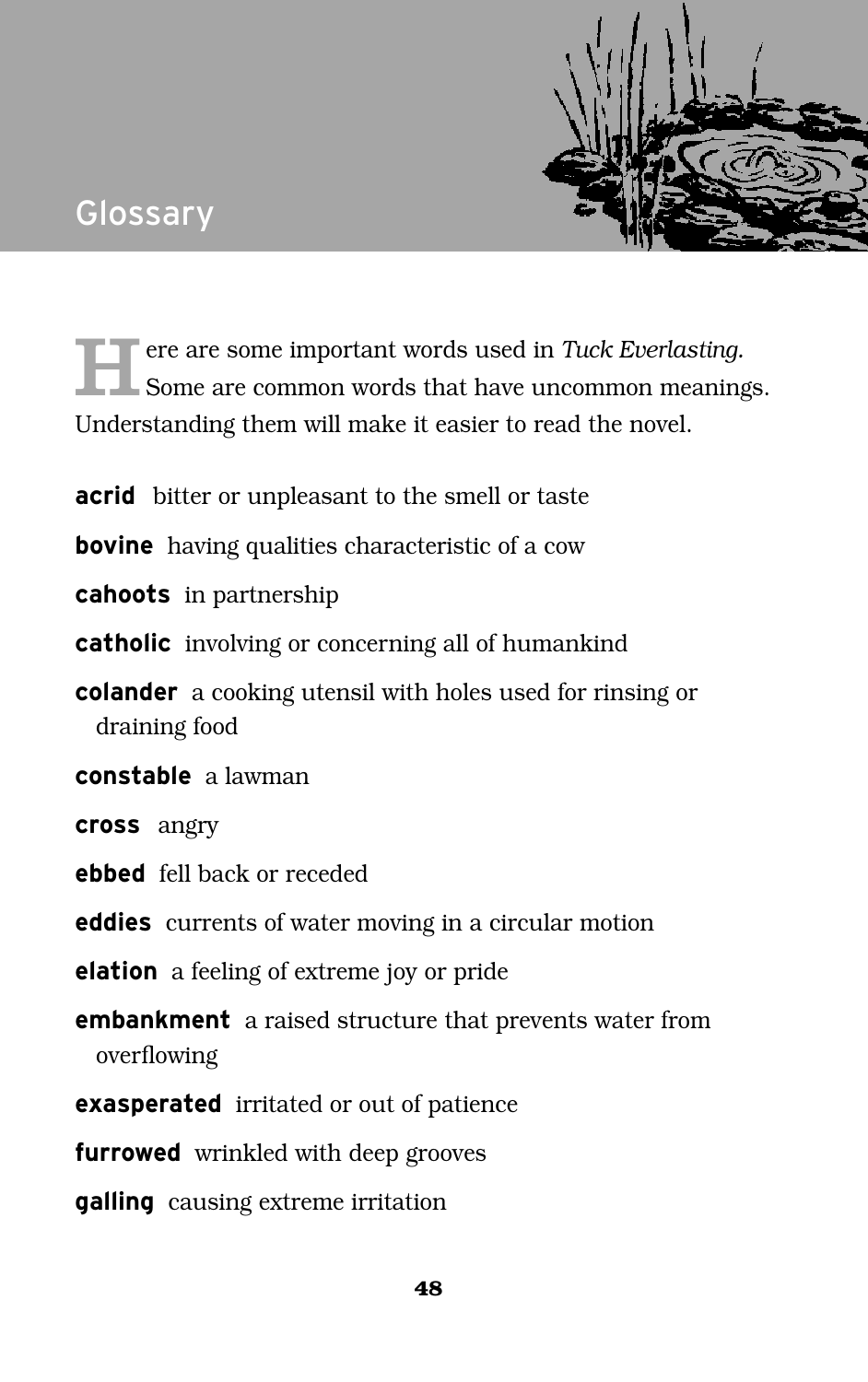**gallows** a frame from which condemned people were hanged

**gypsies** wandering people

**illiterate** unable to read or write

**indomitable** impossible to tame or subdue

**jaunty** showy

**kingfisher** a brightly colored bird

**marionette** a wooden figure made to move from above by strings attached to its jointed limbs

**melancholy** deep sadness or depression

**metaphysics** the philosophical study of being and knowing

**parson** a member of the clergy

**petulance** the quality of being ill-tempered

**plaintive** mournful

**ponderous** heavy or important

**prostrate** to reduce to extreme weakness; to be overcome

**roust** to wake up someone or disturb

**rueful** expressing sorrow or regret

**searing** burning or scorching

**self-deprecation** the act of putting oneself down

**staunchly** in a firm way

**tangent** a sudden change of course

**teeming** overflowing

**threadbare** shabby

**verandah** a porch or balcony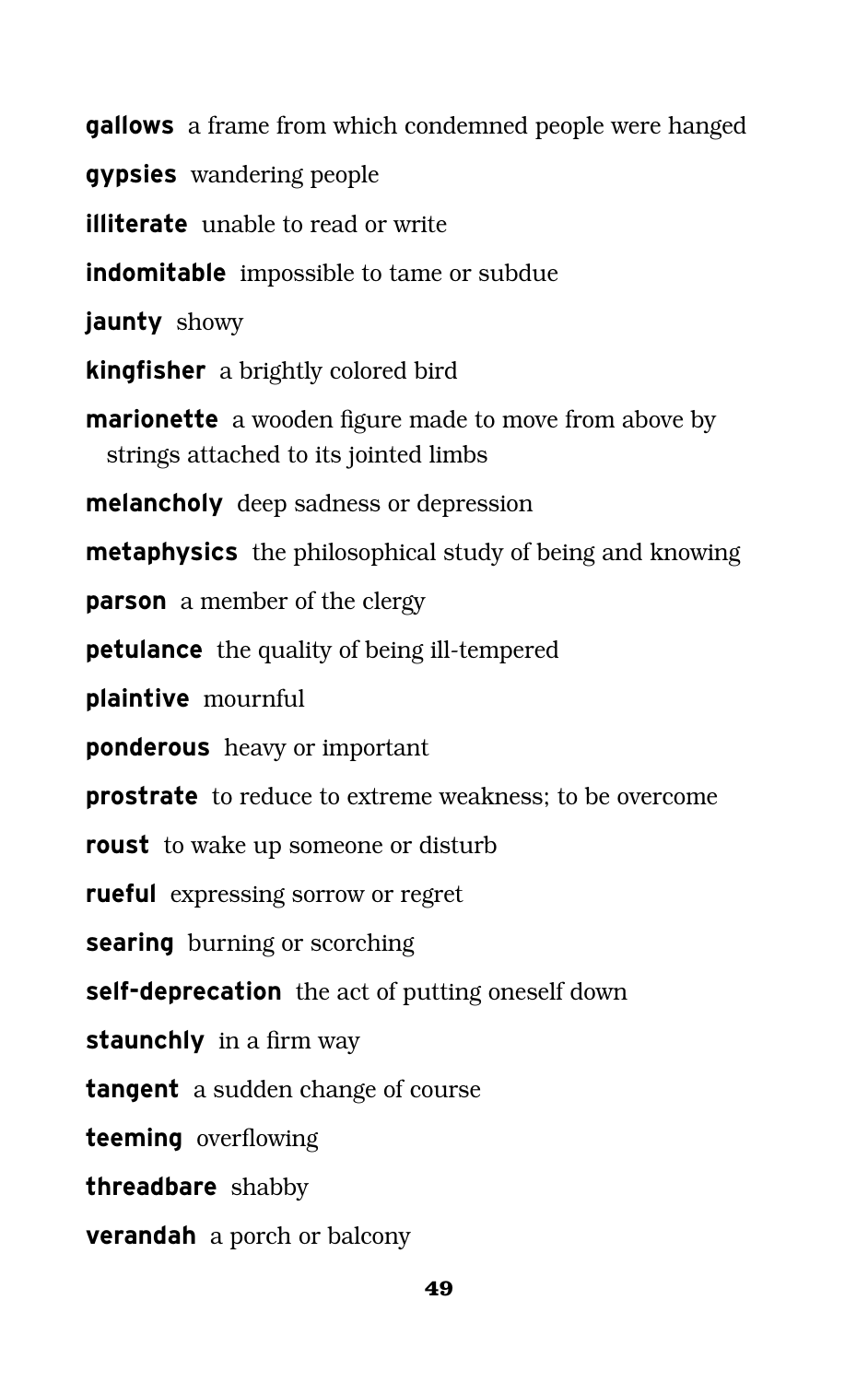

# Natalie Babbitt on Writing

*"I write for children because I am interested in fantasy and the possibilities for experience of all kinds before the time of compromise. I believe that children are far more perceptive and wise than American books give them credit for being."*  —Natalie Babbitt

Although Natalie Babbitt started out as an illustrator, she has said, "Now writing is far more important to me than illustrating, for it seems clear that the things I have to say I can say much more effectively with words than I ever could with pictures, in spite of old maxims to the contrary." (As the saying goes, "A picture is worth a thousand words.") Babbitt says that it was all the reading she did as a child that led her to a career in illustrations and, ultimately, writing for children. She believes that it is because she loves words that she is able to use them so effectively in her writing.

Natalie once wrote an essay called, "My Love Affair with the Alphabet." It is about how miraculous the alphabet is. She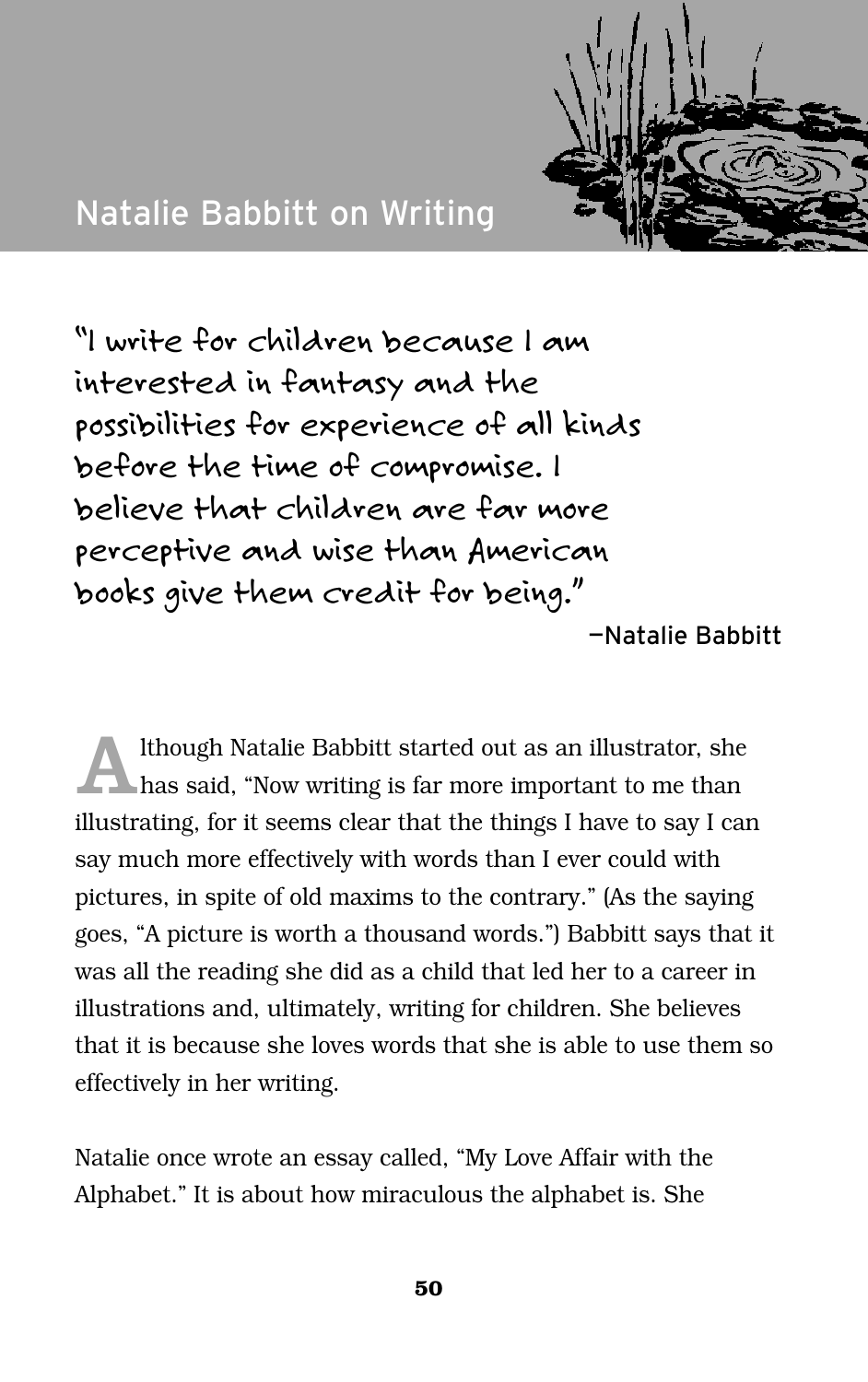wonders "how those twenty-six funny shapes can group themselves in endlessly different ways to make words with endlessly different meanings." The essay expresses her opinion that the letters of the alphabet on the pages of a book enable us to go to different places, to be someone else entirely, and to accomplish extraordinary things.

#### **For aspiring writers**

Natalie Babbitt has said that if you really want to be a writer, you should probably be a reader first. She believes that it is by reading stories that you learn to tell them well. "All of us are storytellers of one kind or another, and I wish you all lots of luck with it if you choose to do it."

It was through her observation of other people's writing experiences that she learned an important lesson she likes to share with aspiring writers:

My husband took time out from his academic career to write a novel and discovered that he didn't enjoy the long, lonely hours that writing demanded. My sister produced a comic novel, which required substantial rewriting. I learned three valuable things from observing my husband's and sister's forays into the writer's world: You have to give writing your full attention. You have to like the revision process. And you have to like to be alone. But it was years before I put any of this to good use.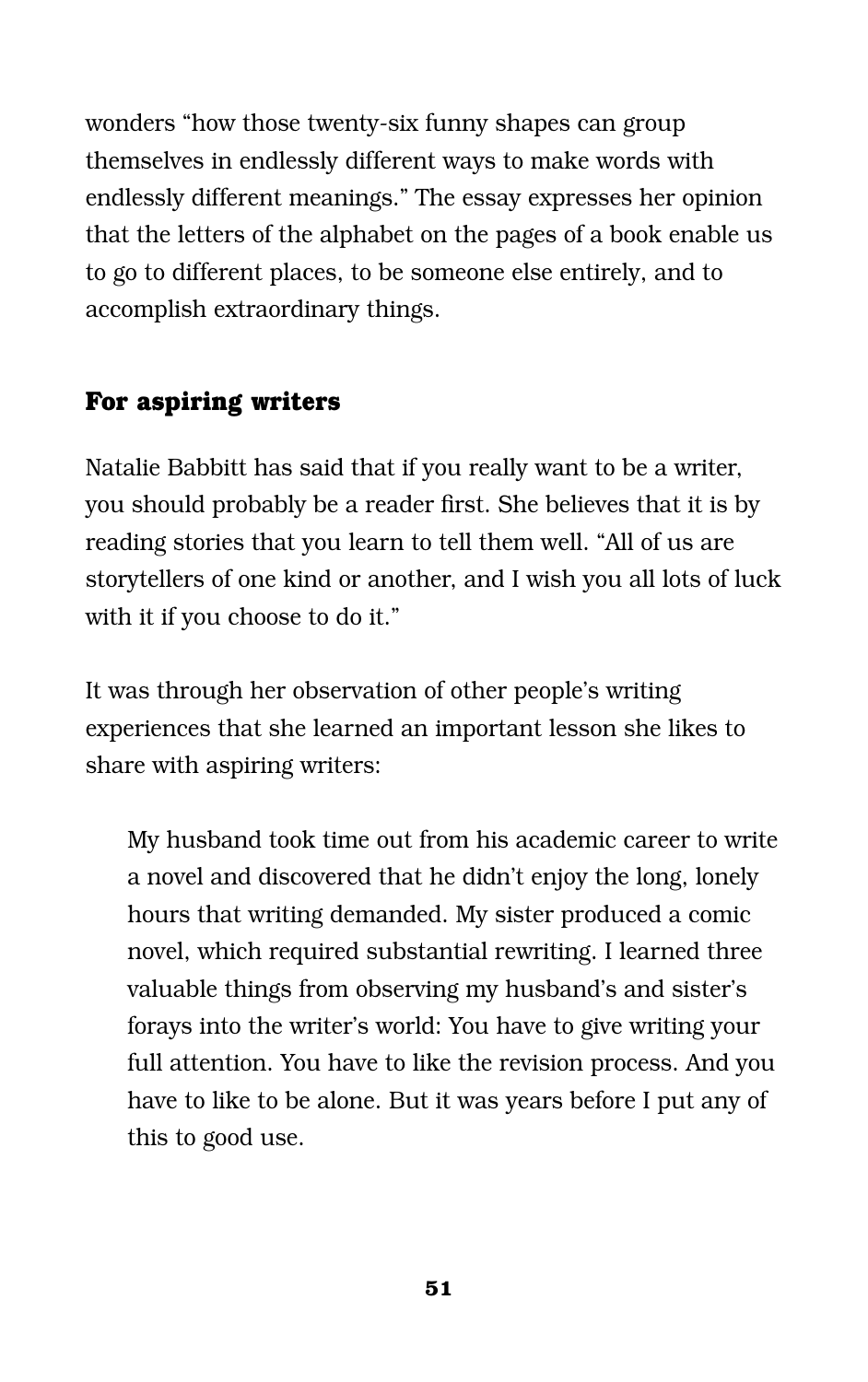

**• Write the sequel:** Don't you wish you knew what became of Jesse Tuck? Write a story about what happened to Jesse after Mae was freed. How long did he wait for Winnie? Did he fall in love again? Did he get into any trouble? Where do you think he traveled?

**• Be a reporter:** The town of Treegap was certainly in a tizzy the day after Mae's escape from the jail. What might the local newspaper have said of the mysterious circumstances surrounding her disappearance? You be the reporter who gets the story. Interview the townsfolk. Did anyone see anything? Has anyone heard any rumors? Perhaps someone has some gossip to include about Winnie's affection for Jesse Tuck . . .

**• The legend of Treegap Spring:** Doesn't the eternal lifegiving spring remind you of an old legend? How do you think it became enchanted in the first place? Was it elves after all? Use your imagination to come up with a magical story about the history of the spring.

**• Keep a diary:** Imagine that you suddenly find out that you are going to stay the age you are today forever. Start a fictional diary. Start your diary on the day you become immortal. How did it happen? At an encounter with a magical being? Or perhaps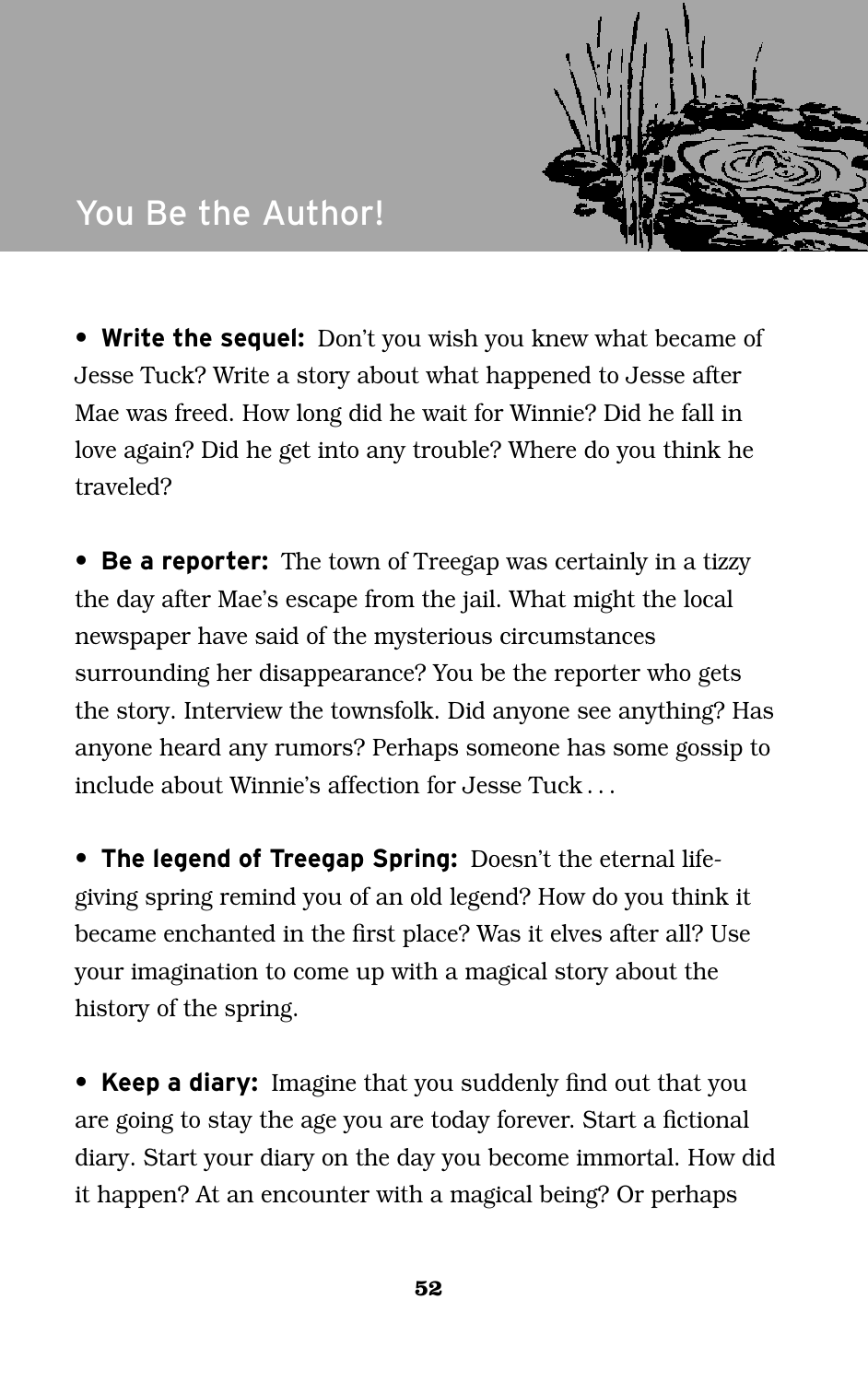after finding an unusual object? Were you with any of your friends or family members? What is it like to see your friends get older? Since you'll never appear older, will you be in the same grade forever? Write a few sentences each day about who you reveal your secret to, what is good about living forever, and what you don't enjoy about it, and anything else that you think is interesting about your new situation.

**• Write as Natalie Babbitt:** Part of what makes this book so special is the wonderful imagery the author uses to describe the simplest objects and situations. Write a story of your own and try using similes, metaphors, and personification the way Natalie Babbitt does. These literary tools will help your writing come alive!

**• Write an advertisement:** If the man in the yellow suit had lived, he would have had to advertise the spring water in order to sell it. Make a poster advertising the water. What would it say? How would he persuade people to pay for the water?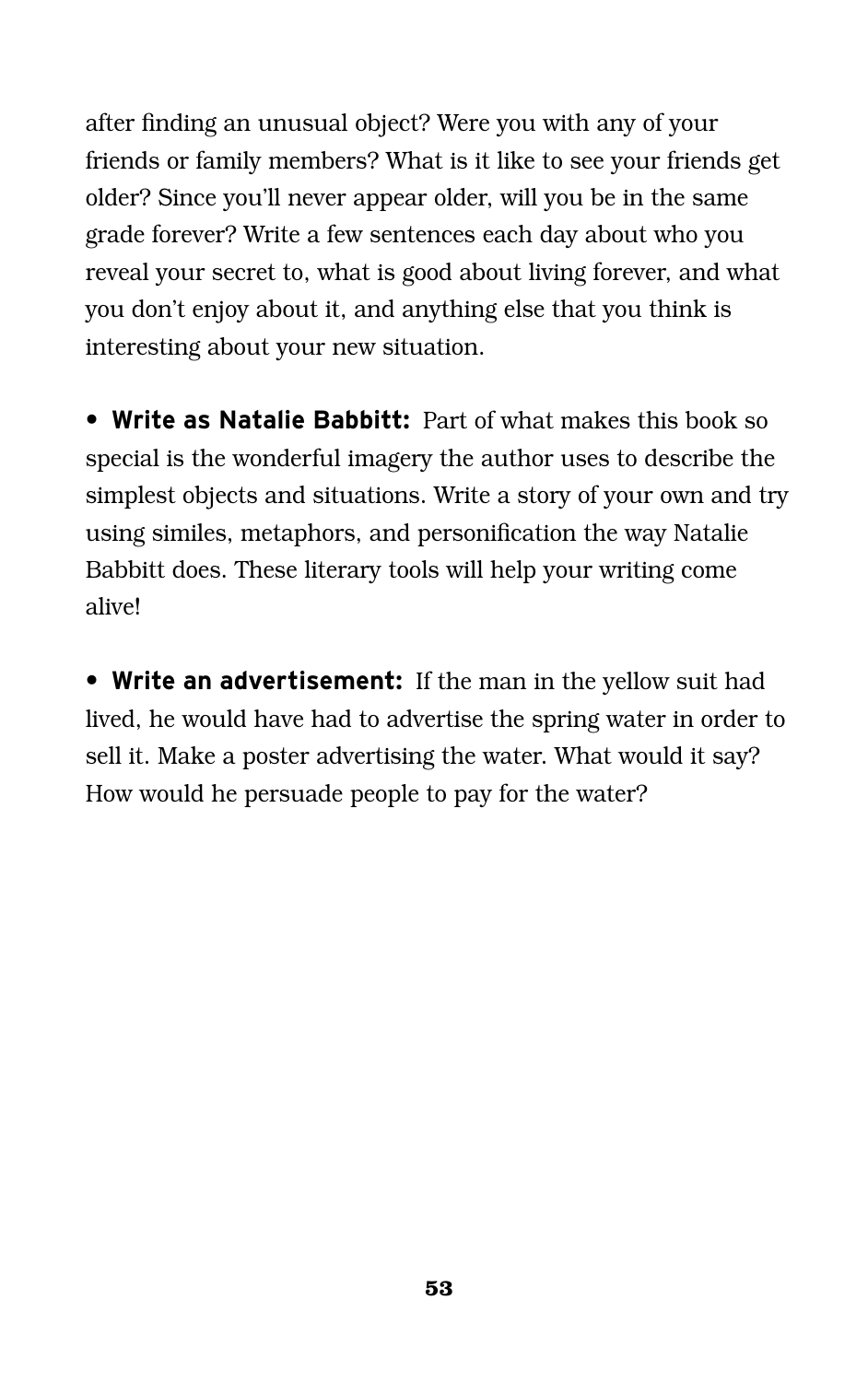# Activities



**• You be the judge!:** Imagine Mae Tuck hadn't been able to escape. What might her trial have been like? Would the jury believe her story or would they sympathize with the man in the yellow suit? Have a mock trial and find out! You will need a judge, a jury of twelve people, a prosecutor, a defense lawyer, and witnesses for Mae Tuck.

**• Words that paint a picture:** Natalie Babbitt is an artist as well as a writer. Are you? Let's find out! Read over some of your favorite descriptions in the book, and try to draw or paint the scene. Maybe it's the winding road, or the entrance to the wood, or the spring, or the Tucks' house on the pond . . .

**• Back to the future:** When the Tucks return to Treegap in the epilogue, they find the town very different. What would your town look like if you were to return in one hundred years? What has changed? What has stayed the same?

**• Watch the movie:** *Tuck Everlasting,* the movie, came out in 2002 and is now available on video and DVD. Get a group of friends together and watch it. Then, have a "movie group." Talk about how the movie is different from the book. Did everyone like it? Which did you like better?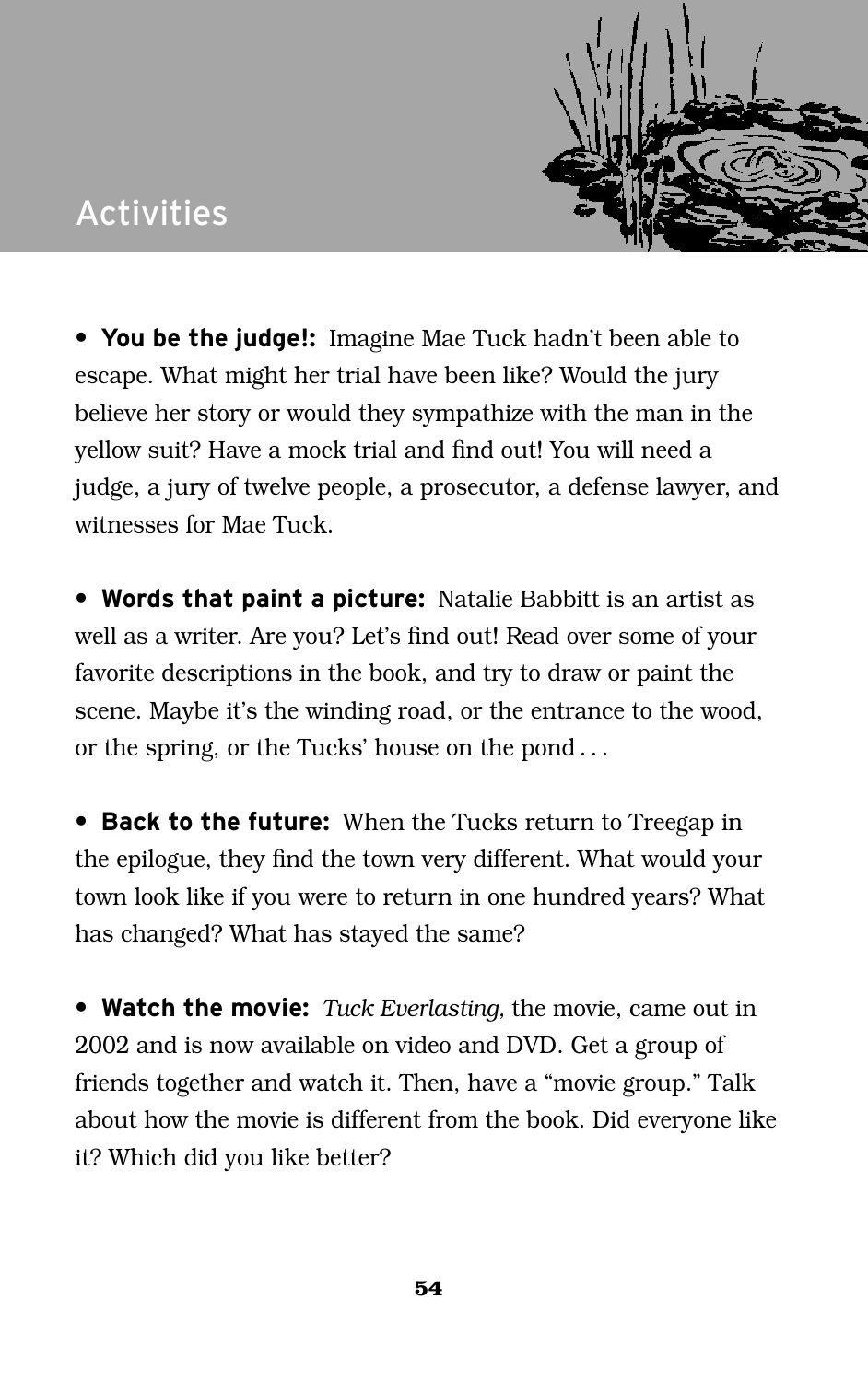**• Get a library card:** If you already have a card, head to the library and check out some of Natalie Babbitt's other stories! If you don't have a library card, make sure to get one. You will find endless possibilities for great reading inside the library!

**• Make some flapjacks!:** With the help of an adult, you can enjoy flapjacks just like the Tucks and Winnie did!

#### **Ingredients**

3 tablespoons butter  $1\frac{1}{2}$  cups all-purpose flour 2 tablespoons brown sugar  $1\frac{1}{2}$  teaspoons baking powder  $\frac{1}{2}$  teaspoon salt  $1\frac{1}{2}$  cups milk 2 large eggs 1 tablespoon of maple or regular syrup 1⁄2 teaspoon vanilla

#### **Directions**

1. Melt the butter, either in a small pan on the stove or in a small bowl in the microwave. Let the melted butter cool for several minutes.

2. In a large mixing bowl, combine flour, brown sugar, baking powder, and salt. Mix together with a whisk (a fork will work, too) so it is well combined.

3. In a separate small bowl, combine the melted butter, milk, eggs, syrup, and vanilla. Whisk these ingredients together.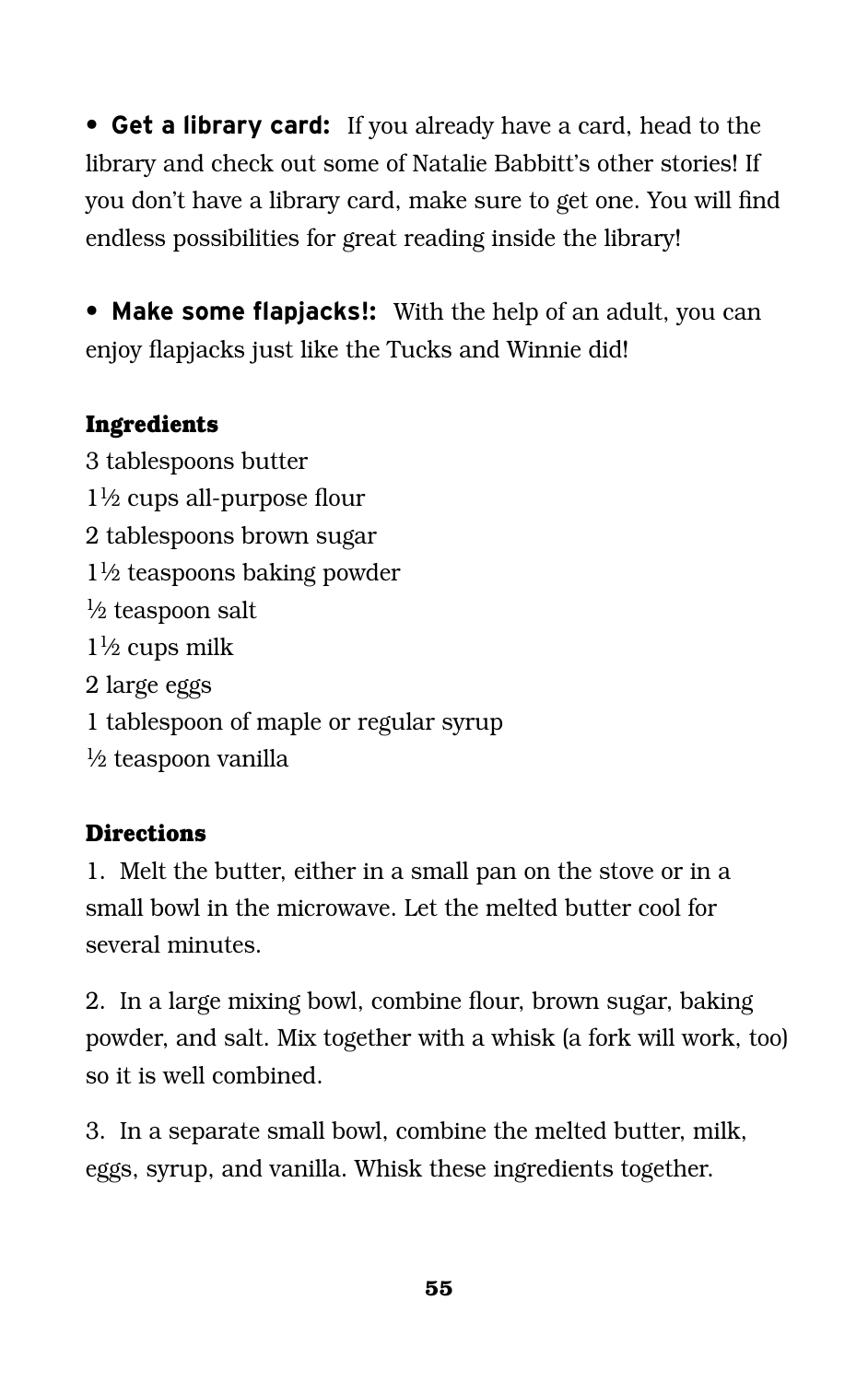4. Add the liquid mixture to the flour mixture. Whisk together until there are no big chunks of flour. The batter will be lumpy, not smooth. Do not mix too much or else the flapjacks won't be fluffy.

5. Grease the griddle or pan with oil or butter. You could use cooking spray if you prefer.

6. With an adult's help, heat up a griddle or large pan on high heat on the stove.

7. With a ladle or measuring cup, pour about  $\frac{1}{3}$  cup of batter onto the skillet.

8. When the top is covered in bubbles and a few begin to pop, turn over the pancake using a rubber or metal spatula.

9. Cook for about one minute more and lift up an edge to check to see if it's done. The flapjack should be golden brown.

10. Top with butter and syrup!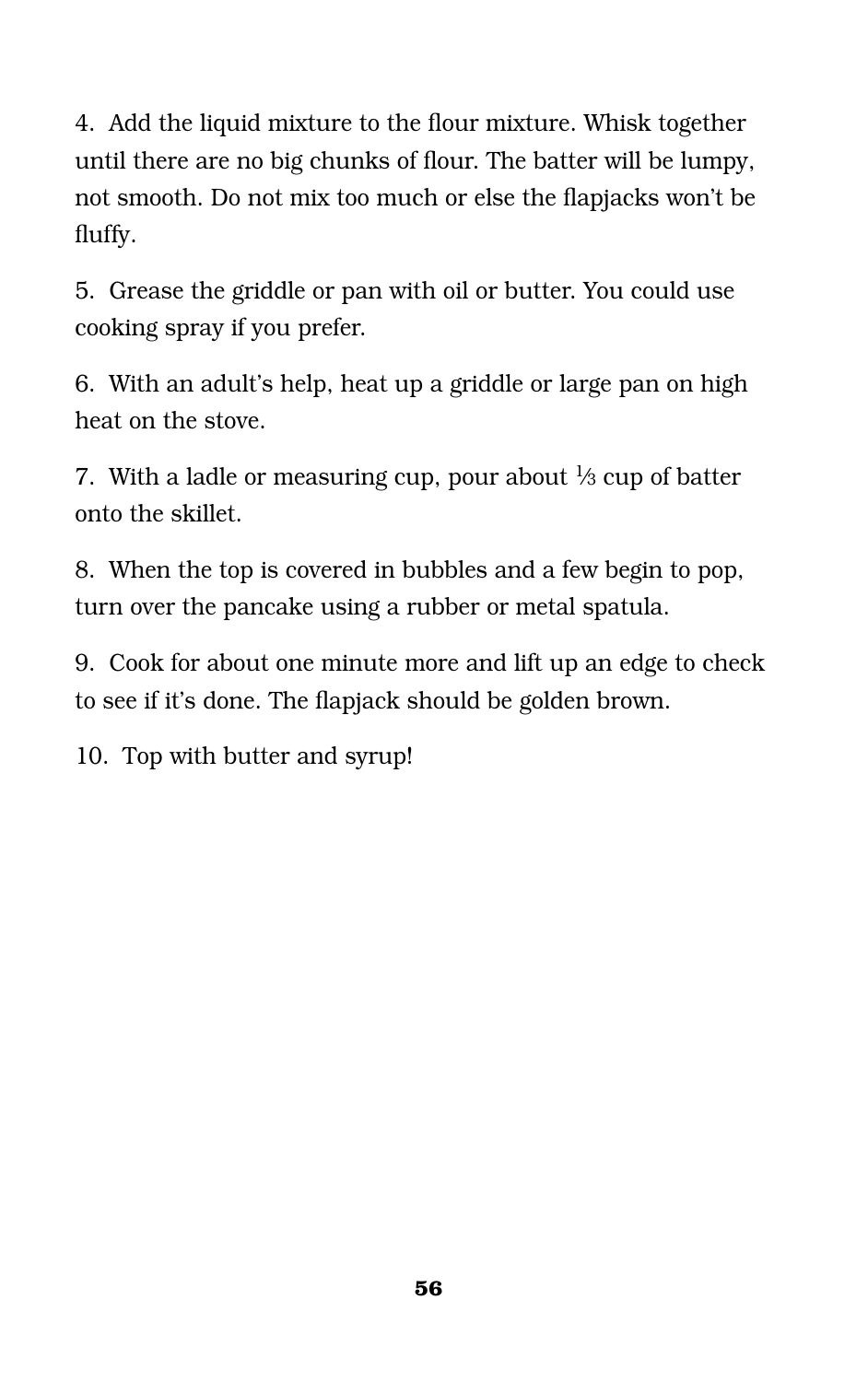

# Related Reading

#### **Other books by Natalie Babbitt**

*Bub; Or the Very Best Thing* (1994) *The Devil's Other Storybook* (1987) *The Devil's Storybook* (1974) *Dick Foote and the Shark* (1967) *Elsie Times Eight* (2001) *The Eyes of the Amaryllis* (1977) *Goody Hall* (1971) *Herbert Rowbarge* (1982) *Kneeknock Rise* (1970) *Nellie, a Cat on Her Own* (1989) *Ouch!* (1998) *Phoebe's Revolt* (1968) *The Search for Delicious* (1969) *The Something* (1970)

#### **Books illustrated by Natalie Babbitt**

*All the Small Poems* by Valerie Worth (1987) *All the Small Poems and Fourteen More* by Valerie Worth (1994) *The Big Book for Peace* by Alexander Lloyd (1990) *Curlicues, the Fortunes of Two Pug Dogs* by Valerie Worth (1980) *The Forty-Ninth Magician* by Samuel Babbitt (1966) *More Small Poems* by Valerie Worth (1976) *Other Small Poems Again* by Valerie Worth (1986)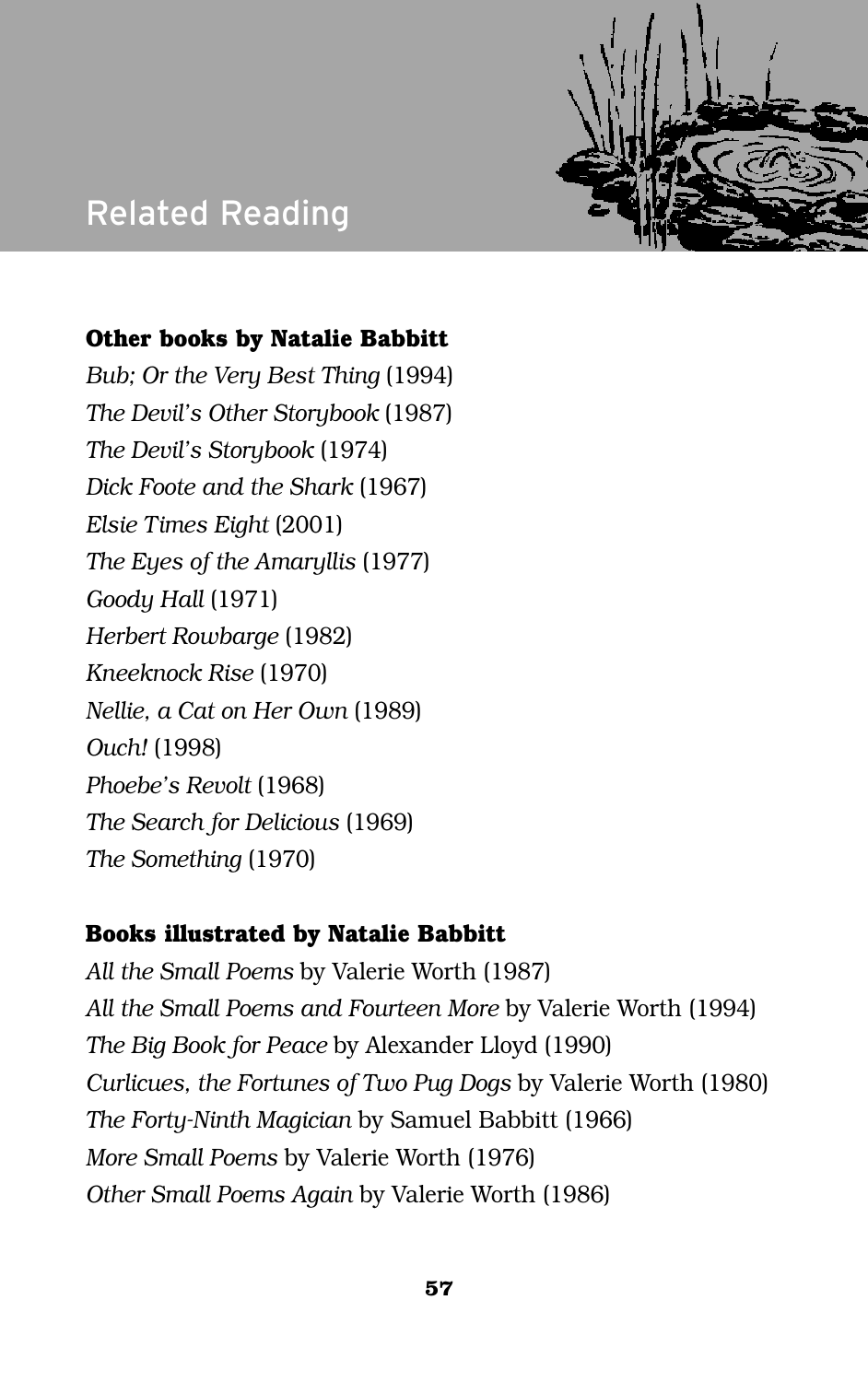*Peacock and Other Poems* by Valerie Worth (2002) *Small Poems* by Valerie Worth (1972) *Small Poems Again* by Valerie Worth (1986) *Still More Small Poems* by Valerie Worth (1978)

#### **Movies**

*Tuck Everlasting* (2002)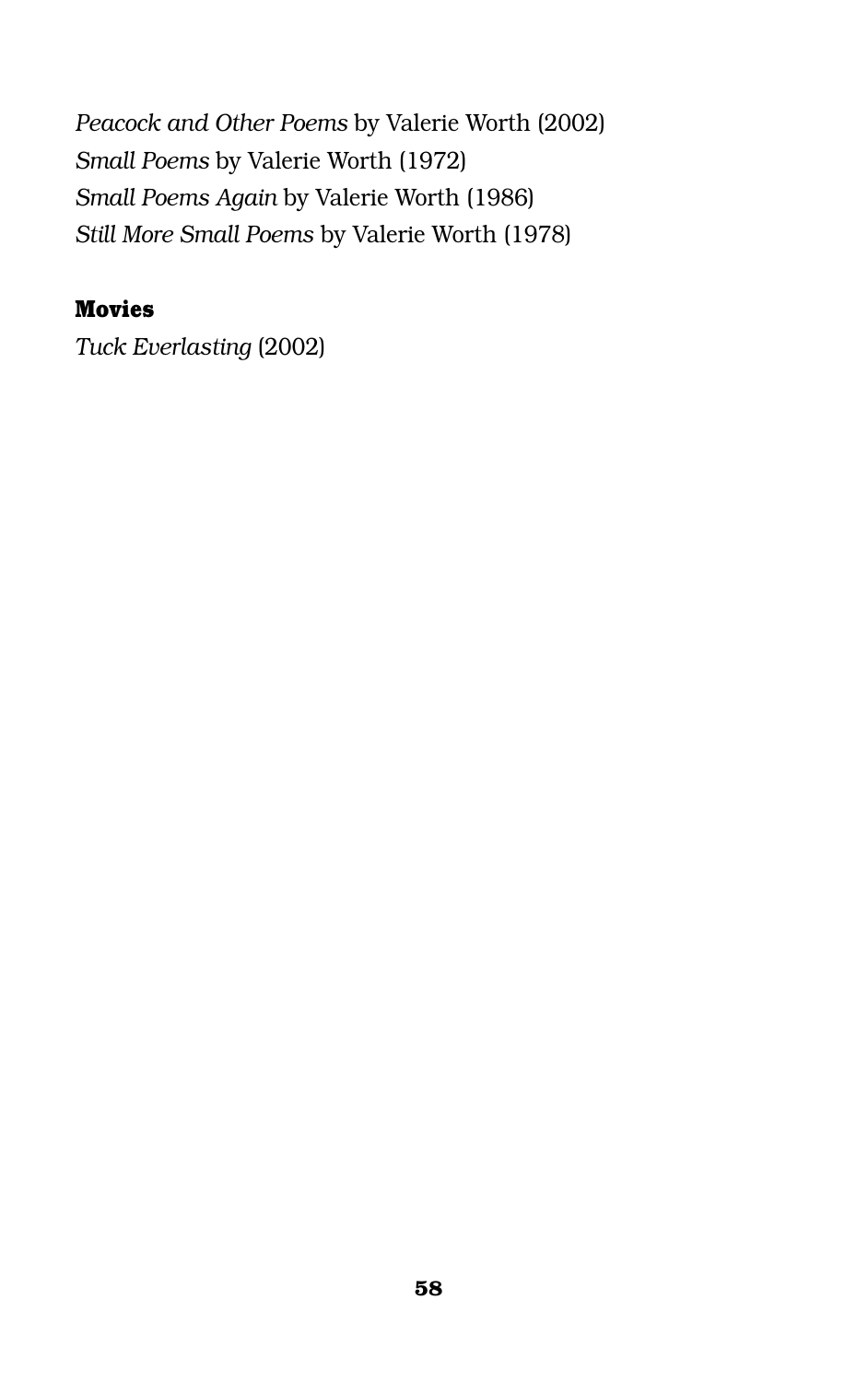# Bibliography



#### **Books**

- Babbitt, Natalie. *Tuck Everlasting*. New York: Farrar, Straus and Giroux, 1975.
- dePaola, Tomie, and others. *Once Upon a Time... Celebrating the Magic of Children's Books in Honor of the Twentieth Anniversary of Reading Is Fundamental*. New York: G. P. Putnam's Sons, 1986.
- Silvey, Anita. *The Essential Guide to Children's Books and Their Creators*. Boston: Houghton Mifflin, 2002.

#### **Newspapers and magazines**

*Booklist,* volume 72, December 1, 1975, p. 510.

*The Bulletin of the Center for Children's Books*. "True Blue: Natalie Babbitt." June 1999.

*Horn Book,* volume 52, February 1976, p. 47.

*New York Times Book Review,* November 16, 1975, pp. 32, 56.

*School Library Journal,* volume 22, December 1975, p. 50.

#### **Web sites**

The Bulletin of the Center for Children's Books: http://alexia.lis.uiuc.edu/puboff/bccb/0699true.html Cedar Falls Public Library Youth Department: www.cedar-falls.lib.ia.us/youth/author3.html Disney:

http://disney.go.com/disneypictures/tuck